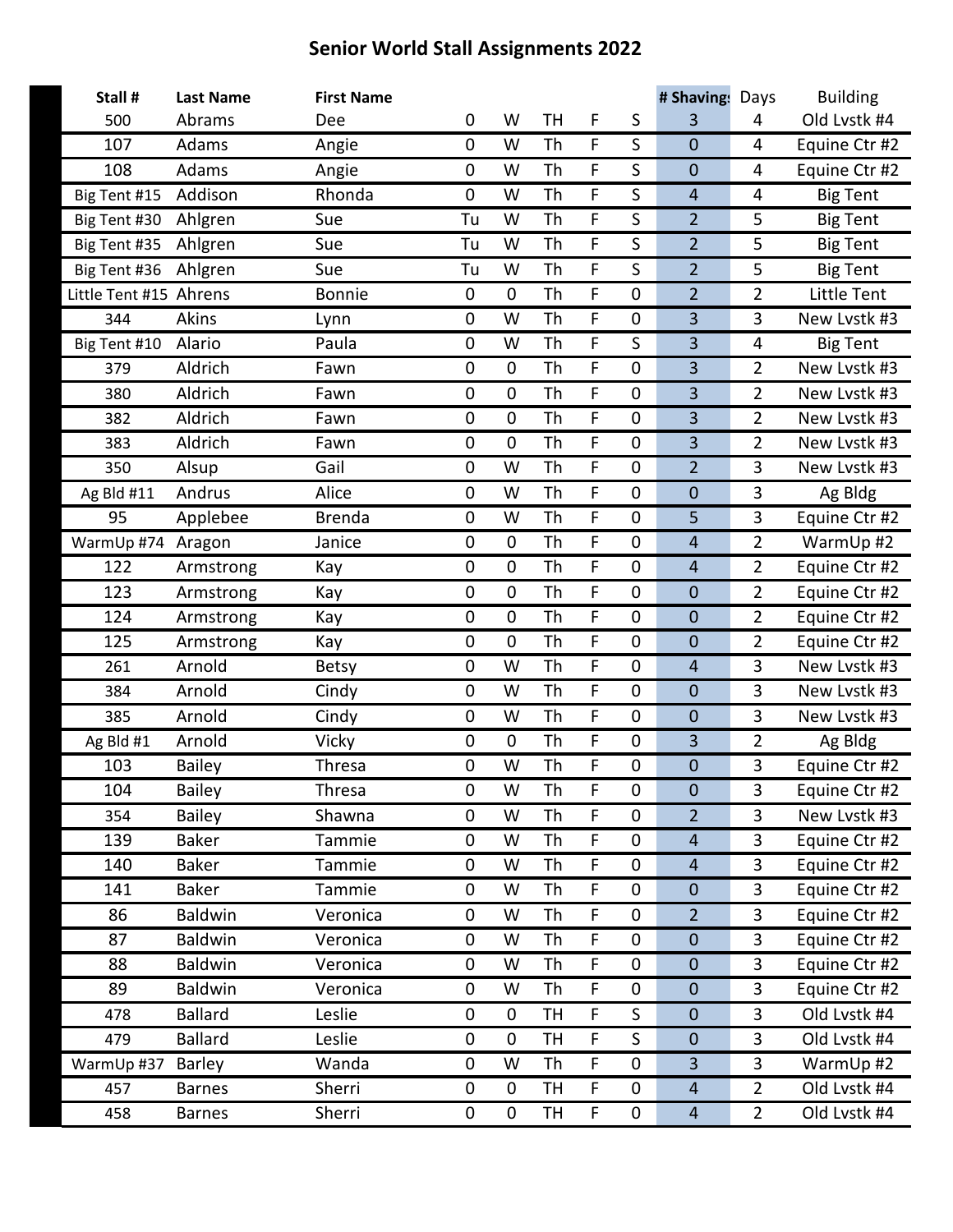| 548          | <b>Batcheler</b> | Patty         | $\mathbf 0$ | W           | <b>TH</b> | F           | 0                | $\overline{4}$          | 3                       | Old Lvstk #4    |
|--------------|------------------|---------------|-------------|-------------|-----------|-------------|------------------|-------------------------|-------------------------|-----------------|
| Big Tent #37 | Bay              | Joyce         | $\mathbf 0$ | W           | Th        | F           | $\boldsymbol{0}$ | $\overline{4}$          | 3                       | <b>Big Tent</b> |
| 126          | Begnaud          | Michelle      | $\mathbf 0$ | $\mathbf 0$ | Th        | F           | $\mathbf 0$      | 3                       | $\overline{2}$          | Equine Ctr #2   |
| 84           | <b>Belew</b>     | <b>Babs</b>   | $\mathbf 0$ | W           | Th        | F           | 0                | 3                       | 3                       | Equine Ctr #2   |
| 528          | <b>Bennett</b>   | Lana          | $\mathbf 0$ | W           | <b>TH</b> | F           | $\pmb{0}$        | $\overline{2}$          | 3                       | Old Lystk #4    |
| 183          | Berry            | Rita          | Tu          | W           | Th        | F           | $\mathbf 0$      | $\mathbf 0$             | 4                       | Equine Ctr #2   |
| 582          | <b>Best</b>      | Angale        | $\pmb{0}$   | W           | <b>TH</b> | F           | 0                | 3                       | 3                       | Old Lvstk #4    |
| 32           | <b>Bias</b>      | Vicki         | $\mathbf 0$ | W           | Th        | F           | $\boldsymbol{0}$ | 3                       | 3                       | Equine Ctr #2   |
| 451          | <b>Bigbee</b>    | Elaine        | $\mathbf 0$ | W           | <b>TH</b> | F           | S                | $\overline{\mathbf{3}}$ | 4                       | Old Lvstk #4    |
| 486          | <b>Bird</b>      | Linda         | $\pmb{0}$   | W           | <b>TH</b> | F           | 0                | 3                       | 3                       | Old Lvstk #4    |
| 487          | <b>Bird</b>      | Linda         | $\pmb{0}$   | W           | <b>TH</b> | F           | $\pmb{0}$        | $\overline{2}$          | 3                       | Old Lvstk #4    |
| 488          | <b>Bird</b>      | Linda         | $\mathbf 0$ | W           | <b>TH</b> | F           | $\mathbf 0$      | $\mathbf 0$             | 3                       | Old Lvstk #4    |
| 121          | <b>Birkchet</b>  | Donnis        | $\pmb{0}$   | W           | Th        | F           | 0                | $\overline{7}$          | 3                       | Equine Ctr #2   |
| 425          | <b>Black</b>     | April         | $\mathbf 0$ | W           | <b>TH</b> | F           | $\pmb{0}$        | $\mathbf 0$             | 3                       | Old Lvstk #4    |
| 426          | <b>Black</b>     | April         | $\mathbf 0$ | W           | <b>TH</b> | F           | $\mathbf 0$      | $\mathbf 0$             | 3                       | Old Lvstk #4    |
| WarmUp #8    | <b>Blair</b>     | Jenna Beth    | $\pmb{0}$   | $\mathbf 0$ | Th        | F           | S                | $\mathbf 0$             | 3                       | WarmUp #2       |
| WarmUp #9    | <b>Blair</b>     | Jenna Beth    | $\pmb{0}$   | $\mathbf 0$ | Th        | F           | S                | $\mathbf 0$             | 3                       | WarmUp #2       |
| WarmUp #10   | <b>Blair</b>     | Jenna Beth    | $\mathbf 0$ | $\mathbf 0$ | Th        | F           | S                | $\mathbf 0$             | 3                       | WarmUp #2       |
| 351          | Blanchet         | Michelle      | $\mathbf 0$ | W           | Th        | F           | S                | $\overline{4}$          | 4                       | New Lvstk #3    |
| 352          | Blanchet         | Michelle      | $\mathbf 0$ | W           | Th        | F           | $\mathsf S$      | $\overline{4}$          | 4                       | New Lystk #3    |
| 353          | Blanchet         | Michelle      | $\mathbf 0$ | W           | Th        | F           | S                | $\mathbf 0$             | $\overline{4}$          | New Lystk #3    |
| 492          | <b>Board</b>     | Jacqueline    | $\pmb{0}$   | W           | <b>TH</b> | F           | 0                | $\mathbf 0$             | 3                       | Old Lvstk #4    |
| 493          | <b>Board</b>     | Jacqueline    | $\mathbf 0$ | W           | <b>TH</b> | F           | $\mathbf 0$      | $\mathbf 0$             | 3                       | Old Lvstk #4    |
| 333          | <b>Bockman</b>   | Katie         | Tu          | W           | <b>Th</b> | F           | $\mathbf 0$      | $\overline{2}$          | 3                       | New Lvstk #3    |
| Big Tent #14 | <b>Boe</b>       | Connie        | $\pmb{0}$   | W           | Th        | F           | S                | $\overline{4}$          | 4                       | <b>Big Tent</b> |
| 347          | Bonnema          | Kasey         | $\pmb{0}$   | W           | Th        | F           | $\pmb{0}$        | $\overline{4}$          | 3                       | New Lvstk #3    |
| 348          | Bonnema          | Kasey         | $\mathbf 0$ | W           | <b>Th</b> | F           | $\pmb{0}$        | $\overline{4}$          | 3                       | New Lvstk #3    |
| 195          | <b>Boolin</b>    | Kellie        | $\pmb{0}$   | $\mathbf 0$ | Th        | F           | 0                | $\mathbf 0$             | $\overline{2}$          | Equine Ctr #2   |
| 196          | <b>Boolin</b>    | Kellie        | $\pmb{0}$   | $\pmb{0}$   | Th        | F           | $\pmb{0}$        | $\mathbf 0$             | $\overline{2}$          | Equine Ctr #2   |
| Ag Bld #16   | <b>Bouldin</b>   | Jackie        | $\mathbf 0$ | W           | <b>Th</b> | F           | S                | 3                       | 4                       | Ag Bldg         |
| Ag Bld #17   | <b>Bouldin</b>   | Devon         | $\pmb{0}$   | W           | Th        | F.          | S                | 3                       | 4                       | Ag Bldg         |
| 29           | <b>Bowers</b>    | <b>Brenda</b> | Tu          | W           | Th        | F.          | 0                | $\overline{7}$          | 4                       | Equine Ctr #2   |
| 30           | <b>Bowers</b>    | <b>Brenda</b> | Tu          | W           | <b>Th</b> | F           | $\mathbf 0$      | $\overline{7}$          | $\overline{\mathbf{4}}$ | Equine Ctr #2   |
| 197          | Bowman           | Candace       | $\pmb{0}$   | W           | Th        | F           | S                | $\overline{4}$          | 4                       | Equine Ctr #2   |
| 198          | Bowman           | Candace       | $\pmb{0}$   | W           | Th        | F.          | S                | $\overline{4}$          | 4                       | Equine Ctr #2   |
| 274          | Boyd             | Sonya         | Tu          | W           | <b>Th</b> | F           | S                | 3                       | 5                       | New Lvstk #3    |
| 275          | Boyd             | Sonya         | Tu          | W           | Th        | F           | S                | 3                       | 5                       | New Lvstk #3    |
| 567          | Boyer            | Nikki         | 0           | W           | <b>TH</b> | F           | $\mathbf 0$      | $\overline{3}$          | 3                       | Old Lvstk #4    |
| 568          | Boyer            | Nikki         | $\mathbf 0$ | W           | <b>TH</b> | F           | $\mathbf 0$      | $\overline{3}$          | $\overline{3}$          | Old Lvstk #4    |
| 85           | <b>Bradshaw</b>  | Roxanne       | $\pmb{0}$   | 0           | Th        | F           | $\pmb{0}$        | $\mathbf 0$             | $\overline{2}$          | Equine Ctr #2   |
| 513          | <b>Branch</b>    | Gloria        | $\pmb{0}$   | $\pmb{0}$   | <b>TH</b> | $\mathbf 0$ | $\mathbf 0$      | $\mathbf 0$             | $\mathbf{1}$            | Old Lvstk #4    |
| 583          | <b>Bratzler</b>  | Tina          | $\pmb{0}$   | W           | TH        | F           | $\mathbf 0$      | $\overline{2}$          | $\overline{3}$          | Old Lvstk #4    |
|              |                  |               |             |             |           |             |                  |                         |                         |                 |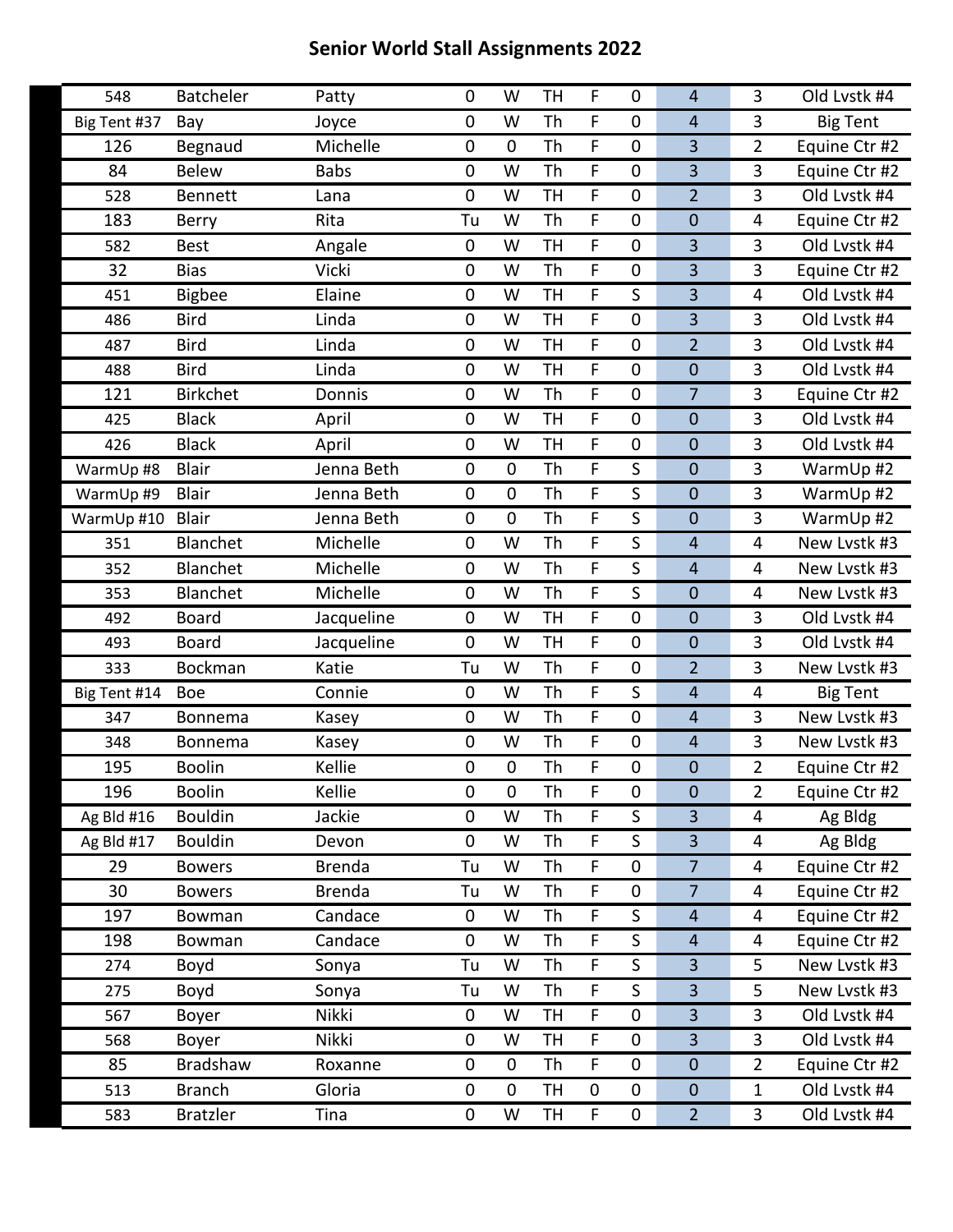| 584                 | <b>Bratzler</b>      | Tina         | 0           | W           | <b>TH</b>   | F           | $\mathbf 0$      | $\overline{2}$   | 3                       | Old Lvstk #4    |
|---------------------|----------------------|--------------|-------------|-------------|-------------|-------------|------------------|------------------|-------------------------|-----------------|
| 585                 | <b>Bratzler</b>      | Tina         | 0           | W           | <b>TH</b>   | F           | $\mathbf 0$      | $\overline{2}$   | 3                       | Old Lvstk #4    |
| WarmUp #38          | <b>Braudrick</b>     | Monique      | 0           | W           | $\mathbf 0$ | $\mathbf 0$ | $\mathbf 0$      | $\mathbf 0$      | $\mathbf{1}$            | WarmUp #2       |
| 521                 | Breaus-LaRose        | Julie        | 0           | W           | <b>TH</b>   | F           | S                | $\overline{4}$   | 4                       | Old Lvstk #4    |
| 522                 | <b>Breaus-LaRose</b> | Julie        | 0           | W           | <b>TH</b>   | F           | S                | $\overline{4}$   | 4                       | Old Lvstk #4    |
| Ag Bld #19          | Bridewell            | Julie        | 0           | $\mathbf 0$ | Th          | $\mathsf F$ | $\mathbf 0$      | $\mathbf 0$      | $\overline{2}$          | Ag Bldg         |
| Ag Bld #20          | <b>Bridewell</b>     | Julie        | 0           | $\pmb{0}$   | Th          | F           | 0                | $\boldsymbol{0}$ | $\overline{2}$          | Ag Bldg         |
| 299                 | <b>Britt</b>         | Karen        | 0           | W           | Th          | F           | S                | $\overline{2}$   | 4                       | New Lvstk #3    |
| 336                 | <b>Brooks</b>        | Cathy        | $\mathbf 0$ | $\mathbf 0$ | Th          | $\mathsf F$ | $\mathbf 0$      | 3                | $\overline{2}$          | New Lvstk #3    |
| 337                 | <b>Brooks</b>        | Cathy        | 0           | $\mathbf 0$ | Th          | F           | $\mathbf 0$      | $\overline{3}$   | $\overline{2}$          | New Lvstk #3    |
| 293                 | <b>Brown</b>         | Karen        | 0           | W           | Th          | F           | $\boldsymbol{0}$ | $\overline{3}$   | 3                       | New Lystk #3    |
| 519                 | <b>Brown</b>         | Tammy        | Tu          | W           | <b>TH</b>   | $\mathsf F$ | S                | 6                | 5                       | Old Lvstk #4    |
| 520                 | <b>Brown</b>         | Tammy        | Tu          | W           | <b>TH</b>   | F           | S                | $6\phantom{1}$   | 5                       | Old Lvstk #4    |
| 186                 | <b>Bruscato</b>      | Michael      | 0           | W           | Th          | F           | $\boldsymbol{0}$ | $\overline{3}$   | 3                       | Equine Ctr #2   |
| 187                 | <b>Bruscato</b>      | Michael      | 0           | W           | Th          | $\mathsf F$ | $\mathbf 0$      | 3                | $\overline{3}$          | Equine Ctr #2   |
| 188                 | <b>Bruscato</b>      | Michael      | 0           | W           | Th          | F           | $\mathbf 0$      | $\overline{3}$   | 3                       | Equine Ctr #2   |
| 467                 | <b>Bryant</b>        | Chris        | Tu          | W           | <b>TH</b>   | F           | $\boldsymbol{0}$ | $\overline{2}$   | 4                       | Old Lvstk #4    |
| 468                 | <b>Bryant</b>        | Chris        | Tu          | W           | <b>TH</b>   | F           | $\mathbf 0$      | $\overline{2}$   | 4                       | Old Lvstk #4    |
| 359                 | Buckmeyer            | <b>Becky</b> | 0           | W           | Th          | F           | $\mathbf 0$      | $\overline{2}$   | 3                       | New Lvstk #3    |
| 28                  | <b>Burgess</b>       | Sherrel      | $\pmb{0}$   | W           | Th          | F           | $\mathbf 0$      | $\overline{4}$   | 3                       | Equine Ctr #2   |
| 180                 | <b>Burkhart</b>      | Paula        | $\mathbf 0$ | $\mathbf 0$ | Th          | F           | $\mathbf 0$      | $\overline{2}$   | $\overline{2}$          | Equine Ctr #2   |
| 181                 | <b>Burkhart</b>      | Paula        | 0           | $\pmb{0}$   | Th          | F           | $\mathbf 0$      | $\overline{2}$   | $\overline{2}$          | Equine Ctr #2   |
| 182                 | <b>Burkhart</b>      | Paula        | $\pmb{0}$   | $\mathbf 0$ | Th          | F           | $\mathbf 0$      | $\overline{2}$   | $\overline{2}$          | Equine Ctr #2   |
| Little Tent #4      | <b>Bussey</b>        | Lisa         | 0           | $\mathbf 0$ | Th          | F           | $\mathbf 0$      | $\overline{2}$   | $\overline{2}$          | Little Tent     |
| 204                 | Calley               | Dawn         | 0           | W           | Th          | F           | $\mathbf 0$      | 5                | 3                       | Equine Ctr #2   |
| 15                  | Campbell             | Rita         | Tu          | W           | Th          | F           | $\mathbf 0$      | $\overline{4}$   | 4                       | Equine Ctr #2   |
| Big Tent #18        | Cannon               | <b>Beth</b>  | $\mathbf 0$ | W           | Th          | F.          | $\boldsymbol{0}$ | $\overline{3}$   | 3                       | <b>Big Tent</b> |
| WarmUp #31 Cantrell |                      | Pamela       | Tu          | W           | Th          | F           | S                | 3                | 5                       | WarmUp #2       |
| 307                 | Carlin               | Laura        | 0           | W           | Th          | F           | $\mathsf S$      | $\overline{4}$   | $\overline{\mathbf{4}}$ | New Lystk #3    |
| 571                 | Carter               | Mary         | 0           | W           | <b>TH</b>   | F.          | 0                | $\boldsymbol{0}$ | $\overline{3}$          | Old Lvstk #4    |
| 572                 | Carter               | Mary         | 0           | W           | <b>TH</b>   | F           | $\mathbf 0$      | $\boldsymbol{0}$ | $\overline{3}$          | Old Lvstk #4    |
| 168                 | Carver               | Kimi         | 0           | $\mathbf 0$ | Th          | $\pmb{0}$   | $\mathbf 0$      | $\overline{2}$   | $\mathbf{1}$            | Equine Ctr #2   |
| 169                 | Carver               | Kimi         | 0           | $\pmb{0}$   | Th          | $\pmb{0}$   | $\pmb{0}$        | $\overline{2}$   | $\mathbf{1}$            | Equine Ctr #2   |
| 496                 | Caskey               | Cathy        | 0           | W           | <b>TH</b>   | F           | $\boldsymbol{0}$ | $\boldsymbol{0}$ | $\overline{3}$          | Old Lvstk #4    |
| 497                 | Caskey               | Cathy        | 0           | W           | <b>TH</b>   | F           | $\pmb{0}$        | $\mathbf 0$      | $\overline{3}$          | Old Lystk #4    |
| Big Tent #11        | Casler               | Tracy        | 0           | W           | Th          | F.          | S                | $\overline{3}$   | 4                       | <b>Big Tent</b> |
| Big Tent #12        | Casler               | <b>Tracy</b> | 0           | W           | Th          | F           | $\mathsf S$      | $\boldsymbol{0}$ | 4                       | <b>Big Tent</b> |
| 543                 | Cates                | Gina         | 0           | W           | <b>TH</b>   | F           | S                | $\overline{4}$   | 4                       | Old Lvstk #4    |
| 544                 | Cates                | Gina         | 0           | W           | TH          | F           | S                | 3                | 4                       | Old Lvstk #4    |
| 545                 | Cates                | Gina         | 0           | W           | <b>TH</b>   | F           | S                | $\overline{3}$   | 4                       | Old Lvstk #4    |
| 546                 | Cates                | Gina         | 0           | W           | <b>TH</b>   | F           | S                | $\overline{3}$   | 4                       | Old Lystk #4    |
| 538                 | Chapman              | Royena       | $\pmb{0}$   | W           | TH          | $\mathsf F$ | $\pmb{0}$        | $\overline{2}$   | $\overline{3}$          | Old Lvstk #4    |
|                     |                      |              |             |             |             |             |                  |                  |                         |                 |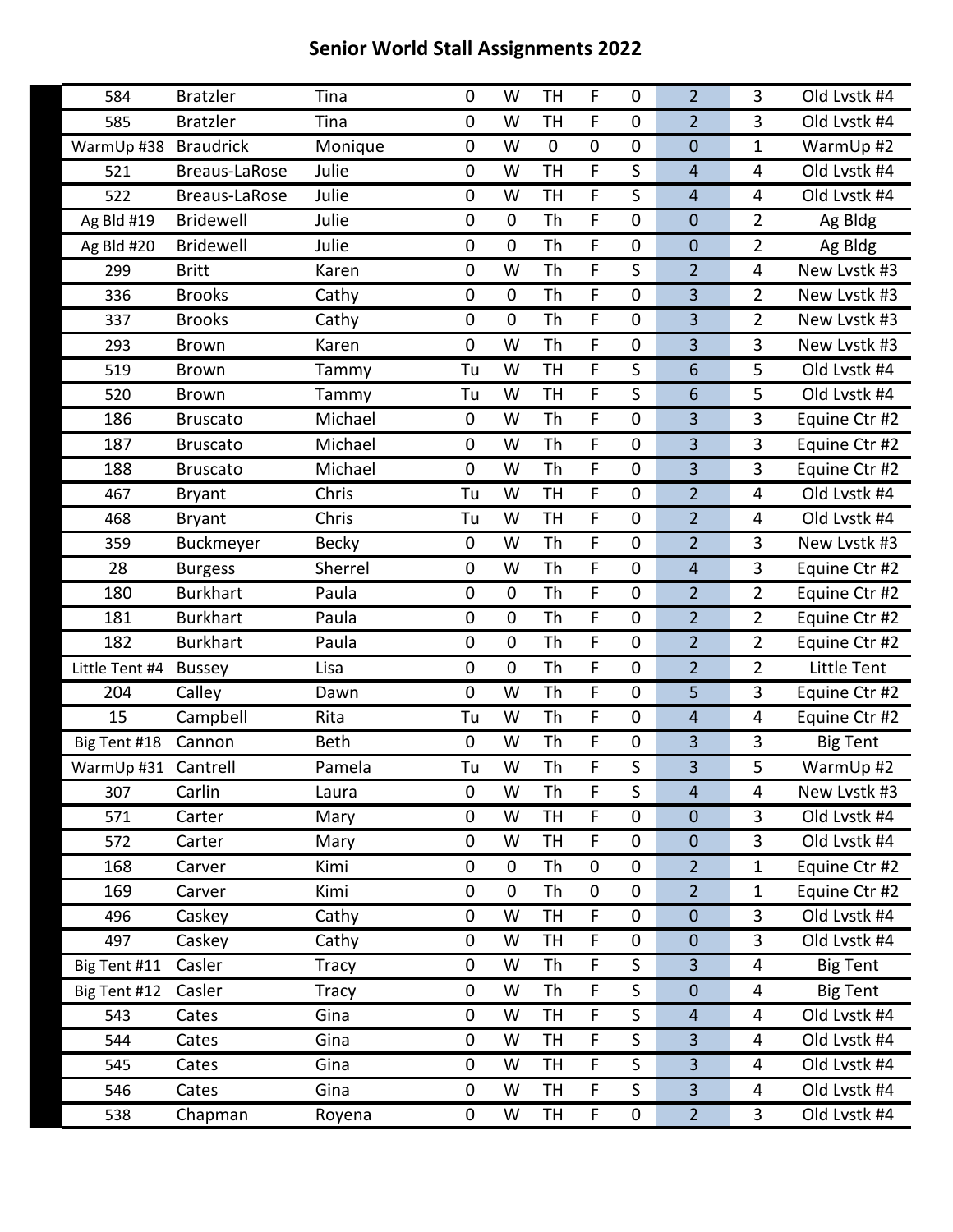| 539          | Chapman   | Royena         | $\mathbf 0$ | W           | <b>TH</b> | F  | 0           | $\overline{2}$           | 3              | Old Lvstk #4    |
|--------------|-----------|----------------|-------------|-------------|-----------|----|-------------|--------------------------|----------------|-----------------|
| 25           | Clark     | <b>Becky</b>   | Tu          | W           | Th        | F  | $\mathbf 0$ | $\overline{\mathbf{3}}$  | 4              | Equine Ctr #2   |
| 26           | Clark     | <b>Becky</b>   | Tu          | W           | Th        | F  | 0           | 3                        | 4              | Equine Ctr #2   |
| 209          | Clark     | Bill           | Tu          | W           | Th        | F  | S           | 3                        | 5              | Equine Ctr #2   |
| 278          | Clark     | Bill           | Tu          | W           | Th        | F  | S           | $6\phantom{1}6$          | 5              | New Lvstk #3    |
| Ag Bld #4    | Clark     | Patty          | $\mathbf 0$ | W           | Th        | F  | $\mathbf 0$ | $\mathbf{1}$             | 3              | Ag Bldg         |
| 170          | Cocks     | Karen          | $\mathbf 0$ | W           | Th        | F  | 0           | $\overline{2}$           | 3              | Equine Ctr #2   |
| 11           | Cole      | Chris          | Tu          | W           | Th        | F  | S           | $\mathbf 0$              | 5              | Equine Ctr #2   |
| 12           | Cole      | Chris          | Tu          | W           | Th        | F  | S           | $\mathbf 0$              | 5              | Equine Ctr #2   |
| 13           | Cole      | Lindsey        | Tu          | W           | Th        | F  | S           | $\mathbf 0$              | 5              | Equine Ctr #2   |
| 14           | Cole      | Lindsey        | Tu          | W           | Th        | F  | S           | $\mathbf 0$              | 5              | Equine Ctr #2   |
| 303          | Cole      | Linda          | $\mathbf 0$ | W           | Th        | F  | 0           | 4                        | 3              | New Lystk #3    |
| 304          | Cole      | Linda          | $\mathbf 0$ | W           | Th        | F  | 0           | $\overline{\mathcal{L}}$ | 3              | New Lystk #3    |
| 305          | Cole      | Linda          | $\mathbf 0$ | W           | Th        | F  | $\pmb{0}$   | $\mathbf 0$              | 3              | New Lvstk #3    |
| Big Tent #22 | Coppinger | Belinda        | $\mathbf 0$ | $\mathbf 0$ | Th        | F  | S           | 4                        | 3              | <b>Big Tent</b> |
| Big Tent #23 | Coppinger | <b>Belinda</b> | $\mathbf 0$ | $\mathbf 0$ | Th        | F  | S           | $\overline{\mathbf{r}}$  | 3              | <b>Big Tent</b> |
| 373          | Cordell   | Judy           | $\mathbf 0$ | W           | Th        | F  | $\pmb{0}$   | 5                        | 3              | New Lvstk #3    |
| 262          | Cory      | Diana          | $\mathbf 0$ | $\mathbf 0$ | Th        | F. | 0           | 4                        | $\overline{2}$ | New Lvstk #3    |
| 289          | Cory      | Diana          | $\mathbf 0$ | $\mathbf 0$ | Th        | F  | $\pmb{0}$   | 4                        | $\overline{2}$ | New Lystk #3    |
| 498          | Coskrey   | Karen          | Tu          | W           | <b>TH</b> | F  | S           | $\overline{4}$           | 5              | Old Lvstk #4    |
| 499          | Coskrey   | Karen          | Tu          | W           | <b>TH</b> | F  | S           | 4                        | 5              | Old Lvstk #4    |
| 364          | Courtney  | Kelly          | $\mathbf 0$ | W           | Th        | F  | $\pmb{0}$   | $\mathbf 0$              | 3              | New Lystk #3    |
| 330          | Cousineau | Christine      | Tu          | W           | Th        | F  | S           | 3                        | 5              | New Lvstk #3    |
| 331          | Cousineau | Christine      | Tu          | W           | Th        | F  | S           | 3                        | 5              | New Lystk #3    |
| 332          | Cousineau | Christine      | Tu          | W           | Th        | F  | S           | 3                        | 5              | New Lvstk #3    |
| 58           | Cox       | Chris          | $\mathbf 0$ | W           | Th        | F  | 0           | 3                        | 3              | Equine Ctr #2   |
| 59           | Cox       | Chris          | $\pmb{0}$   | W           | Th        | F  | $\pmb{0}$   | $\mathbf 0$              | 3              | Equine Ctr #2   |
| 60           | Cox       | Chris          | $\mathbf 0$ | W           | Th        | F  | $\pmb{0}$   | $\mathbf 0$              | 3              | Equine Ctr #2   |
| 249          | Cox       | Raylene        | $\pmb{0}$   | W           | Th        | F  | $\pmb{0}$   | 3                        | 3              | New Lystk #3    |
| Big Tent #68 | Crawford  | Denise         | Tu          | W           | Th        | F  | S           | $\mathbf 0$              | 5              | <b>Big Tent</b> |
| 491          | Creel     | Laura          | 0           | W           | <b>TH</b> | F  | $\pmb{0}$   | 3                        | 3              | Old Lvstk #4    |
| 411          | Cribbs    | Kathy          | $\mathbf 0$ | W           | Th        | F  | 0           | 6                        | $\overline{3}$ | New Lvstk #3    |
| 512          | Crockett  | Peg            | $\pmb{0}$   | W           | TH        | F  | $\mathbf 0$ | 3                        | 3              | Old Lvstk #4    |
| 578          | Crosby    | Jeri           | 0           | W           | TH        | F  | $\pmb{0}$   | $\overline{2}$           | 3              | Old Lvstk #4    |
| 579          | Crosby    | Marky          | $\mathbf 0$ | W           | <b>TH</b> | F  | 0           | $\overline{2}$           | $\overline{3}$ | Old Lvstk #4    |
| 424          | Crowder   | Tammy          | $\pmb{0}$   | W           | TH        | F  | $\mathbf 0$ | 3                        | 3              | Old Lvstk #4    |
| 484          | Crowder   | Tammy          | 0           | W           | TH        | F  | $\pmb{0}$   | $\overline{2}$           | 3              | Old Lvstk #4    |
| 485          | Crowder   | Tammy          | $\mathbf 0$ | W           | <b>TH</b> | F  | $\pmb{0}$   | $\overline{2}$           | 3              | Old Lvstk #4    |
| Big Tent #9  | Culpepper | Roberta        | 0           | W           | Th        | F  | S           | $\overline{4}$           | 4              | <b>Big Tent</b> |
| 227          | Cummings  | Cynthia        | 0           | W           | Th        | F  | $\pmb{0}$   | $\overline{4}$           | 3              | New Lvstk #3    |
| 228          | Cummings  | Cynthia        | $\mathbf 0$ | W           | Th        | F  | 0           | $\overline{\mathbf{r}}$  | $\overline{3}$ | New Lvstk #3    |
| Big Tent #6  | Cundieff  | Mimi           | 0           | W           | Th        | F  | $\pmb{0}$   | 5                        | $\mathbf{3}$   | <b>Big Tent</b> |
|              |           |                |             |             |           |    |             |                          |                |                 |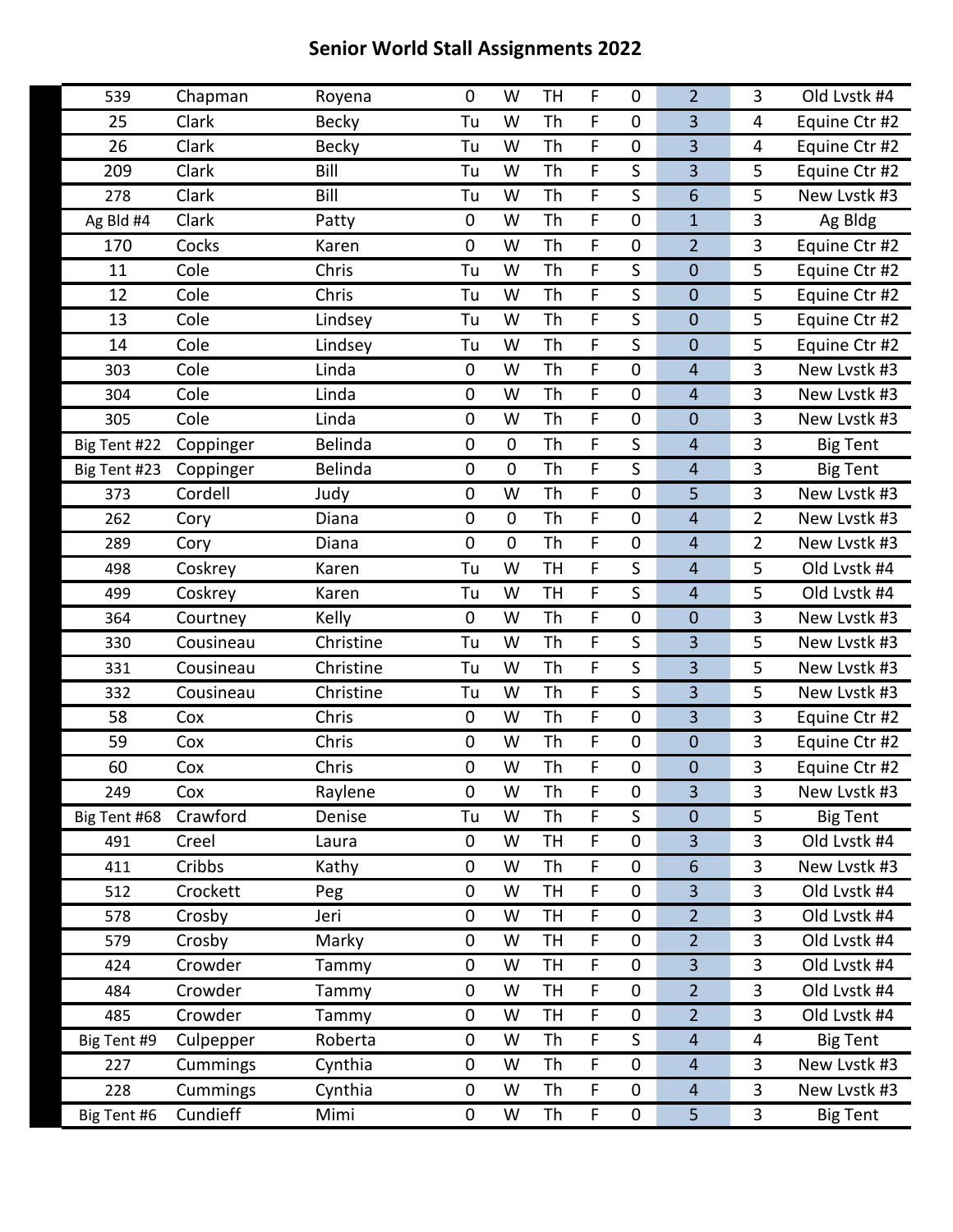| Big Tent #7            | Cundieff      | Mimi         | 0           | W           | Th        | F           | $\mathbf 0$      | 5                       | 3              | <b>Big Tent</b>    |
|------------------------|---------------|--------------|-------------|-------------|-----------|-------------|------------------|-------------------------|----------------|--------------------|
| WarmUp #22             | Curry         | Jana         | 0           | W           | Th        | F           | $\mathbf 0$      | $\overline{2}$          | $\overline{3}$ | WarmUp #2          |
| WarmUp #23             | Curry         | Jana         | 0           | W           | Th        | F           | $\mathbf 0$      | $\overline{2}$          | $\overline{3}$ | WarmUp #2          |
| 480                    | Dacus         | May          | 0           | W           | <b>TH</b> | F           | S                | $\overline{4}$          | 4              | Old Lvstk #4       |
| 481                    | <b>Dacus</b>  | May          | 0           | W           | <b>TH</b> | F           | S                | $\overline{4}$          | 4              | Old Lvstk #4       |
| Little Tent #39 Daenen |               | Elizabeth    | 0           | $\mathbf 0$ | Th        | F           | S                | $\mathbf 0$             | 3              | <b>Little Tent</b> |
| Little Tent #40 Daenen |               | Elizabeth    | 0           | $\pmb{0}$   | Th        | F           | S                | $\mathbf 0$             | 3              | Little Tent        |
| Little Tent #41 Daenen |               | Elizabeth    | 0           | $\mathbf 0$ | Th        | F           | S                | $\boldsymbol{0}$        | 3              | Little Tent        |
| Little Tent #42 Daenen |               | Elizabeth    | 0           | $\mathbf 0$ | Th        | F           | S                | $\mathbf 0$             | $\overline{3}$ | Little Tent        |
| 325                    | Dake          | Janice       | 0           | W           | Th        | F           | S                | $\mathbf 0$             | 4              | New Lvstk #3       |
| Big Tent #65           | Davenport     | Darla        | Tu          | W           | Th        | F           | S                | 3                       | 5              | <b>Big Tent</b>    |
| Big Tent #66           | Davenport     | Darla        | Tu          | W           | Th        | F           | S                | 3                       | 5              | <b>Big Tent</b>    |
| 40                     | Davis         | Kathleen     | 0           | W           | Th        | F           | 0                | 3                       | 3              | Equine Ctr #2      |
| 269                    | Davis         | Debi         | 0           | W           | Th        | F           | $\mathbf 0$      | $\overline{3}$          | 3              | New Lvstk #3       |
| 511                    | Davis         | Michele      | 0           | W           | <b>TH</b> | $\mathsf F$ | 0                | 3                       | $\overline{3}$ | Old Lvstk #4       |
| WarmUp #18             | Davis         | Wanda        | 0           | W           | Th        | F           | 0                | $\overline{2}$          | 3              | WarmUp #2          |
| 532                    | Denton        | James        | 0           | W           | <b>TH</b> | F           | $\mathbf 0$      | $\boldsymbol{0}$        | 3              | Old Lvstk #4       |
| 533                    | Denton        | Tami         | 0           | W           | <b>TH</b> | $\mathsf F$ | $\mathbf 0$      | $\mathbf 0$             | 3              | Old Lvstk #4       |
| 205                    | Dighero       | Tamela       | 0           | W           | Th        | F           | S                | $\overline{3}$          | 4              | Equine Ctr #2      |
| 409                    | Dove          | Connie       | 0           | W           | Th        | F           | S                | 3                       | 4              | New Lvstk #3       |
| 316                    | Dunfield      | Jo           | 0           | W           | Th        | $\mathsf F$ | $\mathbf 0$      | $\mathbf 0$             | $\overline{3}$ | New Lvstk #3       |
| 477                    | Durbin        | Tam          | 0           | W           | <b>TH</b> | F           | 0                | $\overline{3}$          | 3              | Old Lvstk #4       |
| Big Tent #21           | Dutton        | Amber        | 0           | $\mathbf 0$ | Th        | F           | S                | $\overline{4}$          | 3              | <b>Big Tent</b>    |
| WarmUp #71 Eckermann   |               | Sheri        | 0           | W           | Th        | $\mathsf F$ | $\mathbf 0$      | $\mathbf 0$             | 3              | WarmUp #2          |
| 362                    | Eldridge      | Jackie       | 0           | W           | Th        | F           | 0                | 3                       | 3              | New Lvstk #3       |
| 101                    | <b>Elkins</b> | Tina         | 0           | W           | Th        | F           | $\mathbf 0$      | $\overline{\mathbf{3}}$ | 3              | Equine Ctr #2      |
| 231                    | <b>Ellis</b>  | Jackie       | 0           | W           | Th        | F           | $\mathbf 0$      | 3                       | $\overline{3}$ | New Lvstk #3       |
| 232                    | <b>Ellis</b>  | Jackie       | 0           | W           | Th        | F           | 0                | 3                       | 3              | New Lvstk #3       |
| 306                    | <b>Ellis</b>  | Sheila       | 0           | W           | Th        | F           | $\mathsf S$      | $\overline{2}$          | 4              | New Lystk #3       |
| 277                    | Ennis         | <b>Becky</b> | 0           | W           | Th        | F.          | 0                | $\mathbf 0$             | $\overline{3}$ | New Lvstk #3       |
| 61                     | Epperson      | Ginger       | Tu          | W           | Th        | F           | S                | 5                       | 5              | Equine Ctr #2      |
| 62                     | Epperson      | Ginger       | Tu          | W           | Th        | F           | $\mathsf S$      | 5                       | 5              | Equine Ctr #2      |
| 63                     | Epperson      | Ginger       | Tu          | W           | Th        | F           | S                | 5                       | 5              | Equine Ctr #2      |
| 65                     | Epperson      | Jan          | Tu          | W           | Th        | F           | S                | $\overline{3}$          | 5              | Equine Ctr #2      |
| 66                     | Epperson      | Jan          | Tu          | W           | Th        | F           | $\mathsf S$      | $\overline{3}$          | 5              | Equine Ctr #2      |
| 77                     | Evans         | Crystal      | $\mathbf 0$ | W           | Th        | F           | $\boldsymbol{0}$ | $\overline{2}$          | 3              | Equine Ctr #2      |
| 142                    | Everson       | Lisa         | Tu          | W           | Th        | F           | S                | $\overline{4}$          | 5              | Equine Ctr #2      |
| 143                    | Everson       | Lisa         | Tu          | W           | Th        | F           | $\mathsf S$      | $\overline{4}$          | 5              | Equine Ctr #2      |
| WarmUp #26             | Everson       | Lisa         | Tu          | W           | Th        | F           | S                | $\overline{3}$          | 5              | WarmUp #2          |
| WarmUp #27             | Everson       | Lisa         | Tu          | W           | Th        | F           | S                | $\overline{3}$          | 5              | WarmUp #2          |
| 283                    | Ezell         | Connie       | 0           | W           | Th        | F           | $\boldsymbol{0}$ | $\pmb{0}$               | $\overline{3}$ | New Lvstk #3       |
| 284                    | Ezell         | Connie       | 0           | W           | Th        | F           | $\pmb{0}$        | $\pmb{0}$               | $\mathbf{3}$   | New Lvstk #3       |
|                        |               |              |             |             |           |             |                  |                         |                |                    |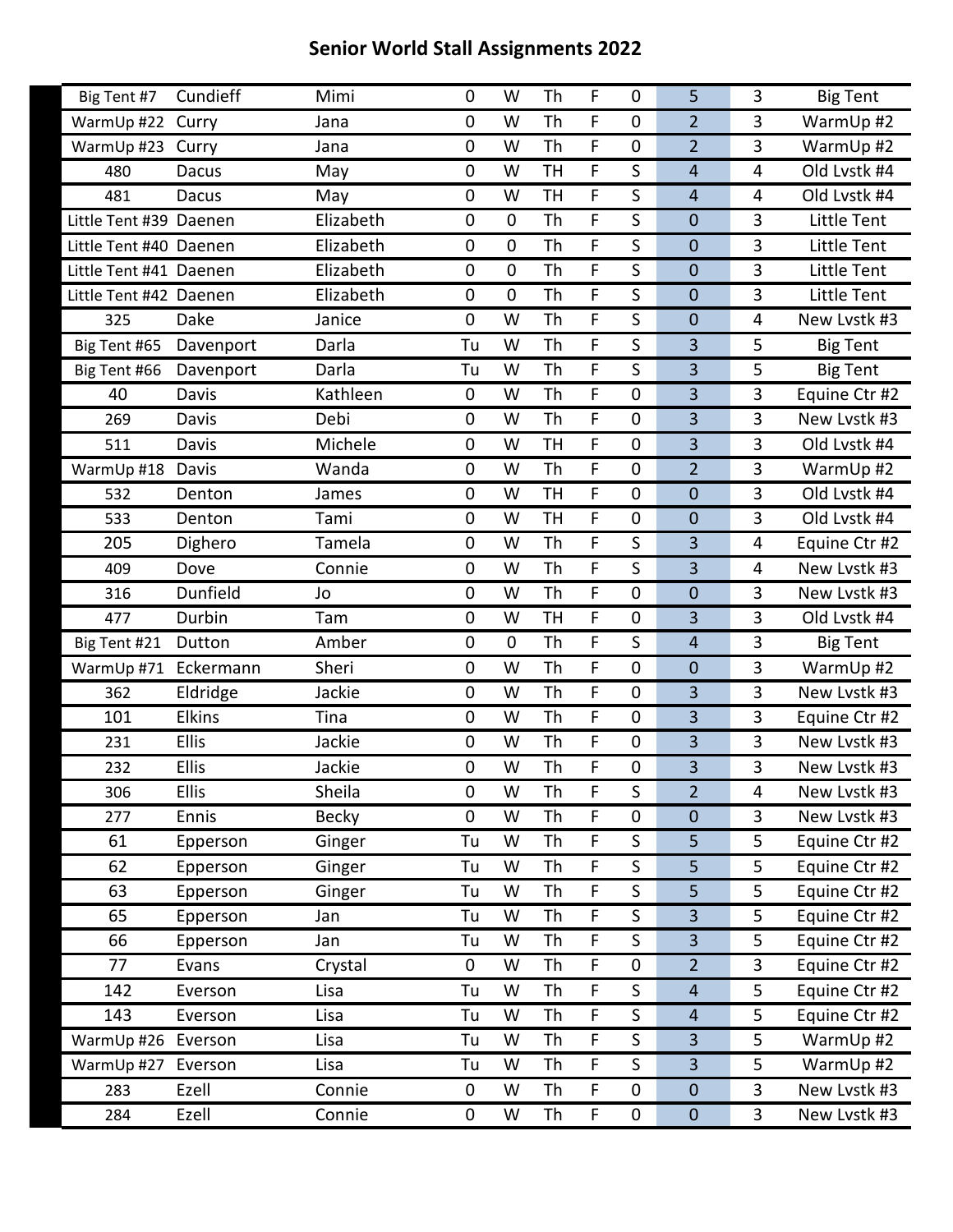| Ezell<br>Th<br>F<br>3<br>Connie<br>0<br>W<br>$\mathbf 0$<br>$\mathbf 0$<br>New Lystk #3<br>285<br>Ezell<br>Connie<br>F<br>0<br>Th<br>$\boldsymbol{0}$<br>$\mathbf 0$<br>3<br>New Lvstk #3<br>286<br>W<br>F<br>173<br>Debby<br>Th<br>5<br>3<br>Equine Ctr #2<br>Farr<br>0<br>W<br>$\mathbf 0$<br><b>TH</b><br>F<br>S<br>3<br>5<br>Old Lvstk #4<br>Farrell<br>W<br>540<br>Tu<br>Jenny<br>F<br>S<br>$\overline{\mathbf{3}}$<br>5<br>Old Lvstk #4<br>Farrell<br><b>TH</b><br>541<br>Tu<br>W<br>Jenny<br>F<br>$\mathsf S$<br>Old Lvstk #4<br>Farrell<br>W<br><b>TH</b><br>3<br>542<br>0<br>4<br>Jenny<br>F<br>$\mathbf 0$<br>3<br>Faulk<br>0<br>W<br>Th<br>0<br>New Lvstk #3<br>420<br>Debi<br>F<br>Faulk<br>Debi<br>$\overline{\mathbf{3}}$<br>3<br>Old Lvstk #4<br>434<br>0<br><b>TH</b><br>$\boldsymbol{0}$<br>W<br>Th<br>F<br>W<br>$\mathbf 0$<br>$\overline{2}$<br>$\overline{3}$<br>New Lystk #3<br>300<br>Feathers<br>0<br>Lynn<br>3<br>Flautt<br>$\pmb{0}$<br>Th<br>F<br>$\boldsymbol{0}$<br>$\overline{2}$<br>Equine Ctr #2<br>71<br>Deedee<br>0<br>Th<br>F<br>Ford<br>3<br>New Lvstk #3<br>367<br>0<br>W<br>Monty<br>$\pmb{0}$<br>$\overline{4}$<br>F<br>Th<br>$\mathbf 0$<br>3<br>368<br>Ford<br>0<br>W<br>$\overline{4}$<br>New Lvstk #3<br>Monty<br><b>TH</b><br>F<br>$\boldsymbol{0}$<br>$\overline{4}$<br>3<br>Old Lvstk #4<br>452<br>Foreman<br>0<br>W<br>Pat<br>F<br>3<br>Th<br>$\overline{\mathbf{3}}$<br>LeaAnna<br>0<br>W<br>$\mathbf 0$<br>WarmUp #2<br>WarmUp #66 Foster<br>F<br>Th<br>$\mathbf 0$<br>3<br>$\overline{3}$<br>WarmUp #2<br>0<br>W<br>WarmUp #67<br>Foster<br>LeaAnna<br>$\overline{2}$<br>$\mathbf 0$<br>Th<br>F<br>$\overline{2}$<br>New Lystk #3<br>374<br>Fowler<br>Rhonda<br>0<br>$\mathbf 0$<br>F<br>Rhonda<br>$\pmb{0}$<br>$\mathbf 0$<br>Th<br>$\overline{2}$<br>$\overline{2}$<br>Fowler<br>$\mathbf 0$<br>New Lvstk #3<br>375<br>F<br>98<br>Th<br>5<br>Melodie<br>Tu<br>W<br>$\mathbf 0$<br>4<br>Equine Ctr #2<br>Frey<br>3<br><b>Fulks</b><br>Melinda<br>Th<br>F<br>3<br>WarmUp #2<br>WarmUp #68<br>0<br>W<br>$\mathbf 0$<br>F<br>Phyllis<br><b>TH</b><br>S<br>Old Lvstk #4<br>Gallent<br>5<br>5<br>556<br>Tu<br>W<br>F<br>Th<br>$\overline{3}$<br><b>Little Tent</b><br>Valrie<br>$\mathbf 0$<br>W<br>$\mathbf 0$<br>$\mathbf 0$<br>Little Tent #8<br>Gann<br>$\mathbf 0$<br>Little Tent<br>Valrie<br>Th<br>F<br>3<br>0<br>W<br>$\mathbf 0$<br>Little Tent #9<br>Gann<br>Th<br>F<br>3<br>3<br>0<br>$\mathbf 0$<br>5<br>Equine Ctr #2<br>Ganter<br>Angela<br>W<br>F.<br>4<br>0<br>W<br>Th<br>$\mathbf 0$<br>5<br>3<br>Equine Ctr #2<br>Ganter<br>Angela<br>5<br>Th<br>$\mathbf 0$<br>Angela<br>W<br>F<br>3<br>Ganter<br>0<br>$\mathbf 0$<br>Equine Ctr #2 |
|-----------------------------------------------------------------------------------------------------------------------------------------------------------------------------------------------------------------------------------------------------------------------------------------------------------------------------------------------------------------------------------------------------------------------------------------------------------------------------------------------------------------------------------------------------------------------------------------------------------------------------------------------------------------------------------------------------------------------------------------------------------------------------------------------------------------------------------------------------------------------------------------------------------------------------------------------------------------------------------------------------------------------------------------------------------------------------------------------------------------------------------------------------------------------------------------------------------------------------------------------------------------------------------------------------------------------------------------------------------------------------------------------------------------------------------------------------------------------------------------------------------------------------------------------------------------------------------------------------------------------------------------------------------------------------------------------------------------------------------------------------------------------------------------------------------------------------------------------------------------------------------------------------------------------------------------------------------------------------------------------------------------------------------------------------------------------------------------------------------------------------------------------------------------------------------------------------------------------------------------------------------------------------------------------------------------------------------------------------------------------------------------------------------------------------------------------------------------------------------------------------------------------------------------------------------------------------------------------------------------------------------------------------------------------------------------------------|
|                                                                                                                                                                                                                                                                                                                                                                                                                                                                                                                                                                                                                                                                                                                                                                                                                                                                                                                                                                                                                                                                                                                                                                                                                                                                                                                                                                                                                                                                                                                                                                                                                                                                                                                                                                                                                                                                                                                                                                                                                                                                                                                                                                                                                                                                                                                                                                                                                                                                                                                                                                                                                                                                                                     |
|                                                                                                                                                                                                                                                                                                                                                                                                                                                                                                                                                                                                                                                                                                                                                                                                                                                                                                                                                                                                                                                                                                                                                                                                                                                                                                                                                                                                                                                                                                                                                                                                                                                                                                                                                                                                                                                                                                                                                                                                                                                                                                                                                                                                                                                                                                                                                                                                                                                                                                                                                                                                                                                                                                     |
|                                                                                                                                                                                                                                                                                                                                                                                                                                                                                                                                                                                                                                                                                                                                                                                                                                                                                                                                                                                                                                                                                                                                                                                                                                                                                                                                                                                                                                                                                                                                                                                                                                                                                                                                                                                                                                                                                                                                                                                                                                                                                                                                                                                                                                                                                                                                                                                                                                                                                                                                                                                                                                                                                                     |
|                                                                                                                                                                                                                                                                                                                                                                                                                                                                                                                                                                                                                                                                                                                                                                                                                                                                                                                                                                                                                                                                                                                                                                                                                                                                                                                                                                                                                                                                                                                                                                                                                                                                                                                                                                                                                                                                                                                                                                                                                                                                                                                                                                                                                                                                                                                                                                                                                                                                                                                                                                                                                                                                                                     |
|                                                                                                                                                                                                                                                                                                                                                                                                                                                                                                                                                                                                                                                                                                                                                                                                                                                                                                                                                                                                                                                                                                                                                                                                                                                                                                                                                                                                                                                                                                                                                                                                                                                                                                                                                                                                                                                                                                                                                                                                                                                                                                                                                                                                                                                                                                                                                                                                                                                                                                                                                                                                                                                                                                     |
|                                                                                                                                                                                                                                                                                                                                                                                                                                                                                                                                                                                                                                                                                                                                                                                                                                                                                                                                                                                                                                                                                                                                                                                                                                                                                                                                                                                                                                                                                                                                                                                                                                                                                                                                                                                                                                                                                                                                                                                                                                                                                                                                                                                                                                                                                                                                                                                                                                                                                                                                                                                                                                                                                                     |
|                                                                                                                                                                                                                                                                                                                                                                                                                                                                                                                                                                                                                                                                                                                                                                                                                                                                                                                                                                                                                                                                                                                                                                                                                                                                                                                                                                                                                                                                                                                                                                                                                                                                                                                                                                                                                                                                                                                                                                                                                                                                                                                                                                                                                                                                                                                                                                                                                                                                                                                                                                                                                                                                                                     |
|                                                                                                                                                                                                                                                                                                                                                                                                                                                                                                                                                                                                                                                                                                                                                                                                                                                                                                                                                                                                                                                                                                                                                                                                                                                                                                                                                                                                                                                                                                                                                                                                                                                                                                                                                                                                                                                                                                                                                                                                                                                                                                                                                                                                                                                                                                                                                                                                                                                                                                                                                                                                                                                                                                     |
|                                                                                                                                                                                                                                                                                                                                                                                                                                                                                                                                                                                                                                                                                                                                                                                                                                                                                                                                                                                                                                                                                                                                                                                                                                                                                                                                                                                                                                                                                                                                                                                                                                                                                                                                                                                                                                                                                                                                                                                                                                                                                                                                                                                                                                                                                                                                                                                                                                                                                                                                                                                                                                                                                                     |
|                                                                                                                                                                                                                                                                                                                                                                                                                                                                                                                                                                                                                                                                                                                                                                                                                                                                                                                                                                                                                                                                                                                                                                                                                                                                                                                                                                                                                                                                                                                                                                                                                                                                                                                                                                                                                                                                                                                                                                                                                                                                                                                                                                                                                                                                                                                                                                                                                                                                                                                                                                                                                                                                                                     |
|                                                                                                                                                                                                                                                                                                                                                                                                                                                                                                                                                                                                                                                                                                                                                                                                                                                                                                                                                                                                                                                                                                                                                                                                                                                                                                                                                                                                                                                                                                                                                                                                                                                                                                                                                                                                                                                                                                                                                                                                                                                                                                                                                                                                                                                                                                                                                                                                                                                                                                                                                                                                                                                                                                     |
|                                                                                                                                                                                                                                                                                                                                                                                                                                                                                                                                                                                                                                                                                                                                                                                                                                                                                                                                                                                                                                                                                                                                                                                                                                                                                                                                                                                                                                                                                                                                                                                                                                                                                                                                                                                                                                                                                                                                                                                                                                                                                                                                                                                                                                                                                                                                                                                                                                                                                                                                                                                                                                                                                                     |
|                                                                                                                                                                                                                                                                                                                                                                                                                                                                                                                                                                                                                                                                                                                                                                                                                                                                                                                                                                                                                                                                                                                                                                                                                                                                                                                                                                                                                                                                                                                                                                                                                                                                                                                                                                                                                                                                                                                                                                                                                                                                                                                                                                                                                                                                                                                                                                                                                                                                                                                                                                                                                                                                                                     |
|                                                                                                                                                                                                                                                                                                                                                                                                                                                                                                                                                                                                                                                                                                                                                                                                                                                                                                                                                                                                                                                                                                                                                                                                                                                                                                                                                                                                                                                                                                                                                                                                                                                                                                                                                                                                                                                                                                                                                                                                                                                                                                                                                                                                                                                                                                                                                                                                                                                                                                                                                                                                                                                                                                     |
|                                                                                                                                                                                                                                                                                                                                                                                                                                                                                                                                                                                                                                                                                                                                                                                                                                                                                                                                                                                                                                                                                                                                                                                                                                                                                                                                                                                                                                                                                                                                                                                                                                                                                                                                                                                                                                                                                                                                                                                                                                                                                                                                                                                                                                                                                                                                                                                                                                                                                                                                                                                                                                                                                                     |
|                                                                                                                                                                                                                                                                                                                                                                                                                                                                                                                                                                                                                                                                                                                                                                                                                                                                                                                                                                                                                                                                                                                                                                                                                                                                                                                                                                                                                                                                                                                                                                                                                                                                                                                                                                                                                                                                                                                                                                                                                                                                                                                                                                                                                                                                                                                                                                                                                                                                                                                                                                                                                                                                                                     |
|                                                                                                                                                                                                                                                                                                                                                                                                                                                                                                                                                                                                                                                                                                                                                                                                                                                                                                                                                                                                                                                                                                                                                                                                                                                                                                                                                                                                                                                                                                                                                                                                                                                                                                                                                                                                                                                                                                                                                                                                                                                                                                                                                                                                                                                                                                                                                                                                                                                                                                                                                                                                                                                                                                     |
|                                                                                                                                                                                                                                                                                                                                                                                                                                                                                                                                                                                                                                                                                                                                                                                                                                                                                                                                                                                                                                                                                                                                                                                                                                                                                                                                                                                                                                                                                                                                                                                                                                                                                                                                                                                                                                                                                                                                                                                                                                                                                                                                                                                                                                                                                                                                                                                                                                                                                                                                                                                                                                                                                                     |
|                                                                                                                                                                                                                                                                                                                                                                                                                                                                                                                                                                                                                                                                                                                                                                                                                                                                                                                                                                                                                                                                                                                                                                                                                                                                                                                                                                                                                                                                                                                                                                                                                                                                                                                                                                                                                                                                                                                                                                                                                                                                                                                                                                                                                                                                                                                                                                                                                                                                                                                                                                                                                                                                                                     |
|                                                                                                                                                                                                                                                                                                                                                                                                                                                                                                                                                                                                                                                                                                                                                                                                                                                                                                                                                                                                                                                                                                                                                                                                                                                                                                                                                                                                                                                                                                                                                                                                                                                                                                                                                                                                                                                                                                                                                                                                                                                                                                                                                                                                                                                                                                                                                                                                                                                                                                                                                                                                                                                                                                     |
|                                                                                                                                                                                                                                                                                                                                                                                                                                                                                                                                                                                                                                                                                                                                                                                                                                                                                                                                                                                                                                                                                                                                                                                                                                                                                                                                                                                                                                                                                                                                                                                                                                                                                                                                                                                                                                                                                                                                                                                                                                                                                                                                                                                                                                                                                                                                                                                                                                                                                                                                                                                                                                                                                                     |
|                                                                                                                                                                                                                                                                                                                                                                                                                                                                                                                                                                                                                                                                                                                                                                                                                                                                                                                                                                                                                                                                                                                                                                                                                                                                                                                                                                                                                                                                                                                                                                                                                                                                                                                                                                                                                                                                                                                                                                                                                                                                                                                                                                                                                                                                                                                                                                                                                                                                                                                                                                                                                                                                                                     |
|                                                                                                                                                                                                                                                                                                                                                                                                                                                                                                                                                                                                                                                                                                                                                                                                                                                                                                                                                                                                                                                                                                                                                                                                                                                                                                                                                                                                                                                                                                                                                                                                                                                                                                                                                                                                                                                                                                                                                                                                                                                                                                                                                                                                                                                                                                                                                                                                                                                                                                                                                                                                                                                                                                     |
|                                                                                                                                                                                                                                                                                                                                                                                                                                                                                                                                                                                                                                                                                                                                                                                                                                                                                                                                                                                                                                                                                                                                                                                                                                                                                                                                                                                                                                                                                                                                                                                                                                                                                                                                                                                                                                                                                                                                                                                                                                                                                                                                                                                                                                                                                                                                                                                                                                                                                                                                                                                                                                                                                                     |
|                                                                                                                                                                                                                                                                                                                                                                                                                                                                                                                                                                                                                                                                                                                                                                                                                                                                                                                                                                                                                                                                                                                                                                                                                                                                                                                                                                                                                                                                                                                                                                                                                                                                                                                                                                                                                                                                                                                                                                                                                                                                                                                                                                                                                                                                                                                                                                                                                                                                                                                                                                                                                                                                                                     |
| Th<br>F<br>3<br>$\pmb{0}$<br>$\mathbf 0$<br>$\mathbf 0$<br>$\overline{2}$<br>Garland<br>Kelly<br>WarmUp #2<br>WarmUp #62                                                                                                                                                                                                                                                                                                                                                                                                                                                                                                                                                                                                                                                                                                                                                                                                                                                                                                                                                                                                                                                                                                                                                                                                                                                                                                                                                                                                                                                                                                                                                                                                                                                                                                                                                                                                                                                                                                                                                                                                                                                                                                                                                                                                                                                                                                                                                                                                                                                                                                                                                                            |
| F<br>0<br>$\mathbf 0$<br>Th<br>$\pmb{0}$<br>3<br>$\overline{2}$<br>WarmUp #2<br>WarmUp #63<br>Garland<br>Kelly                                                                                                                                                                                                                                                                                                                                                                                                                                                                                                                                                                                                                                                                                                                                                                                                                                                                                                                                                                                                                                                                                                                                                                                                                                                                                                                                                                                                                                                                                                                                                                                                                                                                                                                                                                                                                                                                                                                                                                                                                                                                                                                                                                                                                                                                                                                                                                                                                                                                                                                                                                                      |
| $\overline{3}$<br>Th<br>3<br><b>Barbara</b><br>W<br>F<br><b>Big Tent</b><br>Gates<br>0<br>$\mathbf 0$<br>Big Tent #24                                                                                                                                                                                                                                                                                                                                                                                                                                                                                                                                                                                                                                                                                                                                                                                                                                                                                                                                                                                                                                                                                                                                                                                                                                                                                                                                                                                                                                                                                                                                                                                                                                                                                                                                                                                                                                                                                                                                                                                                                                                                                                                                                                                                                                                                                                                                                                                                                                                                                                                                                                               |
| F<br>3<br><b>Barbara</b><br>0<br>Th<br>$\mathbf 0$<br>$\mathbf 0$<br>Gates<br>W<br><b>Big Tent</b><br>Big Tent #25                                                                                                                                                                                                                                                                                                                                                                                                                                                                                                                                                                                                                                                                                                                                                                                                                                                                                                                                                                                                                                                                                                                                                                                                                                                                                                                                                                                                                                                                                                                                                                                                                                                                                                                                                                                                                                                                                                                                                                                                                                                                                                                                                                                                                                                                                                                                                                                                                                                                                                                                                                                  |
| Geraldon<br>Kathy<br>W<br>Th<br>$\mathbf 0$<br>$\pmb{0}$<br>3<br>New Lvstk #3<br>6<br>266<br>Tu                                                                                                                                                                                                                                                                                                                                                                                                                                                                                                                                                                                                                                                                                                                                                                                                                                                                                                                                                                                                                                                                                                                                                                                                                                                                                                                                                                                                                                                                                                                                                                                                                                                                                                                                                                                                                                                                                                                                                                                                                                                                                                                                                                                                                                                                                                                                                                                                                                                                                                                                                                                                     |
| Geraldon<br>Kathy<br>W<br>Th<br>$\pmb{0}$<br>New Lvstk #3<br>267<br>$\mathbf 0$<br>$\mathbf 0$<br>$\overline{2}$<br>0                                                                                                                                                                                                                                                                                                                                                                                                                                                                                                                                                                                                                                                                                                                                                                                                                                                                                                                                                                                                                                                                                                                                                                                                                                                                                                                                                                                                                                                                                                                                                                                                                                                                                                                                                                                                                                                                                                                                                                                                                                                                                                                                                                                                                                                                                                                                                                                                                                                                                                                                                                               |
| Geraldon<br>Th<br>$\pmb{0}$<br>$\overline{2}$<br>0<br>W<br>$\boldsymbol{0}$<br>$\mathbf 0$<br>New Lvstk #3<br>268<br>Kathy                                                                                                                                                                                                                                                                                                                                                                                                                                                                                                                                                                                                                                                                                                                                                                                                                                                                                                                                                                                                                                                                                                                                                                                                                                                                                                                                                                                                                                                                                                                                                                                                                                                                                                                                                                                                                                                                                                                                                                                                                                                                                                                                                                                                                                                                                                                                                                                                                                                                                                                                                                          |
|                                                                                                                                                                                                                                                                                                                                                                                                                                                                                                                                                                                                                                                                                                                                                                                                                                                                                                                                                                                                                                                                                                                                                                                                                                                                                                                                                                                                                                                                                                                                                                                                                                                                                                                                                                                                                                                                                                                                                                                                                                                                                                                                                                                                                                                                                                                                                                                                                                                                                                                                                                                                                                                                                                     |
|                                                                                                                                                                                                                                                                                                                                                                                                                                                                                                                                                                                                                                                                                                                                                                                                                                                                                                                                                                                                                                                                                                                                                                                                                                                                                                                                                                                                                                                                                                                                                                                                                                                                                                                                                                                                                                                                                                                                                                                                                                                                                                                                                                                                                                                                                                                                                                                                                                                                                                                                                                                                                                                                                                     |
| F<br>Gerrard<br>$\pmb{0}$<br>3<br>3<br>Little Tent<br>Little Tent #1<br>Tammy<br>0<br>W<br>Th                                                                                                                                                                                                                                                                                                                                                                                                                                                                                                                                                                                                                                                                                                                                                                                                                                                                                                                                                                                                                                                                                                                                                                                                                                                                                                                                                                                                                                                                                                                                                                                                                                                                                                                                                                                                                                                                                                                                                                                                                                                                                                                                                                                                                                                                                                                                                                                                                                                                                                                                                                                                       |
| F<br>Gholson<br>0<br>W<br>Th<br>S<br>5<br><b>Big Tent</b><br>Big Tent #43<br>4<br>Star                                                                                                                                                                                                                                                                                                                                                                                                                                                                                                                                                                                                                                                                                                                                                                                                                                                                                                                                                                                                                                                                                                                                                                                                                                                                                                                                                                                                                                                                                                                                                                                                                                                                                                                                                                                                                                                                                                                                                                                                                                                                                                                                                                                                                                                                                                                                                                                                                                                                                                                                                                                                              |
| Th<br>F<br>S<br>5<br>Gholson<br>0<br>W<br>4<br><b>Big Tent</b><br>Big Tent #44<br>Star                                                                                                                                                                                                                                                                                                                                                                                                                                                                                                                                                                                                                                                                                                                                                                                                                                                                                                                                                                                                                                                                                                                                                                                                                                                                                                                                                                                                                                                                                                                                                                                                                                                                                                                                                                                                                                                                                                                                                                                                                                                                                                                                                                                                                                                                                                                                                                                                                                                                                                                                                                                                              |
| F<br>S<br>Equine Ctr #2<br>Gilkey<br>Christie<br>$\overline{2}$<br>5<br>45<br>W<br>Th<br>Tu                                                                                                                                                                                                                                                                                                                                                                                                                                                                                                                                                                                                                                                                                                                                                                                                                                                                                                                                                                                                                                                                                                                                                                                                                                                                                                                                                                                                                                                                                                                                                                                                                                                                                                                                                                                                                                                                                                                                                                                                                                                                                                                                                                                                                                                                                                                                                                                                                                                                                                                                                                                                         |
| F<br>Gilkey<br>S<br>5<br>46<br>Christie<br>W<br>Th<br>$\overline{2}$<br>Equine Ctr #2<br>Tu                                                                                                                                                                                                                                                                                                                                                                                                                                                                                                                                                                                                                                                                                                                                                                                                                                                                                                                                                                                                                                                                                                                                                                                                                                                                                                                                                                                                                                                                                                                                                                                                                                                                                                                                                                                                                                                                                                                                                                                                                                                                                                                                                                                                                                                                                                                                                                                                                                                                                                                                                                                                         |
| F<br>$\overline{2}$<br>5<br>47<br>Christie<br>W<br>Th<br>S<br>Equine Ctr #2<br>Gilkey<br>Tu                                                                                                                                                                                                                                                                                                                                                                                                                                                                                                                                                                                                                                                                                                                                                                                                                                                                                                                                                                                                                                                                                                                                                                                                                                                                                                                                                                                                                                                                                                                                                                                                                                                                                                                                                                                                                                                                                                                                                                                                                                                                                                                                                                                                                                                                                                                                                                                                                                                                                                                                                                                                         |
| F<br>S<br>3<br>Gillum<br>Sherri<br>Th<br>5<br>WarmUp #2<br>WarmUp #70<br>W<br>Tu                                                                                                                                                                                                                                                                                                                                                                                                                                                                                                                                                                                                                                                                                                                                                                                                                                                                                                                                                                                                                                                                                                                                                                                                                                                                                                                                                                                                                                                                                                                                                                                                                                                                                                                                                                                                                                                                                                                                                                                                                                                                                                                                                                                                                                                                                                                                                                                                                                                                                                                                                                                                                    |
| F<br>Th<br>$\boldsymbol{0}$<br>3<br>WarmUp #2<br>WarmUp #53<br>0<br>W<br>$\overline{4}$<br>Graves<br>Lance                                                                                                                                                                                                                                                                                                                                                                                                                                                                                                                                                                                                                                                                                                                                                                                                                                                                                                                                                                                                                                                                                                                                                                                                                                                                                                                                                                                                                                                                                                                                                                                                                                                                                                                                                                                                                                                                                                                                                                                                                                                                                                                                                                                                                                                                                                                                                                                                                                                                                                                                                                                          |
| Th<br>F<br>W<br>3<br>WarmUp #2<br>WarmUp #54 Graves<br>0<br>$\mathbf 0$<br>$\overline{4}$<br>Lance<br>$\overline{3}$<br>F<br>WarmUp #2<br>WarmUp #55 Graves<br>0<br>Th<br>0<br>$\overline{4}$<br>Lance<br>W                                                                                                                                                                                                                                                                                                                                                                                                                                                                                                                                                                                                                                                                                                                                                                                                                                                                                                                                                                                                                                                                                                                                                                                                                                                                                                                                                                                                                                                                                                                                                                                                                                                                                                                                                                                                                                                                                                                                                                                                                                                                                                                                                                                                                                                                                                                                                                                                                                                                                         |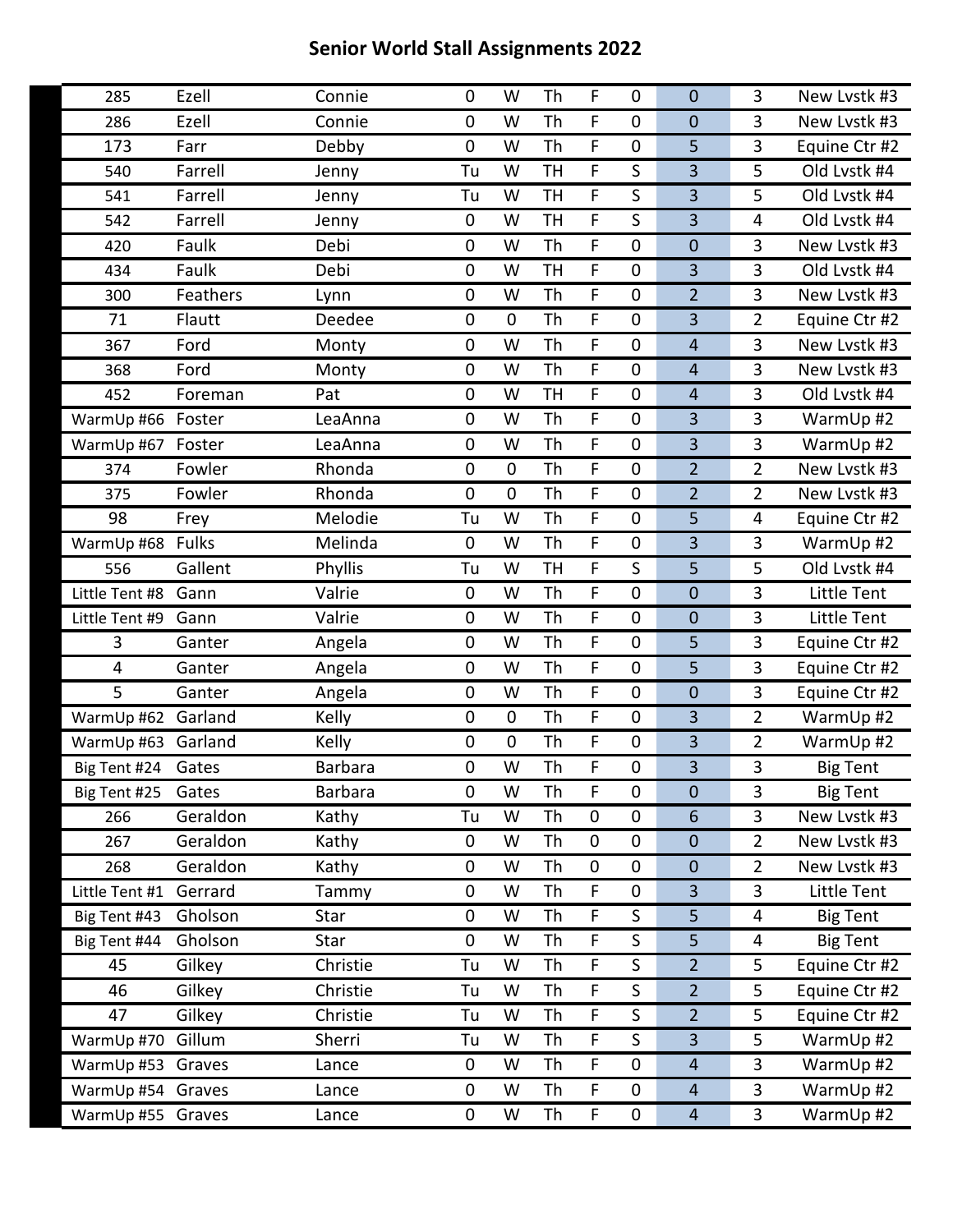| WarmUp #56        | Graves            | Lance              | 0  | W           | Th        | F      | $\mathbf 0$      | $\overline{4}$      | 3              | WarmUp #2                  |
|-------------------|-------------------|--------------------|----|-------------|-----------|--------|------------------|---------------------|----------------|----------------------------|
| WarmUp #57        | Graves            | Lance              | 0  | W           | Th        | F      | $\boldsymbol{0}$ | $\overline{4}$      | 3              | WarmUp #2                  |
| WarmUp #58        | Graves            | Lance              | 0  | W           | Th        | F      | $\mathbf 0$      | $\overline{4}$      | 3              | WarmUp #2                  |
| WarmUp #59        | Graves            | Lance              | 0  | W           | Th        | F      | $\boldsymbol{0}$ | $\mathbf 0$         | 3              | WarmUp #2                  |
| Big Tent #55      | Gray              | Kim                | Tu | W           | Th        | F      | $\boldsymbol{0}$ | 8                   | 4              | Big Tent                   |
| 248               | Hagan             | <b>Bambi</b>       | 0  | W           | Th        | F      | S                | 3                   | 4              | New Lvstk #3               |
| 105               | Hairgrove         | Letitia            | Tu | W           | Th        | F      | $\boldsymbol{0}$ | $\overline{4}$      | 4              | Equine Ctr #2              |
| 106               | Hairgrove         | Letitia            | Tu | W           | Th        | F      | $\mathbf 0$      | $\mathbf 0$         | 4              | Equine Ctr #2              |
| WarmUp #1         | Hall              | Patti              | 0  | W           | Th        | F      | $\mathbf 0$      | $\overline{2}$      | 3              | WarmUp #2                  |
| WarmUp #2         | Hall              | Patti              | 0  | W           | Th        | F      | $\boldsymbol{0}$ | $\overline{2}$      | 3              | WarmUp #2                  |
| WarmUp #3         | Hall              | Patti              | 0  | W           | Th        | F      | $\boldsymbol{0}$ | $\overline{2}$      | 3              | WarmUp #2                  |
| 469               | Hamilton          | Robin              | 0  | W           | <b>TH</b> | F      | $\mathbf 0$      | $\overline{4}$      | 3              | Old Lvstk #4               |
| 470               | Hamilton          | Robin              | 0  | W           | <b>TH</b> | F      | 0                | $\mathbf 0$         | 3              | Old Lvstk #4               |
| 471               | Hamilton          | Robin              | 0  | W           | <b>TH</b> | F      | $\mathbf 0$      | $\mathbf 0$         | 3              | Old Lvstk #4               |
| 472               | Hamilton          | Robin              | 0  | W           | <b>TH</b> | F      | $\mathbf 0$      | $\mathbf 0$         | 3              | Old Lvstk #4               |
| 473               | Hamilton          | Robin              | 0  | W           | <b>TH</b> | F      | 0                | $\mathbf 0$         | 3              | Old Lvstk #4               |
| 70                | Hammett           | Amy                | 0  | $\mathbf 0$ | Th        | F      | $\mathbf 0$      | $\mathbf 0$         | 2              | Equine Ctr #2              |
| WarmUp #90        | Hankins           | <b>Billie Ruth</b> | 0  | W           | Th        | F      | $\mathbf 0$      | $\mathbf{1}$        | $\overline{3}$ | WarmUp #2                  |
| 10                |                   | Sheila             | 0  | W           | Th        | F      | $\mathbf 0$      | $\overline{4}$      | 3              | Equine Ctr #2              |
| 270               | Hardy<br>Harrison | Deanna             | 0  | W           | Th        | F      | $\pmb{0}$        | $\overline{4}$      | 3              | New Lvstk #3               |
|                   | Hassel            | Sandi              | Tu | W           | Th        | F      | S                | $\overline{4}$      | 5              |                            |
| WarmUp #75        |                   |                    |    |             |           |        |                  |                     |                | WarmUp #2                  |
| WarmUp #76<br>120 | Hassel            | Sandi<br>Melissa   | Tu | W<br>W      | Th<br>Th  | F<br>F | S<br>$\mathbf 0$ | $\overline{4}$<br>5 | 5<br>3         | WarmUp #2<br>Equine Ctr #2 |
|                   | Hayes             |                    | 0  |             |           |        |                  |                     |                |                            |
| 129               | Hayes             | Liz                | 0  | $\mathbf 0$ | Th        | F      | $\mathbf 0$      | 5                   | $\overline{2}$ | Equine Ctr #2              |
| 130               | Hayes             | Liz                | 0  | $\mathbf 0$ | Th        | F      | $\mathbf 0$      | $\mathbf 0$         | 2              | Equine Ctr #2              |
| 119               | Haynes            | Paul               | 0  | W           | Th        | F      | $\mathbf 0$      | $\mathbf 0$         | 3              | Equine Ctr #2              |
| 72                | Headrick          | David              | 0  | W           | Th        | F      | $\mathbf 0$      | $\mathbf 0$         | 3              | Equine Ctr #2              |
| 73                | Headrick          | David              | 0  | W           | Th        | F      | 0                | $\mathbf 0$         | 3              | Equine Ctr #2              |
| 74                | Headrick          | David              | 0  | W           | Th        | F      | $\mathbf 0$      | $\mathbf 0$         | 3              | Equine Ctr #2              |
| 75                | Headrick          | David              | 0  | W           | Th        | F      | $\mathbf 0$      | $\mathbf 0$         | 3              | Equine Ctr #2              |
| 127               | Hebenstriet       | Kevin              | 0  | W           | Th        | F      | $\mathbf 0$      | $\mathbf 0$         | 3              | Equine Ctr #2              |
| 128               | Hebenstriet       | Kevin              | 0  | W           | Th        | F      | $\mathbf 0$      | $\mathbf 0$         | 3              | Equine Ctr #2              |
| 97                | Henry             | <b>Becky</b>       | 0  | W           | Th        | F      | $\mathbf 0$      | 5                   | 3              | Equine Ctr #2              |
| 177               | Herring           | Patty              | 0  | W           | Th        | F      | $\pmb{0}$        | $\overline{4}$      | 3              | Equine Ctr #2              |
| 178               | Herring           | Patty              | 0  | W           | Th        | F      | $\mathbf 0$      | $\mathbf 0$         | 3              | Equine Ctr #2              |
| 179               | Herring           | Patty              | 0  | W           | Th        | F      | $\mathbf 0$      | $\mathbf 0$         | 3              | Equine Ctr #2              |
| 580               | Herring           | Reggie             | 0  | W           | <b>TH</b> | F      | 0                | $\overline{2}$      | 3              | Old Lvstk #4               |
| 581               | Herring           | Reggie             | 0  | W           | <b>TH</b> | F      | $\pmb{0}$        | $\overline{2}$      | $\overline{3}$ | Old Lvstk #4               |
| 67                | Herrington        | Lucinda            | 0  | W           | Th        | F      | $\mathbf 0$      | $\overline{2}$      | $\overline{3}$ | Equine Ctr #2              |
| 68                | Herrington        | Lucinda            | 0  | W           | Th        | F      | $\pmb{0}$        | $\overline{2}$      | 3              | Equine Ctr #2              |
| 301               | Heward            | Karen              | 0  | W           | Th        | F      | $\pmb{0}$        | $\overline{2}$      | $\overline{3}$ | New Lvstk #3               |
| 322               | <b>Hicks</b>      | Carolyn            | Tu | W           | Th        | F.     | 0                | $\overline{3}$      | 4              | New Lvstk #3               |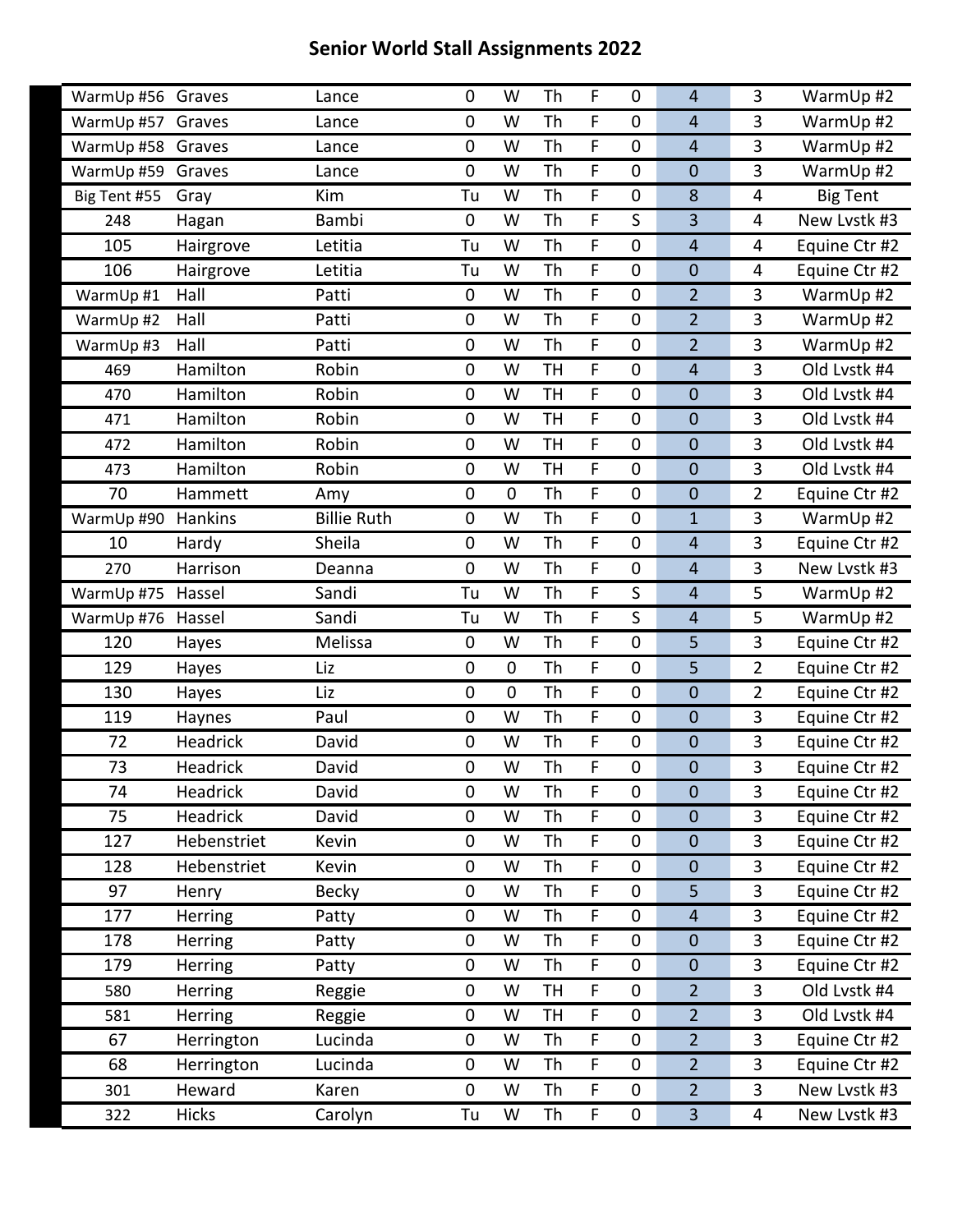| WarmUp #14 Higdon   |          | Patti Jo     | 0              | W           | Th        | F           | $\mathbf 0$      | $\mathbf 0$             | 3              | WarmUp #2       |
|---------------------|----------|--------------|----------------|-------------|-----------|-------------|------------------|-------------------------|----------------|-----------------|
| WarmUp #15          | Higdon   | Patti Jo     | 0              | W           | Th        | F           | $\boldsymbol{0}$ | 3                       | 3              | WarmUp #2       |
| WarmUp #16          | Higdon   | Patti Jo     | 0              | W           | Th        | F           | $\mathbf 0$      | $\overline{4}$          | $\overline{3}$ | WarmUp #2       |
| WarmUp #17          | Higdon   | Patti Jo     | 0              | W           | Th        | F           | $\mathbf 0$      | $\overline{4}$          | 3              | WarmUp #2       |
| 449                 | Hill     | Cynthia      | 0              | W           | <b>TH</b> | F           | $\mathbf 0$      | 3                       | 3              | Old Lystk #4    |
| 450                 | Hill     | Cynthia      | 0              | W           | <b>TH</b> | F           | $\mathbf 0$      | 3                       | 3              | Old Lvstk #4    |
| Big Tent #4         | Hockett  | <b>Tracy</b> | 0              | W           | Th        | F           | $\boldsymbol{0}$ | $\overline{3}$          | 3              | <b>Big Tent</b> |
| Big Tent #5         | Hockett  | <b>Tracy</b> | 0              | W           | Th        | F           | $\mathbf 0$      | $\overline{3}$          | 3              | <b>Big Tent</b> |
| 413                 | Holland  | Kaylynn      | 0              | W           | Th        | F           | $\mathbf 0$      | $\overline{4}$          | $\overline{3}$ | New Lvstk #3    |
| 573                 | Holland  | Vicki        | 0              | W           | <b>TH</b> | F           | $\boldsymbol{0}$ | 5                       | 3              | Old Lvstk #4    |
| 203                 | Holloway | Leslie       | 0              | $\mathbf 0$ | Th        | F           | $\boldsymbol{0}$ | 5                       | $\overline{2}$ | Equine Ctr #2   |
| 365                 | Horton   | Donna        | 0              | W           | Th        | F           | $\mathbf 0$      | $\overline{2}$          | $\overline{3}$ | New Lvstk #3    |
| WarmUp #83 Horton   |          | Dianne       | Tu             | W           | Th        | F           | S                | $\overline{4}$          | 5              | WarmUp #2       |
| WarmUp #84 Horton   |          | Dianne       | $\pmb{0}$      | $\pmb{0}$   | Th        | F           | $\mathbf 0$      | $\boldsymbol{0}$        | $\overline{2}$ | WarmUp #2       |
| WarmUp #97          | Hough    | George       | 0              | $\mathbf 0$ | Th        | $\mathsf F$ | $\mathbf 0$      | $\overline{2}$          | $\overline{2}$ | WarmUp #2       |
| 505                 | Howell   | Mary         | 0              | W           | <b>TH</b> | F           | 0                | 3                       | 3              | Old Lvstk #4    |
| $\overline{7}$      | Hubler   | Sandy        | 0              | W           | Th        | F           | S                | 5                       | 4              | Equine Ctr #2   |
| Big Tent #13        | Hunt     | Jill         | $\overline{0}$ | W           | Th        | $\mathsf F$ | S                | 3                       | $\overline{4}$ | <b>Big Tent</b> |
| 440                 | Hunter   | Susan        | Tu             | W           | <b>TH</b> | F           | $\mathbf 0$      | 6                       | 4              | Old Lvstk #4    |
| 441                 | Hunter   | Susan        | Tu             | W           | <b>TH</b> | F           | $\mathbf 0$      | 6                       | 4              | Old Lvstk #4    |
| 442                 | Hunter   | Susan        | Tu             | W           | <b>TH</b> | $\mathsf F$ | $\mathbf 0$      | 6                       | 4              | Old Lvstk #4    |
| 443                 | Hunter   | Susan        | Tu             | W           | <b>TH</b> | F           | 0                | $\overline{7}$          | 4              | Old Lvstk #4    |
| WarmUp #103 Jackson |          | Tony         | $\pmb{0}$      | $\mathbf 0$ | Th        | F           | S                | $\overline{\mathbf{3}}$ | 3              | WarmUp #2       |
| WarmUp #104 Jackson |          | Tony         | 0              | $\mathbf 0$ | Th        | F           | S                | $\mathbf 0$             | $\overline{3}$ | WarmUp #2       |
| Big Tent #60        | Jarrett  | Josie        | 0              | W           | Th        | F           | S                | $\mathbf 0$             | 4              | <b>Big Tent</b> |
| Big Tent #61        | Jarrett  | Josie        | 0              | W           | Th        | F           | S                | $\boldsymbol{0}$        | 4              | <b>Big Tent</b> |
| 242                 | Jean     | Angie        | Tu             | W           | Th        | $\mathsf F$ | S                | $\overline{4}$          | 5              | New Lvstk #3    |
| 243                 | Jean     | Angie        | Tu             | W           | Th        | F           | S                | $\overline{4}$          | 5              | New Lvstk #3    |
| 244                 | Jean     | Angie        | Tu             | W           | Th        | F           | $\sf S$          | $\overline{4}$          | 5              | New Lystk #3    |
| 245                 | Jean     | Angie        | Tu             | W           | Th        | F.          | S                | $\overline{4}$          | 5              | New Lvstk #3    |
| 246                 | Jean     | Angie        | Tu             | W           | Th        | F           | S                | $\boldsymbol{0}$        | 5              | New Lvstk #3    |
| 110                 | Jenks    | Bill         | Tu             | W           | Th        | F           | $\mathbf 0$      | 5                       | 4              | Equine Ctr #2   |
| 111                 | Jenks    | Bill         | Tu             | W           | Th        | F           | $\pmb{0}$        | 5                       | 4              | Equine Ctr #2   |
| 112                 | Jenks    | Bill         | Tu             | W           | Th        | F           | 0                | $\boldsymbol{0}$        | 4              | Equine Ctr #2   |
| 290                 | Jetton   | Renee        | $\pmb{0}$      | W           | Th        | F           | $\mathbf 0$      | $\overline{2}$          | $\overline{3}$ | New Lvstk #3    |
| 49                  | Johnson  | Ann          | Tu             | W           | Th        | F           | $\mathbf 0$      | $\boldsymbol{0}$        | 4              | Equine Ctr #2   |
| 50                  | Johnson  | Ann          | Tu             | W           | Th        | F           | 0                | $\overline{3}$          | 4              | Equine Ctr #2   |
| 51                  | Johnson  | Ann          | Tu             | W           | Th        | F           | $\pmb{0}$        | $\overline{3}$          | 4              | Equine Ctr #2   |
| 52                  | Johnson  | Ann          | Tu             | W           | Th        | F           | $\mathbf 0$      | $\overline{3}$          | 4              | Equine Ctr #2   |
| 76                  | Johnson  | Ann          | 0              | 0           | Th        | F           | $\mathbf 0$      | $\boldsymbol{0}$        | $\overline{2}$ | Equine Ctr #2   |
| Big Tent #69        | Johnson  | Warren       | 0              | W           | Th        | F           | $\mathsf S$      | $\pmb{0}$               | 4              | <b>Big Tent</b> |
| 294                 | Jolley   | JJ           | Tu             | W           | Th        | F           | $\mathbf 0$      | $\overline{3}$          | 4              | New Lvstk #3    |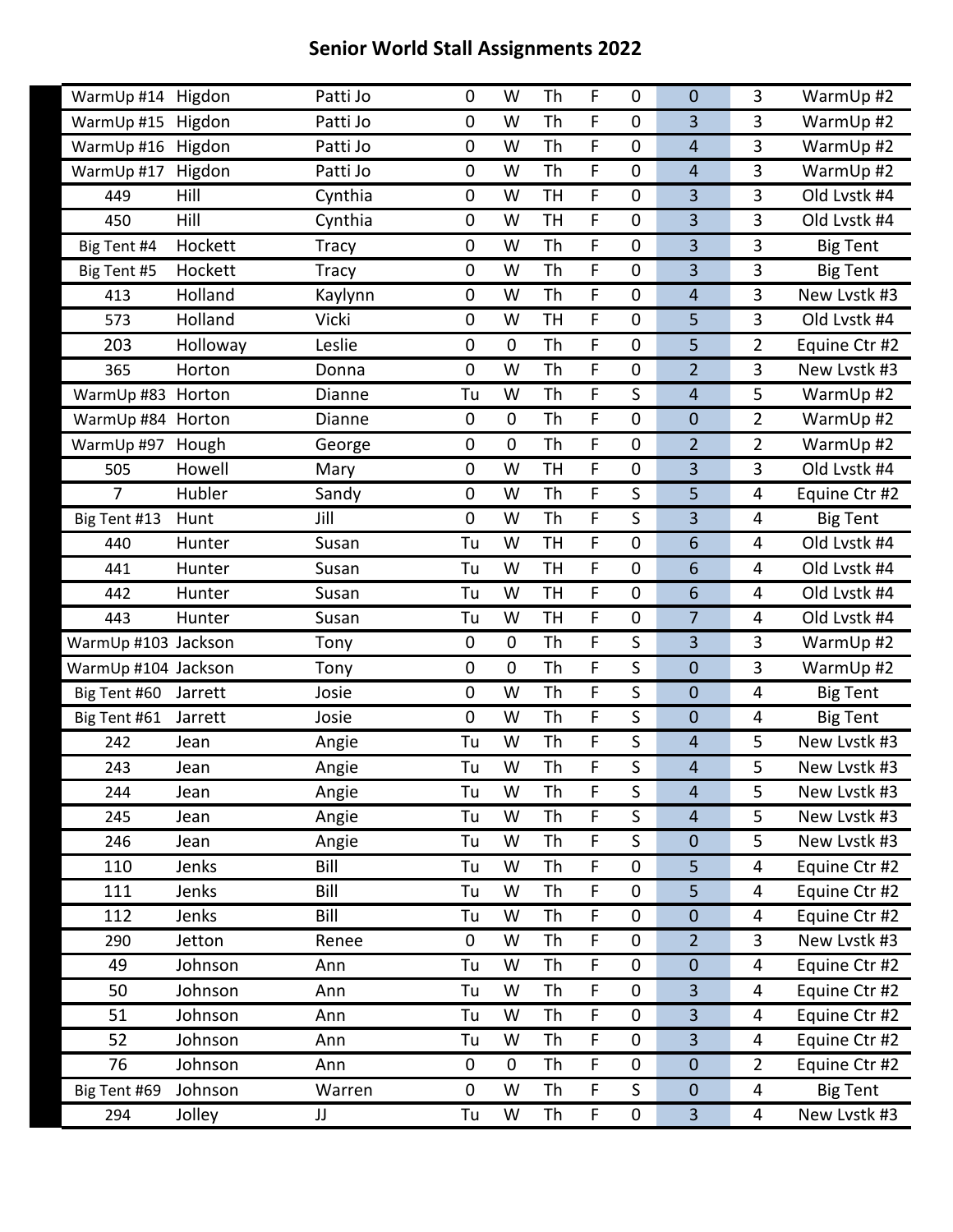| 295          | Jolley      | JJ           | Tu          | W           | Th        | F           | 0                | 3               | 4              | New Lystk #3    |
|--------------|-------------|--------------|-------------|-------------|-----------|-------------|------------------|-----------------|----------------|-----------------|
| 296          | Jolley      | JJ           | Tu          | W           | Th        | F           | $\pmb{0}$        | 3               | 4              | New Lvstk #3    |
| 100          | Jones       | Diane        | $\mathbf 0$ | W           | Th        | F           | $\mathbf 0$      | 5               | 3              | Equine Ctr #2   |
| 145          | Jones       | Kelly        | $\pmb{0}$   | W           | Th        | F           | 0                | 3               | 3              | Equine Ctr #2   |
| 146          | Jones       | Kelly        | $\pmb{0}$   | W           | Th        | F           | $\mathbf 0$      | 3               | 3              | Equine Ctr #2   |
| 147          | Jones       | Kelly        | $\mathbf 0$ | W           | Th        | F           | $\mathbf 0$      | 3               | 3              | Equine Ctr #2   |
| 148          | Jones       | Kelly        | $\pmb{0}$   | W           | Th        | F           | 0                | 3               | 3              | Equine Ctr #2   |
| 191          | Jones       | Kathy        | $\pmb{0}$   | W           | Th        | F           | S                | $\overline{2}$  | 4              | Equine Ctr #2   |
| 192          | Jones       | Kathy        | $\mathbf 0$ | W           | Th        | F           | S                | $\overline{2}$  | 4              | Equine Ctr #2   |
| 193          | Jones       | Kathy        | $\pmb{0}$   | W           | Th        | F           | S                | $\overline{2}$  | 4              | Equine Ctr #2   |
| 194          | Jones       | Kathy        | $\pmb{0}$   | W           | Th        | F           | $\sf S$          | $\overline{2}$  | 4              | Equine Ctr #2   |
| 272          | Jones       | Nancy        | $\mathbf 0$ | W           | Th        | F           | S                | $6\phantom{1}6$ | 4              | New Lvstk #3    |
| 273          | Jones       | Nancy        | $\pmb{0}$   | W           | Th        | F           | S                | $6\phantom{1}6$ | 4              | New Lystk #3    |
| 324          | Jones       | Bill         | $\pmb{0}$   | W           | Th        | F           | 0                | $\overline{2}$  | 3              | New Lystk #3    |
| 418          | Jones       | Jo Ann       | $\mathbf 0$ | W           | Th        | F           | $\mathbf 0$      | $\mathbf 0$     | 3              | New Lvstk #3    |
| 419          | Jones       | Jo Ann       | $\pmb{0}$   | W           | Th        | F           | $\boldsymbol{0}$ | $\mathbf 0$     | 3              | New Lystk #3    |
| WarmUp #95   | Jones       | Jolene       | $\mathbf 0$ | $\mathbf 0$ | Th        | F           | $\mathbf 0$      | $\mathbf 0$     | $\overline{2}$ | WarmUp #2       |
| WarmUp #96   | Jones       | Jolene       | $\mathbf 0$ | $\mathbf 0$ | Th        | F           | $\mathbf 0$      | $\mathbf 0$     | $\overline{2}$ | WarmUp #2       |
| Ag Bld #9    | Jones       | Marilyn      | $\pmb{0}$   | W           | Th        | F           | S                | $\overline{4}$  | 4              | Ag Bldg         |
| Ag Bld #10   | Jones       | Marilyn      | $\mathbf 0$ | W           | <b>Th</b> | F           | $\mathbf 0$      | 5               | 3              | Ag Bldg         |
| Big Tent #42 | Karroll     | Rickey       | $\mathbf 0$ | W           | Th        | F.          | S                | 5               | 4              | <b>Big Tent</b> |
| 357          | Keltner     | Susan C.     | Tu          | W           | Th        | $\pmb{0}$   | $\boldsymbol{0}$ | 3               | $\overline{2}$ | New Lvstk #3    |
| 358          | Keltner     | Susan C.     | Tu          | W           | Th        | $\pmb{0}$   | $\mathbf 0$      | 3               | $\overline{2}$ | New Lvstk #3    |
| 489          | Kendall     | Louise       | $\mathbf 0$ | W           | <b>TH</b> | F           | $\mathbf 0$      | $\overline{4}$  | 3              | Old Lvstk #4    |
| 490          | Kendall     | Louise       | $\mathbf 0$ | W           | <b>TH</b> | F           | $\pmb{0}$        | $\overline{4}$  | 3              | Old Lvstk #4    |
| 515          | Klatzkin    | Varsi        | $\pmb{0}$   | W           | <b>TH</b> | F           | $\mathbf 0$      | $\overline{2}$  | 3              | Old Lvstk #4    |
| 516          | Klatzkin    | Varsi        | $\mathbf 0$ | W           | <b>TH</b> | F           | $\mathbf 0$      | $\overline{2}$  | 3              | Old Lvstk #4    |
| 517          | Klatzkin    | Varsi        | $\pmb{0}$   | W           | <b>TH</b> | F           | 0                | $\overline{2}$  | 3              | Old Lvstk #4    |
| 518          | Klatzkin    | Varsi        | 0           | W           | <b>TH</b> | F           | $\pmb{0}$        | $\overline{2}$  | 3              | Old Lvstk #4    |
| 340          | Knotts      | Terrie       | $\mathbf 0$ | W           | Th        | F.          | 0                | 3               | 3              | New Lvstk #3    |
| 341          | Knotts      | Terrie       | $\pmb{0}$   | W           | Th        | F           | $\pmb{0}$        | 3               | 3              | New Lystk #3    |
| 342          | Knotts      | Terrie       | $\pmb{0}$   | W           | Th        | F           | 0                | 3               | 3              | New Lvstk #3    |
| 338          | Knox        | Julie        | $\pmb{0}$   | W           | Th        | F           | $\pmb{0}$        | $\overline{2}$  | 3              | New Lvstk #3    |
| 339          | Knox        | Julie        | $\pmb{0}$   | W           | Th        | F           | $\pmb{0}$        | $\mathbf 0$     | 3              | New Lystk #3    |
| 421          | Kobza       | Vernetta     | $\pmb{0}$   | W           | Th        | F           | 0                | $6\phantom{1}6$ | 3              | New Lvstk #3    |
| 422          | Kobza       | Vernetta     | $\pmb{0}$   | $\mathbf 0$ | Th        | F           | $\pmb{0}$        | $\overline{2}$  | $\overline{2}$ | New Lvstk #3    |
| 423          | Kobza       | Vernetta     | $\pmb{0}$   | $\mathbf 0$ | Th        | F           | $\pmb{0}$        | $\mathbf 0$     | $\overline{2}$ | New Lystk #3    |
| WarmUp #72   | Koetter     | Edwyna       | $\pmb{0}$   | W           | Th        | F           | $\mathbf 0$      | $\overline{4}$  | 3              | WarmUp #2       |
| WarmUp #73   | Koetter     | Edwyna       | $\pmb{0}$   | W           | Th        | F           | 0                | $\overline{4}$  | 3              | WarmUp #2       |
| 558          | krabbenhoft | <b>Bruce</b> | Tu          | W           | TH        | F           | S                | $\overline{2}$  | 5              | Old Lvstk #4    |
| Big Tent #26 | Kuhnhein    | Robin        | $\mathbf 0$ | W           | Th        | F           | S                | $\overline{4}$  | 4              | <b>Big Tent</b> |
| 27           | Laws        | Cheryl       | $\pmb{0}$   | W           | Th        | $\mathsf F$ | 0                | $\overline{3}$  | $\mathbf{3}$   | Equine Ctr #2   |
|              |             |              |             |             |           |             |                  |                 |                |                 |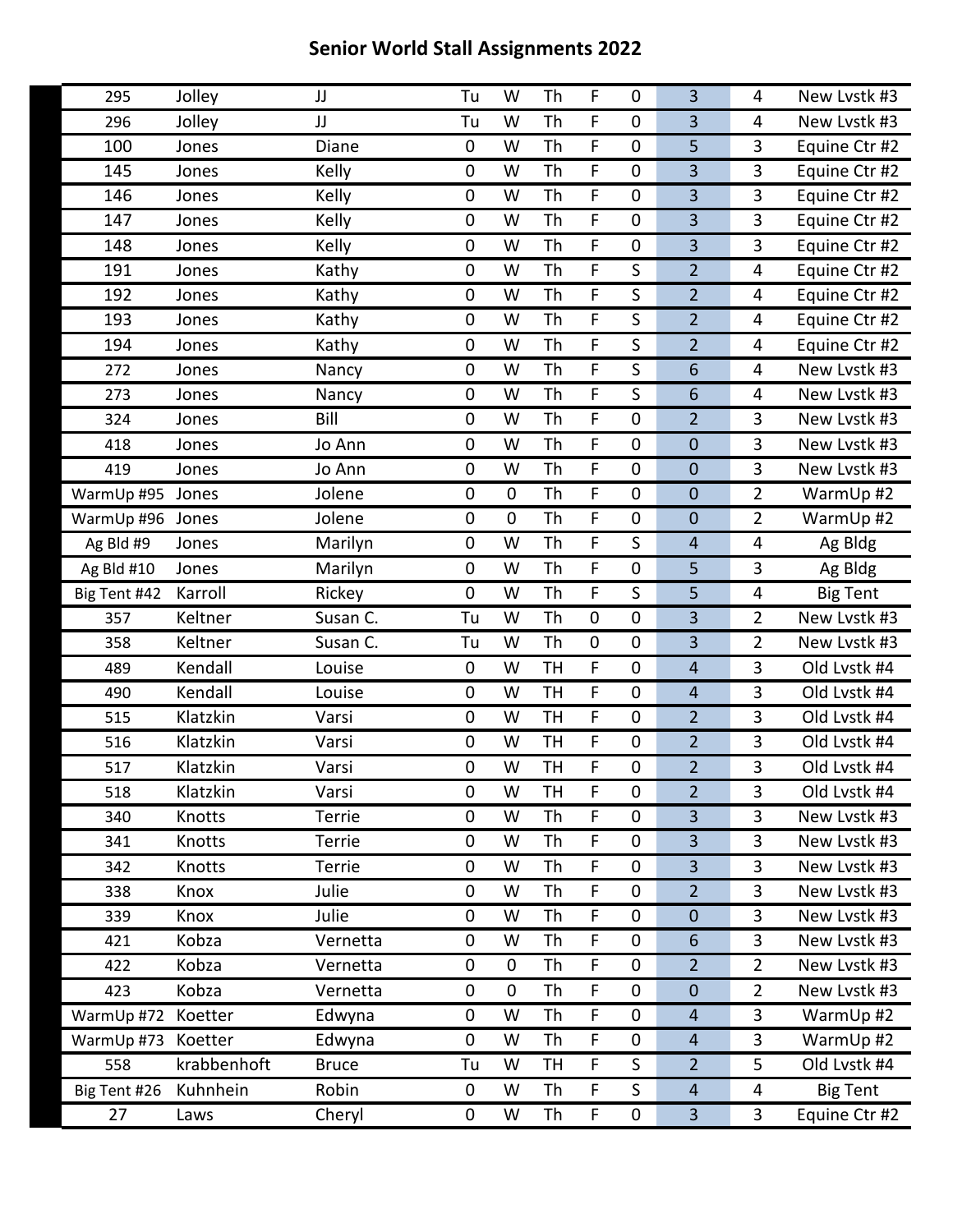| Big Tent #29   | Leet            | Margaret     | Tu        | W           | Th        | F              | S                | 3              | 5              | <b>Big Tent</b> |
|----------------|-----------------|--------------|-----------|-------------|-----------|----------------|------------------|----------------|----------------|-----------------|
| Big Tent #41   | LeHew           | Christi      | Tu        | W           | Th        | F              | S                | $\overline{4}$ | 5              | <b>Big Tent</b> |
| 412            | Lesyna          | Jane         | 0         | W           | Th        | F              | S                | $\overline{2}$ | 4              | New Lvstk #3    |
| Little Tent #2 | Lesyna          | Jane         | 0         | W           | Th        | F              | 0                | $\overline{2}$ | 3              | Little Tent     |
| 321            | Lewis           | Cindy        | 0         | W           | Th        | F              | S                | $\overline{2}$ | 4              | New Lystk #3    |
| Ag Bld #12     | Lewis           | Terry        | $\pmb{0}$ | $\mathbf 0$ | Th        | F              | $\mathsf S$      | 3              | 3              | Ag Bldg         |
| Big Tent #34   | Lewis           | Cynthia      | 0         | W           | Th        | F              | S                | $\overline{2}$ | 4              | <b>Big Tent</b> |
| 64             | Little          | Willie       | Tu        | W           | Th        | F              | S                | $\mathbf 0$    | 5              | Equine Ctr #2   |
| WarmUp #28     | Lively          | Sissy        | 0         | W           | Th        | F              | $\mathbf 0$      | $\overline{4}$ | 3              | WarmUp #2       |
| WarmUp #29     | Lively          | Sissy        | 0         | W           | Th        | F              | $\mathbf 0$      | $\overline{4}$ | 3              | WarmUp #2       |
| 360            | Lloyd           | Tracy        | 0         | W           | Th        | F              | $\boldsymbol{0}$ | 8              | 3              | New Lvstk #3    |
| 156            | Looper          | Margaret     | 0         | W           | Th        | $\pmb{0}$      | $\mathbf 0$      | $\mathbf 0$    | $\overline{2}$ | Equine Ctr #2   |
| 157            | Looper          | Margaret     | 0         | W           | Th        | $\pmb{0}$      | $\boldsymbol{0}$ | $\mathbf 0$    | $\overline{2}$ | Equine Ctr #2   |
| 529            | Ludwig          | <b>Bruce</b> | 0         | W           | <b>TH</b> | F              | $\boldsymbol{0}$ | $\mathbf 0$    | 3              | Old Lystk #4    |
| 530            | Ludwig          | <b>Bruce</b> | 0         | W           | <b>TH</b> | F              | $\mathbf 0$      | $\overline{2}$ | 3              | Old Lvstk #4    |
| 531            | Ludwig          | <b>Bruce</b> | 0         | W           | <b>TH</b> | F              | $\mathbf 0$      | $\overline{2}$ | 3              | Old Lvstk #4    |
| 22             | Lumley          | Jody         | 0         | $\mathbf 0$ | Th        | F              | $\boldsymbol{0}$ | $\mathbf 0$    | $\overline{2}$ | Equine Ctr #2   |
| 349            | Lundy           | <b>Becky</b> | 0         | W           | Th        | F              | S                | 3              | 4              | New Lvstk #3    |
| 403            | Lybbert         | Jami         | 0         | W           | Th        | F              | $\boldsymbol{0}$ | 5              | 3              | New Lvstk #3    |
| 404            | Lybbert         | Jami         | 0         | W           | Th        | F              | $\boldsymbol{0}$ | $\overline{4}$ | 3              | New Lvstk #3    |
| 298            | Lynch           | Deborah      | 0         | $\mathbf 0$ | Th        | F              | S                | 3              | 3              | New Lvstk #3    |
| Big Tent #3    | Lynch           | Sheila       | 0         | $\mathbf 0$ | Th        | F              | $\mathsf S$      | $\mathbf 0$    | 3              | <b>Big Tent</b> |
| WarmUp #69     | Mann            | Tammy        | 0         | W           | Th        | F              | $\boldsymbol{0}$ | $\overline{4}$ | 3              | WarmUp #2       |
| 507            | Marshall        | Patti        | 0         | W           | <b>TH</b> | F              | $\mathbf 0$      | 3              | 3              | Old Lvstk #4    |
| 508            | Marshall        | Patti        | 0         | W           | <b>TH</b> | F              | $\mathbf 0$      | $\mathbf 0$    | 3              | Old Lvstk #4    |
| 381            | Martin          | Denise       | 0         | $\mathbf 0$ | Th        | F              | $\mathbf 0$      | $\overline{4}$ | $\overline{2}$ | New Lvstk #3    |
| 509            | Martin          | Pamela       | 0         | W           | <b>TH</b> | F              | $\mathbf 0$      | 3              | 3              | Old Lvstk #4    |
| 408            | Mason           | Sherri       | 0         | W           | Th        | 0              | 0                | $\overline{2}$ | $\overline{2}$ | New Lvstk #3    |
| 236            | Matthews        | Samantha     | 0         | W           | Th        | F              | 0                | $\overline{4}$ | 3              | New Lvstk #3    |
| 237            | Matthews        | Samantha     | 0         | W           | <b>Th</b> | F              | $\mathbf 0$      | $\overline{4}$ | 3              | New Lvstk #3    |
| 238            | <b>Matthews</b> | Samantha     | 0         | W           | Th        | F              | $\pmb{0}$        | $\mathbf 0$    | 3              | New Lvstk #3    |
| 6              | Maxwell         | Susan        | Tu        | W           | Th        | $\overline{F}$ | $\mathsf S$      | $\overline{4}$ | 5              | Equine Ctr #2   |
| 433            | May             | Lydia        | $\pmb{0}$ | W           | <b>TH</b> | F              | $\mathbf 0$      | $\overline{3}$ | 3              | Old Lvstk #4    |
| 363            | Mayes           | Kaye         | 0         | W           | Th        | F              | $\pmb{0}$        | $\overline{2}$ | 3              | New Lvstk #3    |
| 523            | Mayes           | Nancy        | 0         | W           | <b>TH</b> | $\overline{F}$ | $\pmb{0}$        | $\overline{3}$ | $\overline{3}$ | Old Lvstk #4    |
| 524            | Mayes           | Nancy        | 0         | W           | <b>TH</b> | F              | $\mathbf 0$      | $\overline{3}$ | 3              | Old Lvstk #4    |
| 525            | Mayes           | Nancy        | 0         | W           | TH        | F              | $\pmb{0}$        | $\overline{3}$ | 3              | Old Lvstk #4    |
| 526            | Mayes           | Nancy        | 0         | W           | <b>TH</b> | F              | $\mathbf 0$      | $\overline{3}$ | 3              | Old Lvstk #4    |
| 550            | Mayes           | Nancy        | 0         | W           | <b>TH</b> | F              | $\mathbf 0$      | $\overline{3}$ | $\overline{3}$ | Old Lvstk #4    |
| 551            | Mayes           | Nancy        | 0         | W           | TН        | F              | 0                | $\overline{3}$ | 3              | Old Lvstk #4    |
| 552            | Mayes           | Nancy        | 0         | W           | <b>TH</b> | F              | $\mathbf 0$      | $\pmb{0}$      | 3              | Old Lvstk #4    |
|                |                 |              |           |             |           |                |                  |                |                |                 |
| 553            | Mayes           | Nancy        | 0         | W           | TH        | F              | $\mathbf 0$      | 5              | $\overline{3}$ | Old Lvstk #4    |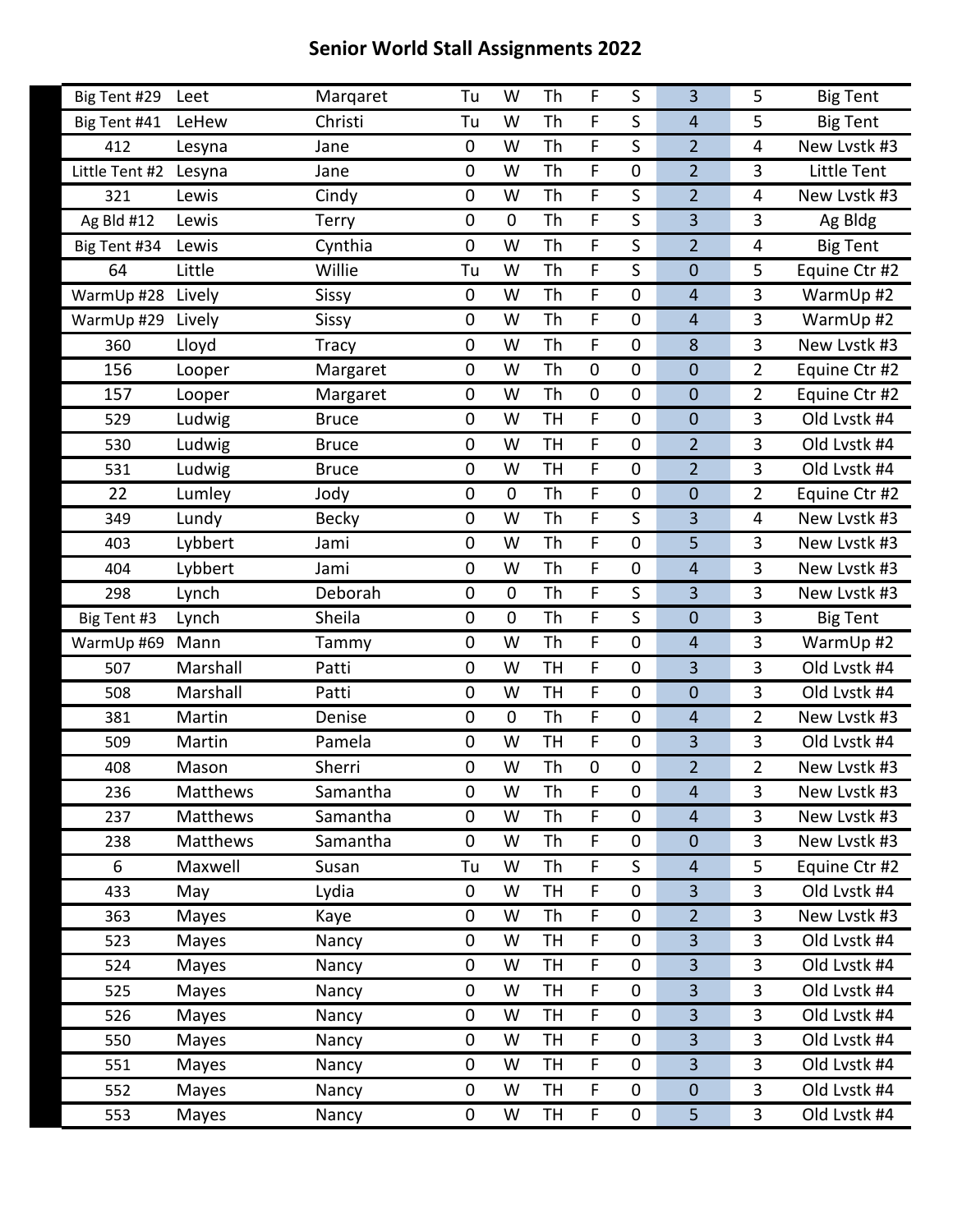| 265                      | Mayo          | Penny           | 0           | W           | Th        | F           | $\mathbf 0$      | $\overline{4}$   | 3              | New Lystk #3       |
|--------------------------|---------------|-----------------|-------------|-------------|-----------|-------------|------------------|------------------|----------------|--------------------|
| Big Tent #31             | Mays          | <b>Tracy</b>    | Tu          | W           | Th        | F           | $\mathbf 0$      | $\overline{2}$   | 4              | <b>Big Tent</b>    |
| Big Tent #32             | Mays          | <b>Tracy</b>    | Tu          | W           | Th        | F           | $\mathbf 0$      | $\overline{2}$   | 4              | <b>Big Tent</b>    |
| Little Tent #22 Mays     |               | <b>Tracy</b>    | Tu          | W           | Th        | F           | $\boldsymbol{0}$ | $\overline{2}$   | 4              | Little Tent        |
| Little Tent #23 Mays     |               | <b>Tracy</b>    | Tu          | W           | Th        | F           | $\mathbf 0$      | $\overline{2}$   | 4              | Little Tent        |
| 320                      | McClain       | Diane           | $\mathbf 0$ | W           | Th        | F           | $\mathbf 0$      | $\overline{3}$   | 3              | New Lvstk #3       |
| Little Tent #3           | McClard       | Wanda           | $\pmb{0}$   | $\pmb{0}$   | Th        | F           | S                | $\overline{3}$   | 3              | Little Tent        |
| WarmUp #78               | McClendon     | Teresa          | 0           | $\mathbf 0$ | Th        | F           | $\boldsymbol{0}$ | $\overline{3}$   | $\overline{2}$ | WarmUp #2          |
| WarmUp #79               | McClendon     | Teresa          | 0           | $\mathbf 0$ | Th        | F           | $\mathbf 0$      | 3                | $\overline{2}$ | WarmUp #2          |
| 271                      | McCollom      | Janet M.        | 0           | W           | Th        | F           | $\boldsymbol{0}$ | $\overline{3}$   | 3              | New Lvstk #3       |
| 318                      | McDonald      | Sharon          | 0           | W           | Th        | F           | $\boldsymbol{0}$ | $\overline{4}$   | 3              | New Lvstk #3       |
| 319                      | McDonald      | Sharon          | 0           | W           | Th        | $\mathsf F$ | $\mathbf 0$      | $\overline{4}$   | $\overline{3}$ | New Lvstk #3       |
| 536                      | McGinn        | Gaye            | 0           | W           | <b>TH</b> | F           | 0                | 3                | 3              | Old Lvstk #4       |
| 537                      | McGinn        | Gaye            | 0           | $\mathbf 0$ | <b>TH</b> | F           | $\mathbf 0$      | $\overline{3}$   | $\overline{2}$ | Old Lvstk #4       |
| 561                      | <b>McGrew</b> | Vicki           | 0           | W           | <b>TH</b> | $\mathsf F$ | S                | $\overline{4}$   | 4              | Old Lvstk #4       |
| Little Tent #10 McKinnon |               | Cherry          | 0           | W           | Th        | F           | $\boldsymbol{0}$ | $\overline{3}$   | 3              | Little Tent        |
| Little Tent #11 McKinnon |               | Cherry          | 0           | W           | Th        | F           | $\mathbf 0$      | $\boldsymbol{0}$ | 3              | Little Tent        |
| Little Tent #12 McKinnon |               | Cherry          | $\mathbf 0$ | W           | Th        | $\mathsf F$ | $\mathbf 0$      | $\mathbf 0$      | 3              | <b>Little Tent</b> |
| 33                       | McKinzie      | Kendra          | 0           | W           | Th        | F           | 0                | $\overline{3}$   | 3              | Equine Ctr #2      |
| 34                       | McKinzie      | Kendra          | 0           | W           | Th        | F           | $\mathbf 0$      | $\overline{3}$   | 3              | Equine Ctr #2      |
| 35                       | McKinzie      | Kendra          | $\mathbf 0$ | W           | Th        | $\mathsf F$ | $\mathbf 0$      | $\mathbf 0$      | $\overline{3}$ | Equine Ctr #2      |
| 326                      | Mcleary       | <b>Bonnie</b>   | 0           | W           | Th        | F           | S                | $\overline{3}$   | 4              | New Lvstk #3       |
| 210                      | Melton        | Karyn           | 0           | W           | Th        | F           | $\mathbf 0$      | $\overline{4}$   | 3              | New Lystk #3       |
| 211                      | Melton        | Karyn           | 0           | W           | Th        | $\mathsf F$ | $\mathbf 0$      | $\overline{4}$   | $\overline{3}$ | New Lvstk #3       |
| 414                      | Messer        | Joni            | 0           | W           | Th        | F           | 0                | $\overline{4}$   | 3              | New Lvstk #3       |
| 415                      | Messer        | Joni            | 0           | W           | Th        | F           | $\mathbf 0$      | $\overline{4}$   | 3              | New Lystk #3       |
| 416                      | Messer        | Joni            | 0           | W           | Th        | F           | $\mathbf 0$      | $\overline{4}$   | $\overline{3}$ | New Lystk #3       |
| 417                      | Messer        | Joni            | 0           | W           | Th        | F           | 0                | $\overline{4}$   | 3              | New Lvstk #3       |
| 38                       | Middleton     | Christine       | Tu          | W           | Th        | F           | $\mathbf 0$      | $\overline{2}$   | 4              | Equine Ctr #2      |
| 39                       | Middleton     | Christine       | Tu          | W           | Th        | F.          | $\pmb{0}$        | $\mathbf{1}$     | 4              | Equine Ctr #2      |
| 405                      | Middleton     | JoAnn           | 0           | W           | Th        | F           | S                | $\overline{3}$   | 4              | New Lvstk #3       |
| 406                      | Middleton     | JoAnn           | $\pmb{0}$   | W           | Th        | F           | $\mathsf{S}$     | $\mathbf 0$      | 4              | New Lvstk #3       |
| 79                       | Miller        | Tammy           | $\mathbf 0$ | W           | Th        | F.          | S                | $\overline{4}$   | 4              | Equine Ctr #2      |
| 80                       | Miller        | Tammy           | 0           | W           | Th        | F           | S                | $\overline{4}$   | 4              | Equine Ctr #2      |
| 81                       | Miller        | Tammy           | $\pmb{0}$   | W           | Th        | F           | $\mathsf{S}$     | $\overline{4}$   | 4              | Equine Ctr #2      |
| 252                      | Miller        | Sabrina         | 0           | W           | Th        | F           | $\boldsymbol{0}$ | $\mathbf{1}$     | 3              | New Lvstk #3       |
| 253                      | Miller        | Sabrina         | 0           | W           | Th        | F           | 0                | $\mathbf{1}$     | 3              | New Lvstk #3       |
| 254                      | Miller        | Sabrina         | 0           | W           | Th        | F           | $\pmb{0}$        | $1\,$            | $\overline{3}$ | New Lystk #3       |
| 255                      | Miller        | Sabrina         | $\mathbf 0$ | W           | Th        | F           | $\mathbf 0$      | $\mathbf{1}$     | 3              | New Lvstk #3       |
| 575                      | Miller        | <b>Bricklee</b> | Tu          | W           | TH        | F           | $\mathbf 0$      | 5                | 4              | Old Lvstk #4       |
| 576                      | Miller        | <b>Bricklee</b> | Tu          | W           | <b>TH</b> | F           | $\mathbf 0$      | 5                | 4              | Old Lvstk #4       |
| 577                      | Miller        | <b>Bricklee</b> | Tu          | W           | TH        | F.          | 0                | $\pmb{0}$        | 4              | Old Lvstk #4       |
|                          |               |                 |             |             |           |             |                  |                  |                |                    |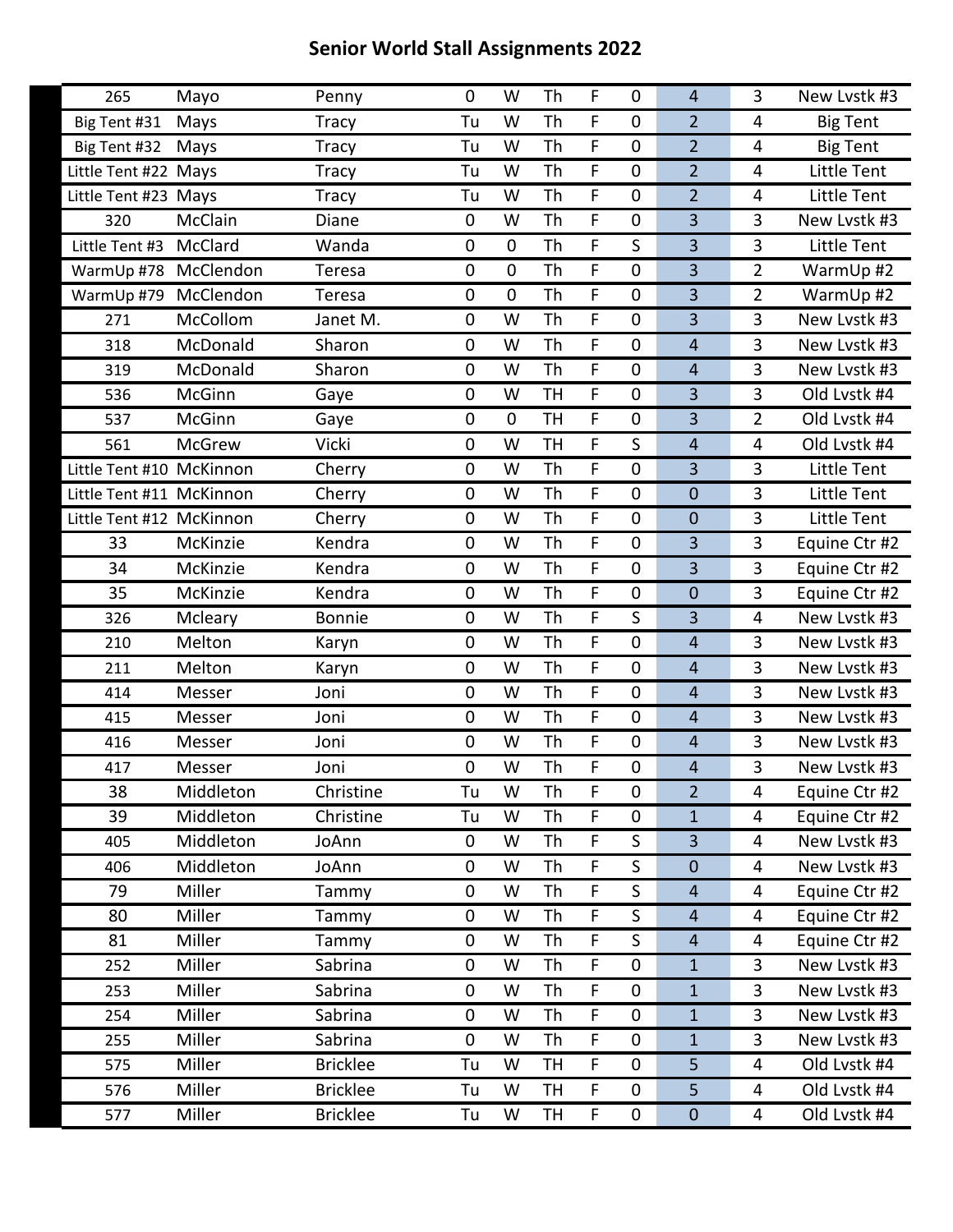| WarmUp #32 Mills    |              | Laura   | 0           | W | Th        | F           | $\mathbf 0$      | $\overline{2}$   | 3              | WarmUp #2       |
|---------------------|--------------|---------|-------------|---|-----------|-------------|------------------|------------------|----------------|-----------------|
| WarmUp #33          | Mills        | Laura   | 0           | W | Th        | F           | $\mathbf 0$      | $\overline{2}$   | 3              | WarmUp #2       |
| WarmUp #34          | Mills        | Laura   | 0           | W | Th        | $\mathsf F$ | 0                | $\overline{2}$   | $\overline{3}$ | WarmUp #2       |
| Big Tent #62        | Mitchell     | Penny   | Tu          | W | Th        | F           | S                | 3                | 5              | <b>Big Tent</b> |
| WarmUp #46          | Montague     | Robin   | 0           | W | Th        | F           | $\boldsymbol{0}$ | $\overline{3}$   | 3              | WarmUp #2       |
| 212                 | Moore        | Sonia   | 0           | W | Th        | F           | S                | 5                | $\overline{4}$ | New Lvstk #3    |
| 213                 | Moore        | Sonia   | 0           | W | Th        | F           | S                | 5                | 4              | New Lvstk #3    |
| 323                 | Moore        | Eileen  | 0           | W | Th        | F           | $\mathbf 0$      | 3                | 3              | New Lystk #3    |
| WarmUp #30          | Moore        | Deborah | $\mathbf 0$ | W | Th        | $\mathsf F$ | S                | 6                | 4              | WarmUp #2       |
| WarmUp #85          | Moore        | Valinda | Tu          | W | Th        | F           | S                | $\overline{4}$   | 4              | WarmUp #2       |
| WarmUp #86 Moore    |              | Valinda | Tu          | W | Th        | F           | S                | $\overline{4}$   | 4              | WarmUp #2       |
| WarmUp #87 Moore    |              | Valinda | Tu          | W | Th        | $\mathsf F$ | S                | $\overline{4}$   | 4              | WarmUp #2       |
| WarmUp #88 Moore    |              | Valinda | Tu          | W | Th        | F           | S                | $\overline{4}$   | 4              | WarmUp #2       |
| 386                 | Moran        | Debbie  | $\pmb{0}$   | W | Th        | F           | $\mathbf 0$      | $\overline{4}$   | 3              | New Lystk #3    |
| 388                 | Moran        | Kelly   | Tu          | W | Th        | F           | S                | $\overline{4}$   | 5              | New Lvstk #3    |
| 389                 | Moran        | Kelly   | Tu          | W | Th        | F           | S                | $\overline{4}$   | 5              | New Lvstk #3    |
| 390                 | Moran        | Kelly   | Tu          | W | Th        | F           | S                | $\overline{4}$   | 5              | New Lystk #3    |
| 391                 | Moran        | Kelly   | Tu          | W | Th        | F           | S                | $\overline{4}$   | 5              | New Lvstk #3    |
| 392                 | Moran        | Kelly   | Tu          | W | Th        | F           | S                | $\overline{4}$   | 5              | New Lystk #3    |
| 393                 | Moran        | Kelly   | Tu          | W | Th        | F           | $\mathsf S$      | $\boldsymbol{0}$ | 5              | New Lystk #3    |
| Big Tent #27        | Moran        | Darlene | Tu          | W | Th        | F           | S                | 3                | 5              | <b>Big Tent</b> |
| Big Tent #28        | Moran        | Darlene | Tu          | W | Th        | F           | S                | $\overline{3}$   | 5              | <b>Big Tent</b> |
| 407                 | Mouser       | Terry   | $\pmb{0}$   | W | Th        | $\pmb{0}$   | $\mathbf 0$      | 3                | $\overline{2}$ | New Lvstk #3    |
| 494                 | Mouton       | Melissa | 0           | W | <b>TH</b> | F           | S                | $\mathbf 0$      | 4              | Old Lvstk #4    |
| 495                 | Mouton       | Melissa | 0           | W | <b>TH</b> | F           | S                | $\mathbf 0$      | 4              | Old Lvstk #4    |
| Little Tent #5      | Mudd         | Dorene  | 0           | W | Th        | F           | $\mathbf 0$      | $\overline{2}$   | 3              | Little Tent     |
| Ag Bld #18          | Muehlen      | Kathy   | $\mathbf 0$ | W | Th        | F           | $\mathbf 0$      | $\overline{3}$   | 3              | Ag Bldg         |
| 459                 | Murphy       | Julie   | 0           | W | <b>TH</b> | F           | S                | $\mathbf 0$      | 4              | Old Lvstk #4    |
| 460                 | Murphy       | Julie   | 0           | W | <b>TH</b> | F           | S                | $\mathbf 0$      | 4              | Old Lvstk #4    |
| 461                 | Murphy       | Julie   | 0           | W | <b>TH</b> | F           | S                | $\boldsymbol{0}$ | 4              | Old Lvstk #4    |
| 202                 | Muse         | Shelley | 0           | W | Th        | F           | $\mathbf 0$      | 5                | 3              | Equine Ctr #2   |
| Big Tent #70        | <b>Myers</b> | Tandy   | 0           | W | Th        | F           | S                | $\overline{4}$   | 4              | <b>Big Tent</b> |
| Big Tent #71        | <b>Myers</b> | Tandy   | 0           | W | Th        | F           | S                | $\overline{4}$   | 4              | <b>Big Tent</b> |
| Big Tent #72        | <b>Myers</b> | Tandy   | 0           | W | Th        | F           | S                | $\overline{4}$   | 4              | <b>Big Tent</b> |
| Big Tent #73        | <b>Myers</b> | Tandy   | 0           | W | <b>Th</b> | F           | S                | $\overline{4}$   | 4              | <b>Big Tent</b> |
| Big Tent #74        | <b>Myers</b> | Tandy   | 0           | W | Th        | F.          | S                | $\boldsymbol{0}$ | 4              | <b>Big Tent</b> |
| 395                 | Nale         | Pamela  | 0           | W | Th        | F           | $\boldsymbol{0}$ | $\overline{3}$   | $\overline{3}$ | New Lvstk #3    |
| 396                 | Nale         | Pamela  | 0           | W | Th        | F           | $\mathbf 0$      | 3                | 3              | New Lvstk #3    |
| 476                 | Nemeth       | Linda   | $\pmb{0}$   | W | TH        | F           | $\mathbf 0$      | 3                | 3              | Old Lvstk #4    |
| 99                  | Newberry     | Karen   | 0           | W | Th        | F           | $\mathbf 0$      | $\overline{2}$   | 3              | Equine Ctr #2   |
| WarmUp #24          | Nibarger     | Julee   | Tu          | W | Th        | F           | S                | $\overline{2}$   | 5              | WarmUp #2       |
| WarmUp #25 Nibarger |              | Julee   | Tu          | W | Th        | F           | $\sf S$          | $\overline{2}$   | 5              | WarmUp #2       |
|                     |              |         |             |   |           |             |                  |                  |                |                 |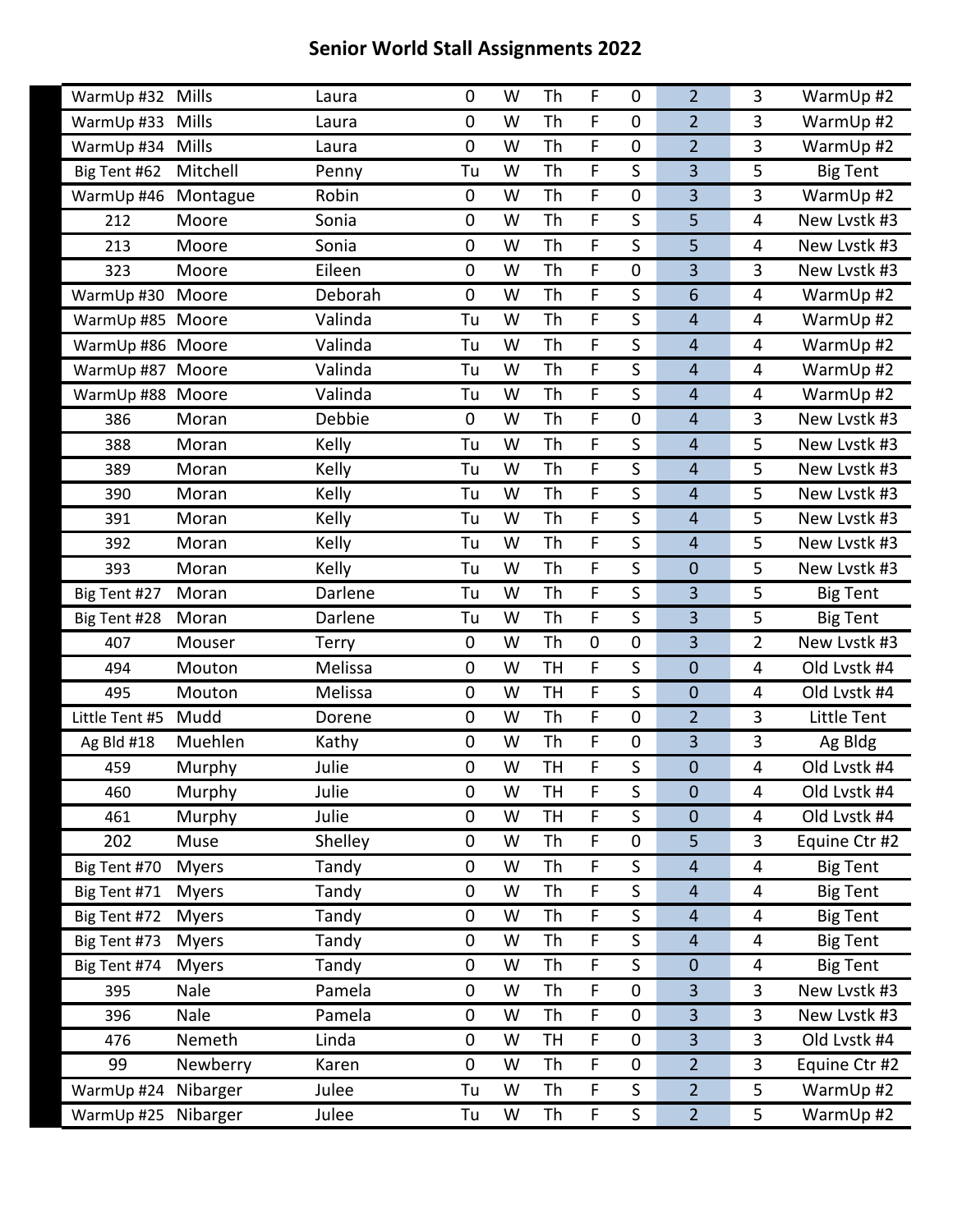| 207                  | Nida       | Patricia      | 0              | W           | Th        | F         | S                | 6                       | 4              | Equine Ctr #2   |
|----------------------|------------|---------------|----------------|-------------|-----------|-----------|------------------|-------------------------|----------------|-----------------|
| 565                  | No Stall   | No Stall      | 0              | $\mathbf 0$ | $\pmb{0}$ | $\pmb{0}$ | $\mathbf 0$      | $\mathbf 0$             | $\pmb{0}$      | Old Lvstk #5    |
| WarmUp #6            | Noll       | Dana          | 0              | W           | Th        | F         | $\mathbf 0$      | $\overline{4}$          | 3              | WarmUp #2       |
| 317                  | Nottingham | Cindy         | 0              | W           | Th        | F         | $\boldsymbol{0}$ | $\mathbf 0$             | 3              | New Lystk #3    |
| 259                  | Oeder      | Dale          | 0              | W           | Th        | F         | $\mathbf 0$      | $\overline{2}$          | 3              | New Lvstk #3    |
| 366                  | Ogle       | Mary Beth     | 0              | W           | Th        | F         | $\mathbf 0$      | $\overline{2}$          | $\overline{3}$ | New Lvstk #3    |
| 48                   | O'Neal     | Merrill       | 0              | $\mathbf 0$ | Th        | F         | $\boldsymbol{0}$ | $\mathbf 0$             | $\overline{2}$ | Equine Ctr #2   |
| 221                  | Osborne    | Janelle       | 0              | W           | Th        | F         | $\boldsymbol{0}$ | $\mathbf 0$             | 3              | New Lvstk #3    |
| 222                  | Osborne    | Janelle       | 0              | W           | Th        | F         | $\mathbf 0$      | $\mathbf 0$             | 3              | New Lvstk #3    |
| 247                  | Osborne    | Janelle       | 0              | W           | Th        | F         | $\mathbf 0$      | $\mathbf 0$             | 3              | New Lvstk #3    |
| Ag Bld #13           | Osborne    | <b>Billie</b> | 0              | $\mathbf 0$ | Th        | F         | $\pmb{0}$        | $\overline{2}$          | $\overline{2}$ | Ag Bldg         |
| Ag Bld #14           | Osborne    | <b>Billie</b> | 0              | $\mathbf 0$ | Th        | F         | $\mathbf 0$      | $\mathbf 0$             | $\overline{2}$ | Ag Bldg         |
| Ag Bld #15           | Osborne    | <b>Billie</b> | 0              | $\mathbf 0$ | Th        | F         | $\mathbf 0$      | $\mathbf 0$             | $\overline{2}$ | Ag Bldg         |
| Big Tent #16         | Oswald     | Shonni        | 0              | W           | Th        | F         | $\mathbf 0$      | 3                       | 3              | <b>Big Tent</b> |
| Big Tent #17         | Oswald     | Shonni        | $\overline{0}$ | W           | Th        | F         | $\mathbf 0$      | 3                       | 3              | <b>Big Tent</b> |
| 310                  | Overholt   | Lyn           | Tu             | W           | Th        | F         | S                | 3                       | 5              | New Lvstk #3    |
| 311                  | Overholt   | Lyn           | Tu             | W           | Th        | F         | S                | 3                       | 5              | New Lvstk #3    |
| 312                  | Overholt   | Lyn           | Tu             | W           | Th        | F         | $\mathsf S$      | 3                       | 5              | New Lvstk #3    |
| 313                  | Overholt   | Lyn           | Tu             | W           | Th        | F         | S                | 3                       | 5              | New Lystk #3    |
| 8                    | Oxner      | Jan           | $\pmb{0}$      | W           | Th        | F         | $\mathbf 0$      | $\mathbf 0$             | 3              | Equine Ctr #2   |
| 9                    | Oxner      | Jan           | 0              | W           | Th        | F         | $\mathbf 0$      | $\overline{4}$          | $\overline{3}$ | Equine Ctr #2   |
| 564                  | Panel      | Panel         | 0              | $\mathbf 0$ | $\pmb{0}$ | $\pmb{0}$ | $\mathbf 0$      | $\mathbf 0$             | $\pmb{0}$      | Old Lvstk #4    |
| 429                  | Park       | Teri          | $\pmb{0}$      | W           | <b>TH</b> | F         | $\mathbf 0$      | $\mathbf 0$             | 3              | Old Lvstk #4    |
| 430                  | Park       | Teri          | 0              | W           | <b>TH</b> | F.        | $\mathbf 0$      | $\mathbf 0$             | 3              | Old Lvstk #4    |
| Little Tent #20 Paul |            | Melody        | 0              | W           | Th        | $\pmb{0}$ | $\mathbf 0$      | $\overline{\mathbf{3}}$ | $\overline{2}$ | Little Tent     |
| Little Tent #21 Paul |            | Melody        | 0              | W           | Th        | $\pmb{0}$ | $\mathbf 0$      | 3                       | $\overline{2}$ | Little Tent     |
| 20                   | Payne      | Kathy         | 0              | $\mathbf 0$ | Th        | F         | S                | $\overline{4}$          | 3              | Equine Ctr #2   |
| 514                  | Payne      | Alana         | 0              | $\mathbf 0$ | <b>TH</b> | 0         | 0                | $\mathbf 0$             | $\mathbf{1}$   | Old Lvstk #4    |
| Big Tent #50         | Peirce     | Lanita        | Tu             | W           | Th        | F         | $\sf S$          | $\mathbf 0$             | 5              | <b>Big Tent</b> |
| Big Tent #51         | Peirce     | Lanita        | $\mathbf 0$    | W           | Th        | F.        | S                | $\mathbf 0$             | 4              | <b>Big Tent</b> |
| WarmUp #61           | Pemberton  | Paula         | 0              | $\mathbf 0$ | Th        | F         | $\mathbf 0$      | $\mathbf 0$             | $\overline{2}$ | WarmUp #2       |
| 233                  | Penland    | Linda         | 0              | W           | Th        | F         | $\pmb{0}$        | $\overline{2}$          | $\overline{3}$ | New Lvstk #3    |
| 234                  | Penland    | Linda         | 0              | W           | Th        | F         | $\pmb{0}$        | $\overline{2}$          | 3              | New Lvstk #3    |
| 235                  | Penland    | Linda         | 0              | W           | Th        | F         | $\pmb{0}$        | $\overline{2}$          | 3              | New Lvstk #3    |
| 554                  | Pennington | Mary          | Tu             | W           | <b>TH</b> | F         | S                | 5                       | 5              | Old Lvstk #4    |
| 555                  | Pennington | Mary          | Tu             | W           | TH        | F         | S                | 5                       | 5              | Old Lvstk #4    |
| 264                  | Pepper     | Pam           | 0              | W           | Th        | F         | $\boldsymbol{0}$ | $\overline{4}$          | 3              | New Lvstk #3    |
| WarmUp #98           | Perry      | Jenn          | 0              | $\pmb{0}$   | Th        | F         | S                | $\mathbf 0$             | 3              | WarmUp #2       |
| WarmUp #99           | Perry      | Jenn          | 0              | $\pmb{0}$   | Th        | F         | S                | $\mathbf 0$             | 3              | WarmUp #2       |
| WarmUp #100 Perry    |            | Jenn          | 0              | $\mathbf 0$ | Th        | F         | S                | $\mathbf 0$             | 3              | WarmUp #2       |
| 397                  | Peterson   | Tracey        | 0              | $\mathbf 0$ | Th        | F         | $\boldsymbol{0}$ | $\overline{4}$          | $\overline{2}$ | New Lvstk #3    |
| 398                  | Peterson   | Tracey        | 0              | 0           | Th        | F         | $\mathbf 0$      | $\overline{4}$          | $\overline{2}$ | New Lvstk #3    |
|                      |            |               |                |             |           |           |                  |                         |                |                 |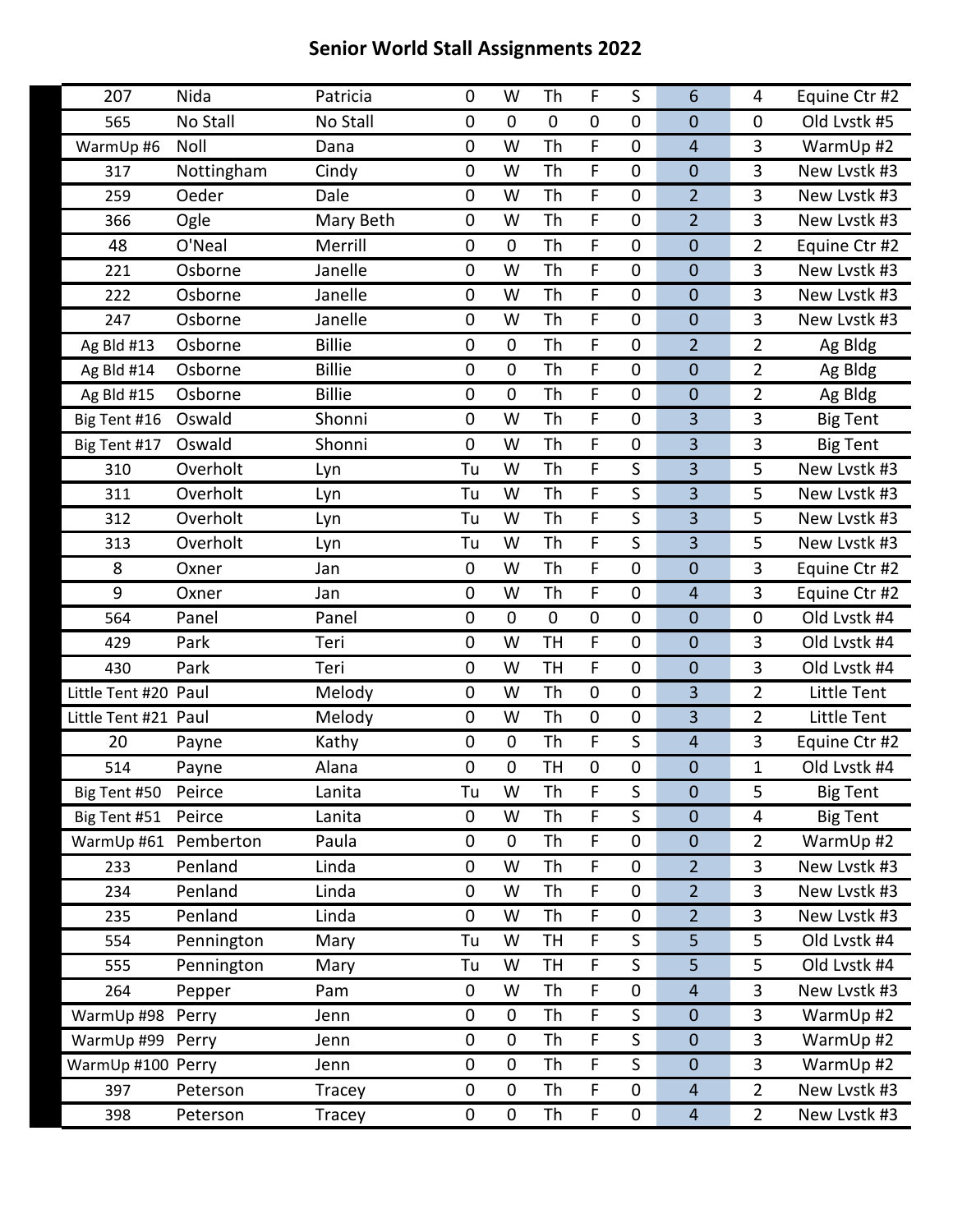| 399                      | Peterson   | Tracey        | 0           | $\mathbf 0$ | Th        | F           | $\mathbf 0$      | $\overline{4}$          | $\overline{2}$ | New Lvstk #3  |
|--------------------------|------------|---------------|-------------|-------------|-----------|-------------|------------------|-------------------------|----------------|---------------|
| 466                      | Phillips   | Charlotte     | Tu          | W           | <b>TH</b> | F           | $\mathbf 0$      | $\overline{3}$          | 4              | Old Lvstk #4  |
| Little Tent #16 Phillips |            | Kay           | 0           | W           | Th        | F           | $\mathbf 0$      | $\overline{2}$          | $\overline{3}$ | Little Tent   |
| Little Tent #17 Phillips |            | Kay           | 0           | W           | Th        | F           | $\boldsymbol{0}$ | $\overline{2}$          | 3              | Little Tent   |
| 16                       | Pickering  | Jennie        | 0           | W           | Th        | F           | $\boldsymbol{0}$ | 5                       | 3              | Equine Ctr #2 |
| 239                      | Poole      | Sara          | 0           | W           | Th        | $\mathsf F$ | $\mathbf 0$      | $\overline{2}$          | $\overline{3}$ | New Lvstk #3  |
| 240                      | Poole      | Sara          | 0           | W           | Th        | F           | 0                | $\overline{2}$          | 3              | New Lvstk #3  |
| 208                      | Powders    | Debbie        | 0           | W           | Th        | F           | S                | $\overline{4}$          | 4              | Equine Ctr #2 |
| 328                      | Powell     | Nadine        | $\mathbf 0$ | W           | Th        | $\mathsf F$ | $\mathbf 0$      | $\overline{3}$          | $\overline{3}$ | New Lvstk #3  |
| 23                       | Powers     | <b>Bonnie</b> | Tu          | W           | Th        | F           | $\mathbf 0$      | $\overline{3}$          | 4              | Equine Ctr #2 |
| 24                       | Powers     | <b>Bonnie</b> | Tu          | W           | Th        | F           | $\boldsymbol{0}$ | $\overline{\mathbf{3}}$ | 4              | Equine Ctr #2 |
| 134                      | Pratt      | Candace       | $\mathbf 0$ | W           | Th        | $\mathsf F$ | $\mathbf 0$      | $\overline{4}$          | $\overline{3}$ | Equine Ctr #2 |
| 135                      | Pratt      | Candace       | 0           | W           | Th        | F           | $\mathbf 0$      | $\overline{4}$          | 3              | Equine Ctr #2 |
| 137                      | Pratt      | Candace       | 0           | W           | Th        | F           | $\boldsymbol{0}$ | $\overline{3}$          | 3              | Equine Ctr #2 |
| 138                      | Pratt      | Candace       | 0           | W           | Th        | F           | $\mathbf 0$      | 3                       | $\overline{3}$ | Equine Ctr #2 |
| 162                      | Pratt      | Candace       | 0           | W           | Th        | F           | $\mathbf 0$      | $\overline{3}$          | 3              | Equine Ctr #2 |
| 163                      | Pratt      | Candace       | 0           | W           | Th        | F           | $\boldsymbol{0}$ | $\overline{3}$          | 3              | Equine Ctr #2 |
| 214                      | Prince     | Debbie        | 0           | W           | Th        | F           | $\mathbf 0$      | $\mathbf 0$             | $\overline{3}$ | New Lvstk #3  |
| 215                      | Prince     | Debbie        | 0           | W           | Th        | F           | $\mathbf 0$      | $\boldsymbol{0}$        | 3              | New Lvstk #3  |
| WarmUp #35               | Prince     | Debbie        | $\pmb{0}$   | $\mathbf 0$ | Th        | F           | $\mathbf 0$      | $\mathbf 0$             | $\overline{2}$ | WarmUp #2     |
| WarmUp #36               | Prince     | Debbie        | 0           | $\mathbf 0$ | Th        | F           | $\mathbf 0$      | $\mathbf 0$             | $\overline{2}$ | WarmUp #2     |
| Ag Bld #6                | Pruitt     | Tammy         | 0           | W           | Th        | F           | $\mathbf 0$      | $\overline{2}$          | 3              | Ag Bldg       |
| Ag Bld #7                | Pruitt     | Tammy         | 0           | W           | Th        | F           | $\mathbf 0$      | $\overline{2}$          | $\overline{3}$ | Ag Bldg       |
| 504                      | Pulling    | Stan          | Tu          | W           | <b>TH</b> | F           | S                | 5                       | 5              | Old Lvstk #4  |
| 482                      | Ragan      | Robin         | 0           | W           | <b>TH</b> | F           | S                | $\overline{4}$          | 4              | Old Lvstk #4  |
| 483                      | Ragan      | Robin         | 0           | W           | <b>TH</b> | F           | $\mathsf S$      | $\overline{4}$          | 4              | Old Lvstk #4  |
| Ag Bld #3                | Raggio     | Paulette      | $\mathbf 0$ | W           | Th        | F           | S                | $\overline{4}$          | 4              | Ag Bldg       |
| 291                      | Ramage     | Jennine       | 0           | W           | Th        | F           | S                | $\overline{4}$          | 4              | New Lvstk #3  |
| 292                      | Ramage     | Jennine       | 0           | W           | Th        | F           | $\mathsf S$      | $\overline{4}$          | 4              | New Lystk #3  |
| WarmUp #92               | Randolph   | Connie        | 0           | $\pmb{0}$   | Th        | F.          | 0                | $\boldsymbol{0}$        | $\overline{2}$ | WarmUp #2     |
| 279                      | Ratterree  | Rhonda        | 0           | $\pmb{0}$   | Th        | F           | $\mathbf 0$      | $\overline{2}$          | $\overline{2}$ | New Lystk #3  |
| 280                      | Ratterree  | Rhonda        | 0           | $\pmb{0}$   | Th        | F           | $\boldsymbol{0}$ | $\boldsymbol{0}$        | $\overline{2}$ | New Lvstk #3  |
| 281                      | Ratterree  | Rhonda        | 0           | $\pmb{0}$   | Th        | F           | $\boldsymbol{0}$ | $\boldsymbol{0}$        | $\overline{2}$ | New Lvstk #3  |
| 282                      | Ratterree  | Rhonda        | $\pmb{0}$   | $\pmb{0}$   | Th        | F           | $\pmb{0}$        | $\pmb{0}$               | $\overline{2}$ | New Lvstk #3  |
| 223                      | Ray        | Karen         | 0           | W           | Th        | F           | S                | $\overline{3}$          | 4              | New Lvstk #3  |
| 224                      | Ray        | Karen         | 0           | W           | Th        | F.          | S                | $\overline{3}$          | 4              | New Lvstk #3  |
| 225                      | Ray        | Karen         | 0           | W           | Th        | F           | S                | $\overline{3}$          | 4              | New Lvstk #3  |
| 226                      | Ray        | Karen         | 0           | W           | Th        | F           | S                | $1\,$                   | 4              | New Lvstk #3  |
| 387                      | Richardson | Debbie        | $\pmb{0}$   | W           | Th        | F           | $\mathbf 0$      | $\overline{4}$          | 3              | New Lvstk #3  |
| 241                      | Ritchie    | Leann         | 0           | W           | Th        | F           | $\mathbf 0$      | $\boldsymbol{0}$        | 3              | New Lvstk #3  |
| 263                      | Ritchie    | Leann         | 0           | W           | Th        | F           | S                | $\overline{4}$          | 4              | New Lvstk #3  |
| WarmUp #7                | Rivet      | Donna         | $\pmb{0}$   | W           | Th        | F           | 0                | $\mathbf 1$             | $\overline{3}$ | WarmUp #2     |
|                          |            |               |             |             |           |             |                  |                         |                |               |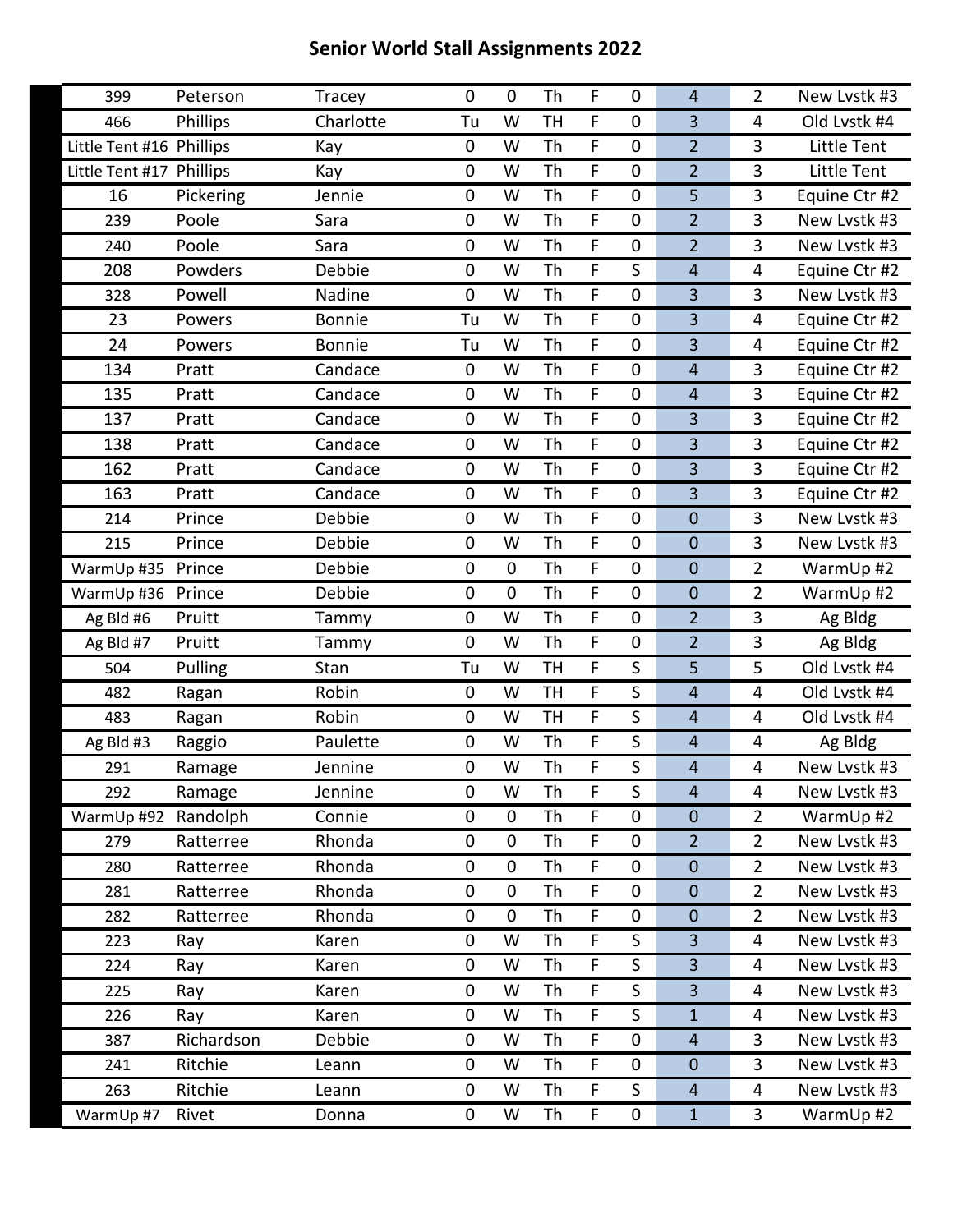| Ag Bld #5              | Roan        | Patti Jo  | 0         | W           | Th               | F           | $\mathbf 0$      | 3                       | 3              | Ag Bldg         |
|------------------------|-------------|-----------|-----------|-------------|------------------|-------------|------------------|-------------------------|----------------|-----------------|
| 167                    | Robb        | Jacki     | 0         | $\mathbf 0$ | Th               | $\pmb{0}$   | 0                | $\overline{2}$          | 1              | Equine Ctr #2   |
| WarmUp #4              | Roberts     | Vicki     | Tu        | W           | Th               | F           | $\mathbf 0$      | 3                       | 4              | WarmUp #2       |
| WarmUp #5              | Roberts     | Vicki     | Tu        | W           | Th               | F           | $\mathbf 0$      | $\overline{3}$          | 4              | WarmUp #2       |
| Big Tent #52           | Roberts     | Vicky     | Tu        | W           | Th               | F           | 0                | $\mathbf 0$             | 4              | <b>Big Tent</b> |
| Big Tent #53           | Roberts     | Vicky     | Tu        | W           | Th               | F           | $\mathbf 0$      | $\boldsymbol{0}$        | 4              | <b>Big Tent</b> |
| Big Tent #54           | Roberts     | Vicky     | Tu        | W           | Th               | F           | $\boldsymbol{0}$ | $\boldsymbol{0}$        | 4              | <b>Big Tent</b> |
| 376                    | Robertson   | Anita     | 0         | W           | Th               | F           | $\mathbf 0$      | $\overline{4}$          | 3              | New Lystk #3    |
| 377                    | Robertson   | Anita     | 0         | W           | Th               | F           | $\mathbf 0$      | $\mathbf 0$             | 3              | New Lvstk #3    |
| 217                    | Robinson    | Gigi      | 0         | W           | Th               | F           | $\boldsymbol{0}$ | $\overline{2}$          | 3              | New Lvstk #3    |
| 431                    | Robinson    | Linda     | 0         | W           | <b>TH</b>        | F           | $\boldsymbol{0}$ | $\overline{\mathbf{3}}$ | 3              | Old Lvstk #4    |
| Big Tent #45           | Robinson    | Lisa      | 0         | W           | Th               | F           | S                | 3                       | 4              | <b>Big Tent</b> |
| Big Tent #46           | Robinson    | Lisa      | 0         | W           | Th               | F           | S                | $\overline{3}$          | 4              | <b>Big Tent</b> |
| Big Tent #47           | Robinson    | Lisa      | 0         | W           | Th               | F           | S                | $\overline{3}$          | 4              | <b>Big Tent</b> |
| Big Tent #48           | Robinson    | Lisa      | 0         | W           | Th               | F           | S                | 3                       | 4              | <b>Big Tent</b> |
| Big Tent #49           | Robinson    | Lisa      | $\pmb{0}$ | W           | Th               | F           | S                | $\mathbf 0$             | 4              | <b>Big Tent</b> |
| WarmUp #39             | Rogers      | Kathy     | 0         | W           | Th               | F           | S                | $\overline{3}$          | 4              | WarmUp #2       |
| WarmUp #40             | Rogers      | Kathy     | 0         | W           | Th               | F           | S                | 3                       | 4              | WarmUp #2       |
| 174                    | Rolland     | Stephanie | 0         | W           | Th               | F           | S                | $\overline{7}$          | 4              | Equine Ctr #2   |
| WarmUp #48             | Romberg     | Royce     | 0         | W           | Th               | F           | $\boldsymbol{0}$ | $\overline{3}$          | 3              | WarmUp #2       |
| 560                    | Roston      | Joyce     | 0         | W           | <b>TH</b>        | F           | S                | $\mathbf 0$             | 4              | Old Lvstk #4    |
| 557                    | Roussel     | Tara      | $\pmb{0}$ | W           | <b>TH</b>        | F           | $\boldsymbol{0}$ | $\overline{3}$          | 3              | Old Lvstk #4    |
| 378                    | Rowland     | Kathy     | $\pmb{0}$ | W           | Th               | F           | $\mathbf 0$      | $\overline{4}$          | 3              | New Lvstk #3    |
| Little Tent #13 Ruffin |             | Sandra    | 0         | $\mathbf 0$ | Th               | F           | $\mathbf 0$      | $\overline{2}$          | $\overline{2}$ | Little Tent     |
| Little Tent #14 Ruffin |             | Sandra    | $\pmb{0}$ | $\pmb{0}$   | Th               | F           | $\boldsymbol{0}$ | $\overline{2}$          | $\overline{2}$ | Little Tent     |
| 435                    | Russell     | Terri     | 0         | W           | <b>TH</b>        | F           | $\mathbf 0$      | $\overline{2}$          | 3              | Old Lvstk #4    |
| 216                    | Rutland     | Phyllis   | 0         | W           | Th               | $\mathsf F$ | $\boldsymbol{0}$ | $\overline{2}$          | $\overline{3}$ | New Lvstk #3    |
| 82                     | Saddlery    | Martin    | 0         | $\pmb{0}$   | $\pmb{0}$        | $\pmb{0}$   | 0                | $\mathbf 0$             | $\pmb{0}$      | Equine Ctr #2   |
| 83                     | Saddlery    | Martin    | 0         | $\mathbf 0$ | $\boldsymbol{0}$ | $\pmb{0}$   | $\mathbf 0$      | $\mathbf 0$             | 0              | Equine Ctr #2   |
| WarmUp #41             | Sanders     | Lisa      | 0         | $\mathbf 0$ | Th               | F           | $\mathbf 0$      | $\overline{2}$          | $\overline{2}$ | WarmUp #2       |
| Big Tent #19           | Sanders     | Anne      | 0         | W           | Th               | F           | S                | $\overline{2}$          | 4              | <b>Big Tent</b> |
| Big Tent #20           | Sanders     | Anne      | 0         | W           | Th               | F           | S                | $\overline{2}$          | 4              | <b>Big Tent</b> |
| 302                    | Savage      | Linda     | 0         | W           | Th               | $\mathsf F$ | $\mathbf 0$      | 3                       | $\overline{3}$ | New Lvstk #3    |
| 329                    | Savage      | Linda     | 0         | W           | Th               | F           | $\mathbf 0$      | $\pmb{0}$               | 3              | New Lvstk #3    |
| 510                    | Scammahorn  | Lana      | 0         | W           | <b>TH</b>        | F           | $\mathbf 0$      | $\overline{3}$          | $\overline{3}$ | Old Lvstk #4    |
| WarmUp #42 Schexnaider |             | Melinda   | 0         | $\mathbf 0$ | $\mathbf 0$      | $\mathsf F$ | $\mathbf 0$      | $1\,$                   | $\mathbf{1}$   | WarmUp #2       |
| WarmUp #43             | Schexnaider | Melinda   | 0         | $\pmb{0}$   | $\boldsymbol{0}$ | F           | $\mathbf 0$      | $\mathbf{1}$            | $\mathbf{1}$   | WarmUp #2       |
| WarmUp #101 Schler     |             | Lana      | 0         | W           | Th               | F           | $\mathbf 0$      | $\overline{2}$          | 3              | WarmUp #2       |
| 444                    | Schmidt     | Cheryl    | 0         | $\mathbf 0$ | <b>TH</b>        | $\mathsf F$ | S                | $\overline{2}$          | $\overline{3}$ | Old Lvstk #4    |
| 445                    | Schmidt     | Cheryl    | 0         | 0           | TH               | F           | S                | $\overline{2}$          | 3              | Old Lvstk #4    |
| 56                     | Schneider   | Nanette   | 0         | W           | Th               | F           | $\mathbf 0$      | $\overline{4}$          | 3              | Equine Ctr #2   |
| 57                     | Schneider   | Nanette   | $\pmb{0}$ | W           | Th               | $\mathsf F$ | $\pmb{0}$        | $\overline{4}$          | $\overline{3}$ | Equine Ctr #2   |
|                        |             |           |           |             |                  |             |                  |                         |                |                 |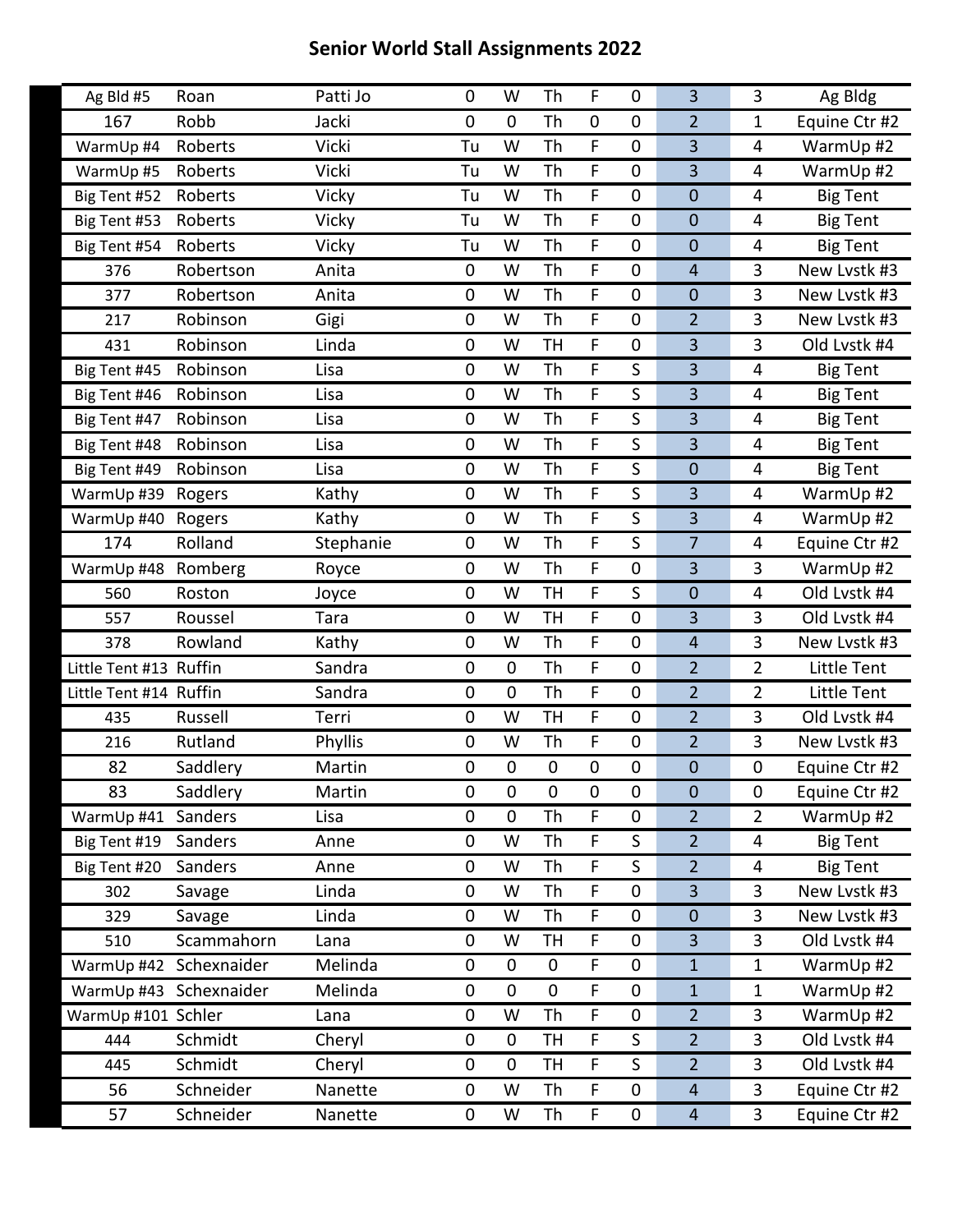| 446                   | Schoenthal     | <b>Tracie</b> | 0           | W           | <b>TH</b> | F                | 0           | $\overline{2}$ | 3                       | Old Lvstk #4  |
|-----------------------|----------------|---------------|-------------|-------------|-----------|------------------|-------------|----------------|-------------------------|---------------|
| 447                   | Schoenthal     | Tracie        | $\mathbf 0$ | W           | <b>TH</b> | F                | $\pmb{0}$   | $\overline{2}$ | 3                       | Old Lvstk #4  |
| 448                   | Schoenthal     | Tracie        | $\mathbf 0$ | W           | <b>TH</b> | F                | $\mathbf 0$ | $\overline{2}$ | 3                       | Old Lvstk #4  |
| 464                   | Schutte        | Wendy         | $\pmb{0}$   | W           | <b>TH</b> | F                | 0           | 3              | 3                       | Old Lvstk #4  |
| 465                   | Schutte        | Wendy         | $\pmb{0}$   | W           | <b>TH</b> | F                | $\mathbf 0$ | 3              | 3                       | Old Lvstk #4  |
| 113                   | Schwitters     | Suzie         | $\mathbf 0$ | W           | <b>Th</b> | F                | S           | $\overline{4}$ | $\overline{\mathbf{4}}$ | Equine Ctr #2 |
| 114                   | Schwitters     |               | $\pmb{0}$   | W           | Th        | F                | S           | $\overline{4}$ |                         |               |
|                       |                | Suzie         |             |             |           |                  |             |                | 4                       | Equine Ctr #2 |
| 144                   | Scoggins       | Carole        | $\pmb{0}$   | W           | Th<br>Th  | F<br>$\mathsf F$ | $\mathbf 0$ | 3              | 3<br>$\overline{3}$     | Equine Ctr #2 |
| 184                   | Scott          | Jeanette      | $\mathbf 0$ | W           |           |                  | $\mathbf 0$ | 3              |                         | Equine Ctr #2 |
| 185                   | Scott          | Jeanette      | $\pmb{0}$   | W           | Th        | F                | 0           | 3              | 3                       | Equine Ctr #2 |
| 454                   | Shields        | Shelly        | $\pmb{0}$   | $\mathbf 0$ | <b>TH</b> | F                | 0           | $\mathbf 0$    | $\overline{2}$          | Old Lvstk #4  |
| 455                   | Shields        | Shelly        | $\mathbf 0$ | $\mathbf 0$ | <b>TH</b> | F                | $\mathbf 0$ | $\overline{4}$ | $\overline{2}$          | Old Lvstk #4  |
| 456                   | Shields        | Shelly        | $\pmb{0}$   | $\mathbf 0$ | <b>TH</b> | F                | $\mathbf 0$ | $\overline{4}$ | $\overline{2}$          | Old Lvstk #4  |
| 171                   | Shinn          | Susan         | $\pmb{0}$   | W           | Th        | F                | 0           | $\overline{2}$ | 3                       | Equine Ctr #2 |
| 172                   | Shinn          | Susan         | $\mathbf 0$ | W           | Th        | F                | $\mathbf 0$ | $\overline{2}$ | 3                       | Equine Ctr #2 |
| 53                    | Sickel         | <b>Becky</b>  | Tu          | W           | Th        | F                | S           | 3              | 5                       | Equine Ctr #2 |
| 527                   | <b>Silvers</b> | Melissa       | Tu          | W           | <b>TH</b> | F                | $\mathbf 0$ | 3              | 4                       | Old Lvstk #4  |
| 345                   | Simpson        | Kara          | Tu          | W           | Th        | F                | $\mathbf 0$ | $\overline{4}$ | 4                       | New Lystk #3  |
| 346                   | Simpson        | Kara          | Tu          | W           | Th        | F                | $\mathbf 0$ | $\overline{4}$ | 4                       | New Lystk #3  |
| 355                   | Sipe           | Cindy         | Tu          | W           | <b>Th</b> | F                | $\mathbf 0$ | $\overline{4}$ | 4                       | New Lystk #3  |
| 356                   | Sipe           | Cindy         | Tu          | W           | Th        | F                | $\mathbf 0$ | $\overline{4}$ | 4                       | New Lvstk #3  |
| 31                    | Smith          | Karla         | $\pmb{0}$   | $\mathbf 0$ | Th        | F                | $\mathbf 0$ | $\mathbf 0$    | $\overline{2}$          | Equine Ctr #2 |
| 189                   | Smith          | Margo         | $\mathbf 0$ | W           | <b>Th</b> | F                | $\mathbf 0$ | 3              | 3                       | Equine Ctr #2 |
| 190                   | Smith          | Margo         | $\mathbf 0$ | W           | Th        | F                | $\mathbf 0$ | 3              | 3                       | Equine Ctr #2 |
| 436                   | Smith          | Terri         | $\mathbf 0$ | W           | <b>TH</b> | F                | $\pmb{0}$   | $\overline{2}$ | 3                       | Old Lvstk #4  |
| 549                   | Smith          | Karen         | $\pmb{0}$   | W           | <b>TH</b> | F                | $\mathbf 0$ | $\mathbf 0$    | 3                       | Old Lvstk #4  |
| WarmUp #11            | Smith          | Denise        | $\mathbf 0$ | $\mathbf 0$ | Th        | F                | $\mathbf 0$ | $\overline{2}$ | $\overline{2}$          | WarmUp #2     |
| WarmUp #12 Smith      |                | Denise        | $\pmb{0}$   | $\mathbf 0$ | Th        | F                | $\pmb{0}$   | $\overline{2}$ | $\overline{2}$          | WarmUp #2     |
| WarmUp #19 Smith      |                | Shannon       | 0           | W           | Th        | F                | $\pmb{0}$   | $\overline{2}$ | 3                       | WarmUp #2     |
| WarmUp #49 Smith      |                | Shawn         | $\mathbf 0$ | $\mathbf 0$ | Th        | F.               | 0           | $\mathbf 0$    | $\overline{2}$          | WarmUp #2     |
| WarmUp #93 Smith      |                | Jeananne      | $\pmb{0}$   | $\mathbf 0$ | Th        | F                | $\pmb{0}$   | $\mathbf{0}$   | $\overline{2}$          | WarmUp #2     |
| WarmUp #94 Smith      |                | Jeananne      | $\pmb{0}$   | $\mathbf 0$ | Th        | $\pmb{0}$        | 0           | $\overline{2}$ | $\mathbf{1}$            | WarmUp #2     |
| Little Tent #18 Smith |                | Sue           | $\pmb{0}$   | W           | Th        | F                | $\pmb{0}$   | 5              | 3                       | Little Tent   |
| Little Tent #19 Smith |                | Sue           | $\pmb{0}$   | W           | Th        | F                | $\pmb{0}$   | 5              | 3                       | Little Tent   |
| 199                   | Sneed          | <b>Buddy</b>  | Tu          | W           | Th        | F                | 0           | $\overline{4}$ | 4                       | Equine Ctr #2 |
| 200                   | Sneed          | <b>Buddy</b>  | Tu          | W           | Th        | F                | $\pmb{0}$   | $\overline{4}$ | 4                       | Equine Ctr #2 |
| 201                   | Sneed          | <b>Buddy</b>  | Tu          | W           | Th        | F                | $\pmb{0}$   | $\overline{4}$ | 4                       | Equine Ctr #2 |
| WarmUp #50 Snow       |                | Shawnna       | $\pmb{0}$   | W           | Th        | F                | $\mathbf 0$ | 3              | 3                       | WarmUp #2     |
| WarmUp #51 Snow       |                | Shawnna       | $\pmb{0}$   | W           | Th        | F                | $\pmb{0}$   | 3              | 3                       | WarmUp #2     |
| Little Tent #6        | Squires        | Kenna         | $\pmb{0}$   | W           | Th        | F                | $\pmb{0}$   | $\overline{4}$ | 3                       | Little Tent   |
| Little Tent #7        | Squires        | Kenna         | $\mathbf 0$ | W           | Th        | F                | $\mathbf 0$ | $\overline{4}$ | 3                       | Little Tent   |
| 370                   | <b>Staggs</b>  | Michelle      | $\pmb{0}$   | W           | Th        | F                | 0           | $\overline{a}$ | 3                       | New Lvstk #3  |
|                       |                |               |             |             |           |                  |             |                |                         |               |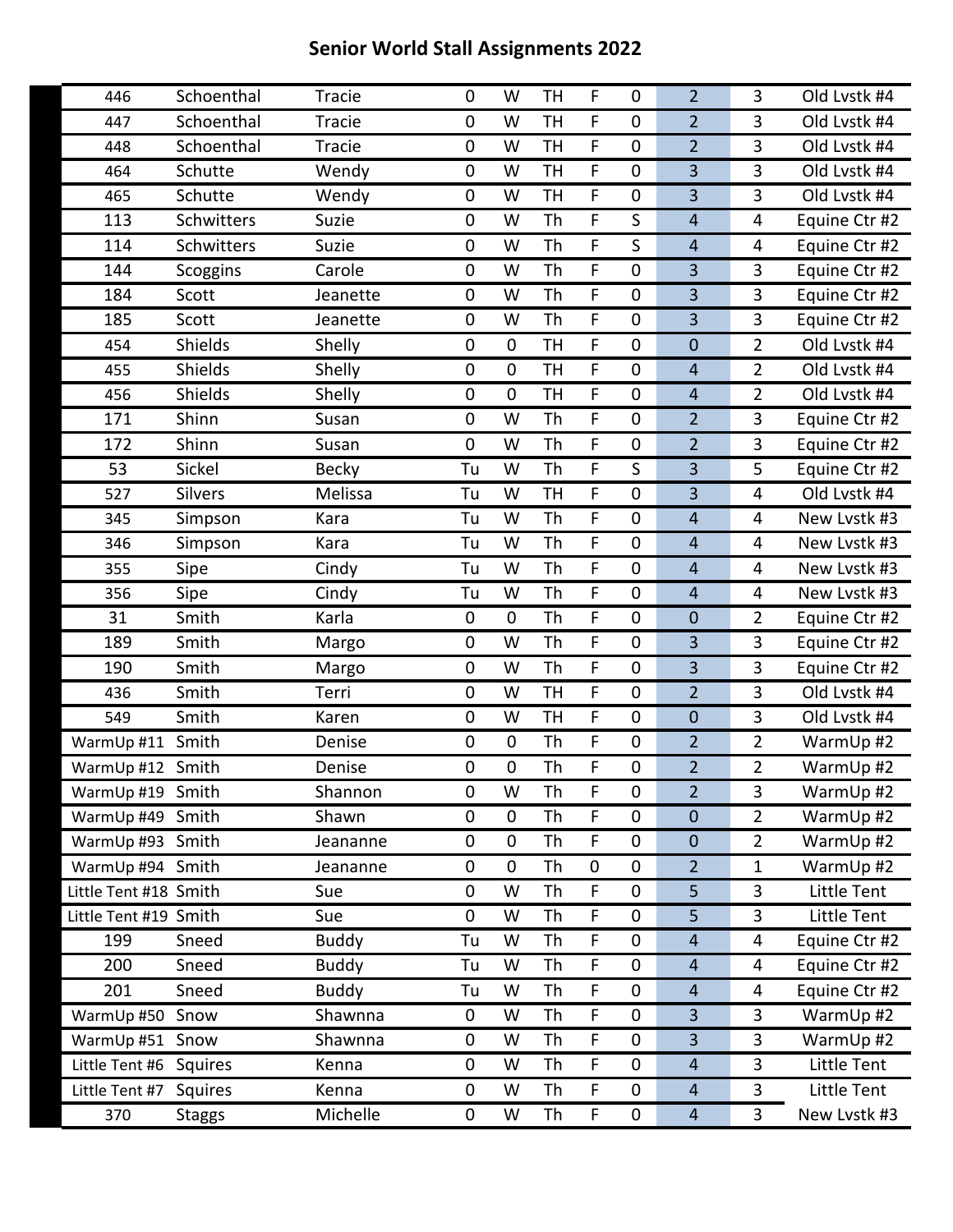| 371             | <b>Staggs</b>  | Michelle            | 0         | W           | Th        | F           | $\mathbf 0$      | $\overline{4}$          | 3              | New Lystk #3    |
|-----------------|----------------|---------------------|-----------|-------------|-----------|-------------|------------------|-------------------------|----------------|-----------------|
| 372             | <b>Staggs</b>  | Michelle            | 0         | W           | Th        | F           | $\mathbf 0$      | $\mathbf 0$             | 3              | New Lvstk #3    |
| 69              | Stanford       | Ruby                | 0         | $\mathbf 0$ | Th        | F           | $\mathbf 0$      | $\mathbf 0$             | $\overline{2}$ | Equine Ctr #2   |
| 562             | Steinberg      | Gina                | 0         | W           | <b>TH</b> | F           | S                | $\overline{2}$          | 4              | Old Lvstk #4    |
| 563             | Steinberg      | Gina                | 0         | W           | <b>TH</b> | F           | S                | $\overline{2}$          | 4              | Old Lystk #4    |
| 17              | Stevens        | Jana                | 0         | W           | Th        | F           | S                | $\overline{4}$          | 4              | Equine Ctr #2   |
| 18              | <b>Stevens</b> | Jana                | 0         | W           | Th        | F           | S                | $\overline{4}$          | 4              | Equine Ctr #2   |
| 149             | Stevens        | Amy                 | Tu        | W           | Th        | $\pmb{0}$   | $\mathbf 0$      | $\overline{2}$          | 3              | Equine Ctr #2   |
| 150             | <b>Stevens</b> | Amy                 | Tu        | W           | Th        | $\pmb{0}$   | $\mathbf 0$      | $\overline{2}$          | $\overline{3}$ | Equine Ctr #2   |
| 151             | Stevens        | Amy                 | Tu        | W           | Th        | $\mathbf 0$ | $\mathbf 0$      | $\overline{2}$          | 3              | Equine Ctr #2   |
| 206             | Stevens        | Jennifer            | $\pmb{0}$ | W           | Th        | F           | $\mathbf 0$      | $\mathbf 0$             | 3              | Equine Ctr #2   |
| 506             | Stewart        | Frieda              | 0         | W           | <b>TH</b> | F.          | $\mathbf 0$      | 5                       | $\overline{3}$ | Old Lvstk #4    |
| 96              | <b>Stine</b>   | <b>Tracy</b>        | 0         | W           | Th        | F           | $\mathbf 0$      | 5                       | 3              | Equine Ctr #2   |
| 308             | Stoy           | Carolyn             | $\pmb{0}$ | $\mathbf 0$ | Th        | F           | $\mathbf 0$      | $\overline{4}$          | $\overline{2}$ | New Lvstk #3    |
| 309             | Stoy           | Carolyn             | 0         | $\mathbf 0$ | Th        | F.          | $\mathbf 0$      | $\overline{4}$          | $\overline{2}$ | New Lvstk #3    |
| Big Tent #38    | Strahan        | <b>Beth</b>         | 0         | W           | Th        | F           | S                | $\mathbf 0$             | 4              | <b>Big Tent</b> |
| Big Tent #39    | Strahan        | <b>Beth</b>         | $\pmb{0}$ | W           | <b>Th</b> | F           | S                | $\mathbf 0$             | 4              | <b>Big Tent</b> |
| Big Tent #40    | Strahan        | <b>Beth</b>         | 0         | W           | Th        | F.          | $\mathsf S$      | $\mathbf 0$             | 4              | <b>Big Tent</b> |
| 559             | Stuckey        | Kellie              | 0         | W           | <b>TH</b> | F           | S                | 3                       | 4              | Old Lvstk #4    |
| 343             | Swan           | Amy                 | $\pmb{0}$ | W           | Th        | F           | $\mathbf 0$      | $\overline{4}$          | 3              | New Lvstk #3    |
| Ag Bld #2       | Tait           | Lesa                | 0         | W           | Th        | F.          | S                | $\overline{4}$          | 4              | Ag Bldg         |
| 547             | Talley         | <b>Beth</b>         | Tu        | W           | <b>TH</b> | F           | $\boldsymbol{0}$ | $6\phantom{1}6$         | 4              | Old Lvstk #4    |
| 93              | Taylor         | <b>Becky</b>        | Tu        | W           | Th        | F           | $\mathbf 0$      | 3                       | 4              | Equine Ctr #2   |
| 94              | Taylor         | <b>Becky</b>        | Tu        | W           | Th        | F           | $\boldsymbol{0}$ | 3                       | 4              | Equine Ctr #2   |
| 462             | Taylor         | Janey               | $\pmb{0}$ | W           | <b>TH</b> | F           | $\boldsymbol{0}$ | 3                       | 3              | Old Lvstk #4    |
| 463             | Taylor         | Janey               | 0         | W           | <b>TH</b> | F           | $\mathbf 0$      | 3                       | 3              | Old Lvstk #4    |
| 569             | Taylor         | Jena                | 0         | W           | <b>TH</b> | F           | $\pmb{0}$        | $\overline{4}$          | 3              | Old Lvstk #4    |
| 570             | Taylor         | Jena                | 0         | W           | <b>TH</b> | F           | $\boldsymbol{0}$ | $\overline{\mathbf{r}}$ | 3              | Old Lvstk #4    |
| WarmUp #77 Teal |                | Tambra              | 0         | W           | Th        | F           | S                | 5                       | 4              | WarmUp #2       |
| 19              | Terry          | Christy             | 0         | $\mathbf 0$ | Th        | F           | S                | $\overline{2}$          | 3              | Equine Ctr #2   |
| 102             | Tessmann       | Vickie              | 0         | W           | Th        | F           | $\boldsymbol{0}$ | 5                       | 3              | Equine Ctr #2   |
| 41              | Thomas         | <b>Bridget</b>      | 0         | $\mathbf 0$ | Th        | F           | $\pmb{0}$        | $\overline{3}$          | $\overline{2}$ | Equine Ctr #2   |
| 334             | Thompson       | Hele                | 0         | W           | Th        | F           | S                | $\overline{4}$          | 4              | New Lvstk #3    |
| 335             | Thompson       | Hele                | 0         | W           | Th        | F           | S                | $\overline{4}$          | 4              | New Lvstk #3    |
| WarmUp #13      | Thornton       | Trisha              | 0         | W           | Th        | F           | $\pmb{0}$        | $\mathbf 0$             | $\overline{3}$ | WarmUp #2       |
| 361             | Tichenor       | Tammy               | 0         | W           | Th        | F           | $\mathbf 0$      | $6\phantom{1}6$         | 3              | New Lvstk #3    |
| 92              | Tipton         | $\overline{k}$ athy | 0         | W           | Th        | F           | $\mathsf S$      | $\overline{4}$          | 4              | Equine Ctr #2   |
| 474             | Tobiasson      | Connie              | 0         | $\mathbf 0$ | <b>TH</b> | F           | S                | $\overline{3}$          | 3              | Old Lvstk #4    |
| 475             | Tobiasson      | Connie              | 0         | $\pmb{0}$   | TH        | F           | $\mathsf S$      | 3                       | 3              | Old Lvstk #4    |
| 432             | Todd           | Lisa                | 0         | $\mathbf 0$ | TH        | F           | S                | $\overline{4}$          | 3              | Old Lvstk #4    |
| 218             | Toll           | Mike                | Tu        | W           | Th        | F           | S                | $\mathbf 0$             | 5              | New Lvstk #3    |
| 219             | Toll           | Cindy               | Tu        | W           | Th        | F           | $\mathsf S$      | $\pmb{0}$               | 5              | New Lvstk #3    |
|                 |                |                     |           |             |           |             |                  |                         |                |                 |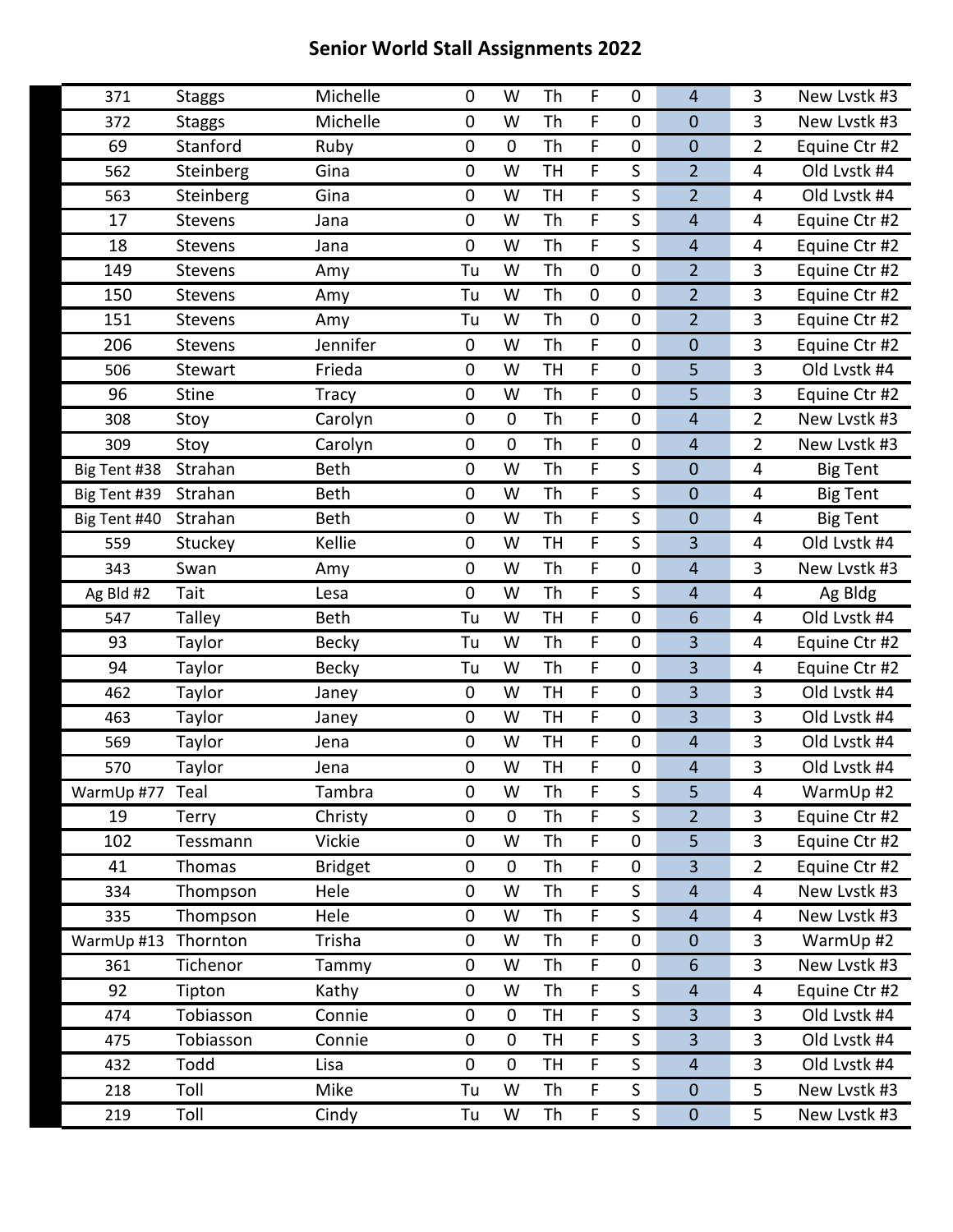| 220                | Toll           | Cindy        | Tu          | W           | Th        | F           | S                | $\mathbf 0$             | 5              | New Lvstk #3    |
|--------------------|----------------|--------------|-------------|-------------|-----------|-------------|------------------|-------------------------|----------------|-----------------|
| 369                | Toumajan       | Donna        | 0           | W           | Th        | F           | $\mathbf 0$      | $\overline{4}$          | 3              | New Lystk #3    |
| 394                | Toumajan       | Donna        | 0           | W           | Th        | F           | $\mathbf 0$      | $\overline{4}$          | $\overline{3}$ | New Lvstk #3    |
| WarmUp #20         | <b>Tracy</b>   | Carol        | 0           | W           | Th        | F           | $\boldsymbol{0}$ | $\overline{2}$          | 3              | WarmUp #2       |
| WarmUp #21         | <b>Tracy</b>   | Carol        | 0           | W           | Th        | F           | $\mathbf 0$      | $\overline{2}$          | 3              | WarmUp #2       |
| Big Tent #63       | Treeby-Hudgens | Penny        | 0           | W           | Th        | F           | S                | 5                       | 4              | <b>Big Tent</b> |
| 90                 | Turner         | Kimber       | 0           | W           | Th        | F           | 0                | $\overline{4}$          | 3              | Equine Ctr #2   |
| 91                 | Turner         | Kimber       | 0           | W           | Th        | F           | $\mathbf 0$      | $\overline{4}$          | 3              | Equine Ctr #2   |
| 453                | Turner         | Windy        | 0           | W           | <b>TH</b> | $\mathsf F$ | $\mathbf 0$      | $\overline{3}$          | $\overline{3}$ | Old Lvstk #4    |
| WarmUp #44         | Tyler          | Stacy        | 0           | $\pmb{0}$   | Th        | F           | $\mathbf 0$      | $\boldsymbol{0}$        | $\overline{2}$ | WarmUp #2       |
| WarmUp #45         | Tyler          | Stacy        | 0           | $\mathbf 0$ | Th        | F           | $\mathbf 0$      | $\boldsymbol{0}$        | $\overline{2}$ | WarmUp #2       |
| 400                | VanWinkle      | Jo           | 0           | W           | Th        | F           | $\mathbf 0$      | $\overline{2}$          | $\overline{3}$ | New Lvstk #3    |
| 401                | VanWinkle      | Jo           | 0           | W           | Th        | F           | 0                | $\overline{2}$          | 3              | New Lvstk #3    |
| 402                | VanWinkle      | Jo           | 0           | W           | Th        | F           | $\mathbf 0$      | $\overline{2}$          | 3              | New Lvstk #3    |
| WarmUp #89 Varnado |                | Pam          | 0           | W           | Th        | F           | $\mathbf 0$      | $\mathbf{1}$            | 3              | WarmUp #2       |
| 131                | Vogel          | Terry        | Tu          | W           | Th        | F           | 0                | $\overline{3}$          | 4              | Equine Ctr #2   |
| 132                | Vogel          | <b>Terry</b> | Tu          | W           | Th        | F           | $\mathbf 0$      | $\overline{\mathbf{3}}$ | 4              | Equine Ctr #2   |
| 133                | Vogel          | <b>Terry</b> | $\mathbf 0$ | W           | Th        | F           | $\mathbf 0$      | 3                       | $\overline{3}$ | Equine Ctr #2   |
| 158                | Vogel          | Terry        | Tu          | W           | Th        | F           | $\mathbf 0$      | $\overline{3}$          | 4              | Equine Ctr #2   |
| 159                | Vogel          | <b>Terry</b> | Tu          | W           | Th        | F           | $\mathbf 0$      | $\overline{3}$          | 4              | Equine Ctr #2   |
| 160                | Vogel          | <b>Terry</b> | Tu          | W           | Th        | F           | $\mathbf 0$      | 3                       | $\overline{4}$ | Equine Ctr #2   |
| 161                | Vogel          | Terry        | Tu          | W           | Th        | F           | $\mathbf 0$      | $\overline{2}$          | 4              | Equine Ctr #2   |
| 437                | Waggoner       | Annette      | Tu          | W           | <b>TH</b> | F           | $\mathbf 0$      | 3                       | 4              | Old Lvstk #4    |
| 438                | Waggoner       | Annette      | Tu          | W           | <b>TH</b> | F           | $\mathbf 0$      | $\mathbf 0$             | 4              | Old Lvstk #4    |
| 439                | Waggoner       | Annette      | Tu          | W           | <b>TH</b> | F           | $\mathbf 0$      | $\boldsymbol{0}$        | 4              | Old Lvstk #4    |
| 250                | Wagner         | Karen        | 0           | W           | Th        | F           | $\mathbf 0$      | $\mathbf 0$             | 3              | New Lvstk #3    |
| 251                | Wagner         | Karen        | $\mathbf 0$ | W           | Th        | F           | $\mathbf 0$      | $\boldsymbol{0}$        | $\overline{3}$ | New Lvstk #3    |
| 1                  | Walker         | Mary         | 0           | W           | Th        | F           | $\mathbf 0$      | $\mathbf 0$             | $\pmb{0}$      | Equine Ctr #2   |
| $\overline{2}$     | Walker         | Mary         | 0           | W           | Th        | F           | $\mathbf 0$      | $\pmb{0}$               | $\pmb{0}$      | Equine Ctr #2   |
| 115                | Wall           | Cindy        | 0           | W           | Th        | F           | S                | 3                       | 4              | Equine Ctr #2   |
| 116                | Wall           | Cindy        | 0           | W           | Th        | F           | S                | $\overline{3}$          | 4              | Equine Ctr #2   |
| 117                | Wall           | Cindy        | 0           | W           | Th        | F           | S                | $\overline{3}$          | 4              | Equine Ctr #2   |
| 118                | Wall           | Cindy        | 0           | W           | Th        | F           | S                | $\overline{3}$          | 4              | Equine Ctr #2   |
| 229                | Walters        | Debbie       | $\pmb{0}$   | W           | Th        | F           | $\pmb{0}$        | $\overline{2}$          | 3              | New Lvstk #3    |
| 230                | Walters        | Debbie       | 0           | W           | Th        | F           | $\boldsymbol{0}$ | $\overline{2}$          | $\overline{3}$ | New Lvstk #3    |
| 42                 | Ward           | Bobbi        | 0           | W           | Th        | F           | $\boldsymbol{0}$ | $\overline{7}$          | 3              | Equine Ctr #2   |
| 43                 | Ward           | Bobbi        | 0           | W           | Th        | F           | $\boldsymbol{0}$ | $\overline{7}$          | $\overline{3}$ | Equine Ctr #2   |
| 44                 | Ward           | Bobbi        | 0           | W           | Th        | F           | $\boldsymbol{0}$ | $\overline{7}$          | $\mathbf{3}$   | Equine Ctr #2   |
| WarmUp #80         | Watson         | Curtis       | $\pmb{0}$   | W           | Th        | F           | S                | $\overline{4}$          | 4              | WarmUp #2       |
| WarmUp #81 Watson  |                | Debbie       | 0           | W           | Th        | F           | S                | $\overline{4}$          | 4              | WarmUp #2       |
| WarmUp #82 Watson  |                | Debbie       | 0           | W           | Th        | F           | S                | $\boldsymbol{0}$        | 4              | WarmUp #2       |
| 36                 | Weger          | Christi      | 0           | W           | Th        | F           | $\pmb{0}$        | $\overline{3}$          | $\overline{3}$ | Equine Ctr #2   |
|                    |                |              |             |             |           |             |                  |                         |                |                 |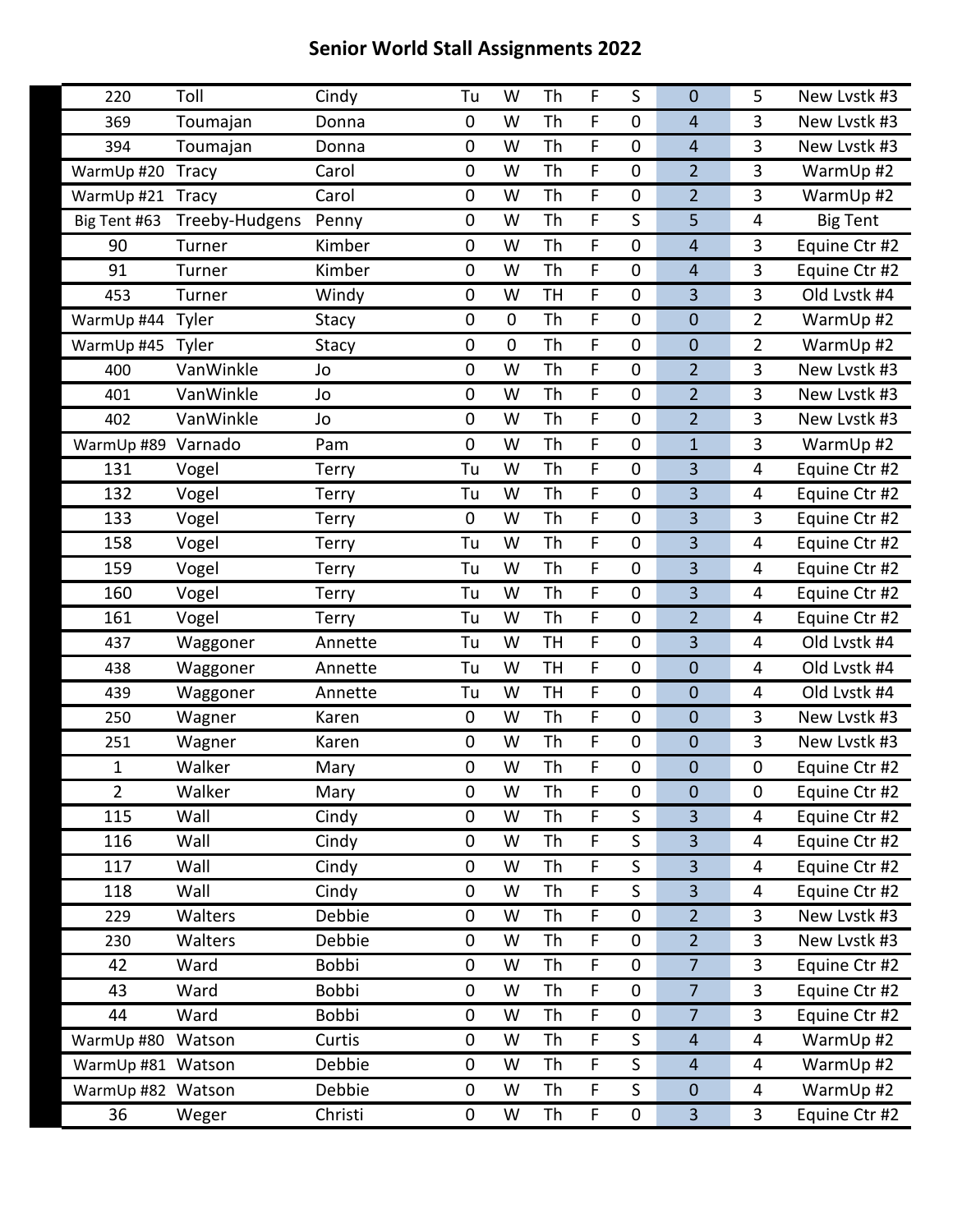| 37                    | Weger        | Christi         | 0              | W              | Th        | F  | 0           | 3                       | 3              | Equine Ctr #2   |
|-----------------------|--------------|-----------------|----------------|----------------|-----------|----|-------------|-------------------------|----------------|-----------------|
| 78                    | Welch        | Rhonda          | $\mathbf 0$    | W              | Th        | F  | $\mathbf 0$ | $\overline{2}$          | 3              | Equine Ctr #2   |
| Big Tent #59          | Weldon       | Sadie           | $\mathbf 0$    | W              | Th        | F  | $\mathbf 0$ | 3                       | 3              | <b>Big Tent</b> |
| WarmUp #52            | Wells        | Phyllis         | $\pmb{0}$      | W              | Th        | F  | S           | 3                       | 4              | WarmUp #2       |
| 175                   | West         | Gail            | $\pmb{0}$      | $\mathbf 0$    | Th        | F  | $\pmb{0}$   | $\overline{4}$          | $\overline{2}$ | Equine Ctr #2   |
| 176                   | West         | Michelle        | $\mathbf 0$    | $\overline{0}$ | Th        | F  | $\mathbf 0$ | $\overline{4}$          | $\overline{2}$ | Equine Ctr #2   |
| 297                   | West         | Sharon          | $\mathbf 0$    | W              | Th        | F  | 0           | 3                       | 3              | New Lvstk #3    |
| 534                   | Weyh         | Leann           | $\pmb{0}$      | W              | <b>TH</b> | F  | S           | 3                       | 4              | Old Lvstk #4    |
| 535                   | Weyh         | Leann           | $\overline{0}$ | W              | <b>TH</b> | F  | S           | 3                       | $\overline{4}$ | Old Lvstk #4    |
| 55                    | Whatley      | Kim             | Tu             | W              | Th        | F  | 0           | 3                       | 4              | Equine Ctr #2   |
| 276                   | Wheeler      | Belinda         | $\pmb{0}$      | W              | Th        | F  | $\mathbf 0$ | $\mathbf 0$             | 3              | New Lvstk #3    |
| 152                   | White        | Sonja           | $\mathbf 0$    | W              | Th        | F  | S           | 5                       | $\overline{4}$ | Equine Ctr #2   |
| 153                   | White        | Sonja           | $\pmb{0}$      | W              | Th        | F  | S           | $\mathbf 0$             | 4              | Equine Ctr #2   |
| 154                   | White        | Sonja           | $\pmb{0}$      | $\mathbf 0$    | Th        | F  | $\mathsf S$ | $\mathbf 0$             | 3              | Equine Ctr #2   |
| 155                   | White        | Sonja           | $\mathbf 0$    | $\mathbf 0$    | Th        | F  | S           | $\mathbf 0$             | 3              | Equine Ctr #2   |
| Big Tent #8           | White        | Rose            | 0              | W              | Th        | F  | S           | $\overline{\mathbf{4}}$ | 4              | <b>Big Tent</b> |
| WarmUp #102 Whitehead |              | Metha           | $\pmb{0}$      | W              | Th        | F  | $\mathbf 0$ | $\overline{3}$          | 3              | WarmUp #2       |
| 314                   | Whiteley     | <b>Brenda</b>   | $\mathbf 0$    | W              | Th        | F. | $\mathbf 0$ | $\mathbf 0$             | 3              | New Lvstk #3    |
| 315                   | Whiteley     | <b>Brenda</b>   | $\mathbf 0$    | W              | Th        | F  | $\mathbf 0$ | $\mathbf 0$             | 3              | New Lvstk #3    |
| 287                   | Whiteside    | Andrea          | $\mathbf 0$    | W              | Th        | F  | $\mathbf 0$ | $\mathbf 0$             | 3              | New Lvstk #3    |
| 288                   | Whiteside    | Andrea          | $\mathbf 0$    | W              | Th        | F. | 0           | $\mathbf 0$             | 3              | New Lvstk #3    |
| 21                    | Williams     | Suzanne Stamper | 0              | W              | Th        | F  | S           | $\overline{\mathbf{4}}$ | 4              | Equine Ctr #2   |
| 164                   | Williams     | Charlene        | Tu             | W              | Th        | F  | $\mathsf S$ | $\overline{4}$          | 4              | Equine Ctr #2   |
| 165                   | Williams     | Charlene        | Tu             | W              | Th        | F. | S           | $\overline{4}$          | 5              | Equine Ctr #2   |
| 166                   | Williams     | Charlene        | Tu             | W              | Th        | F  | S           | 3                       | 5              | Equine Ctr #2   |
| 256                   | Williams     | Marlena         | $\pmb{0}$      | W              | <b>Th</b> | F  | $\mathbf 0$ | 3                       | 3              | New Lvstk #3    |
| 257                   | Williams     | Marlena         | $\mathbf 0$    | W              | Th        | F. | $\mathbf 0$ | 3                       | 3              | New Lystk #3    |
| 258                   | Williams     | Marlena         | $\mathbf 0$    | W              | Th        | F  | 0           | $\overline{\mathbf{3}}$ | 3              | New Lvstk #3    |
| 574                   | Williams     | Michelle        | 0              | W              | <b>TH</b> | F  | $\pmb{0}$   | $\overline{2}$          | 3              | Old Lvstk #4    |
| WarmUp #64            | Williams     | Charlene        | Tu             | W              | Th        | F. | 0           | $\mathbf 0$             | 4              | WarmUp #2       |
| WarmUp #65            | Williams     | Charlene        | Tu             | W              | Th        | F  | $\pmb{0}$   | $\mathbf 0$             | $\overline{4}$ | WarmUp #2       |
| Big Tent #67          | Williams     | Allison         | Tu             | W              | Th        | F  | S           | 12                      | 5              | <b>Big Tent</b> |
| 327                   | <b>Wills</b> | Leann           | $\pmb{0}$      | W              | Th        | F  | $\pmb{0}$   | $\overline{2}$          | 3              | New Lvstk #3    |
| 566                   | Wilson       | Krista          | $\pmb{0}$      | W              | <b>TH</b> | F  | $\pmb{0}$   | $\mathbf 0$             | 3              | Old Lvstk #4    |
| Big Tent #64          | Wilson       | Phyllis         | $\pmb{0}$      | W              | Th        | F  | S           | 5                       | 4              | <b>Big Tent</b> |
| Big Tent #1           | Winstead     | Kim             | $\pmb{0}$      | W              | Th        | F. | S           | $\mathbf 0$             | 4              | <b>Big Tent</b> |
| Big Tent #2           | Winstead     | Kim             | $\pmb{0}$      | W              | Th        | F  | S           | $\mathbf 0$             | $\overline{4}$ | <b>Big Tent</b> |
| 427                   | Wisby        | Angela          | $\pmb{0}$      | W              | <b>TH</b> | F  | 0           | $\mathbf 0$             | 3              | Old Lvstk #4    |
| 428                   | Wisby        | Angela          | $\pmb{0}$      | W              | <b>TH</b> | F  | 0           | $\mathbf 0$             | 3              | Old Lvstk #4    |
| 410                   | Yoder        | Sheri           | $\mathbf 0$    | W              | Th        | F  | S           | 3                       | 4              | New Lvstk #3    |
| 501                   | Zabel        | Lori            | Tu             | W              | <b>TH</b> | F  | S           | $\overline{2}$          | 5              | Old Lvstk #4    |
| 502                   | Zabel        | Lori            | Tu             | W              | <b>TH</b> | F  | S           | $\overline{3}$          | 5              | Old Lvstk #4    |
|                       |              |                 |                |                |           |    |             |                         |                |                 |